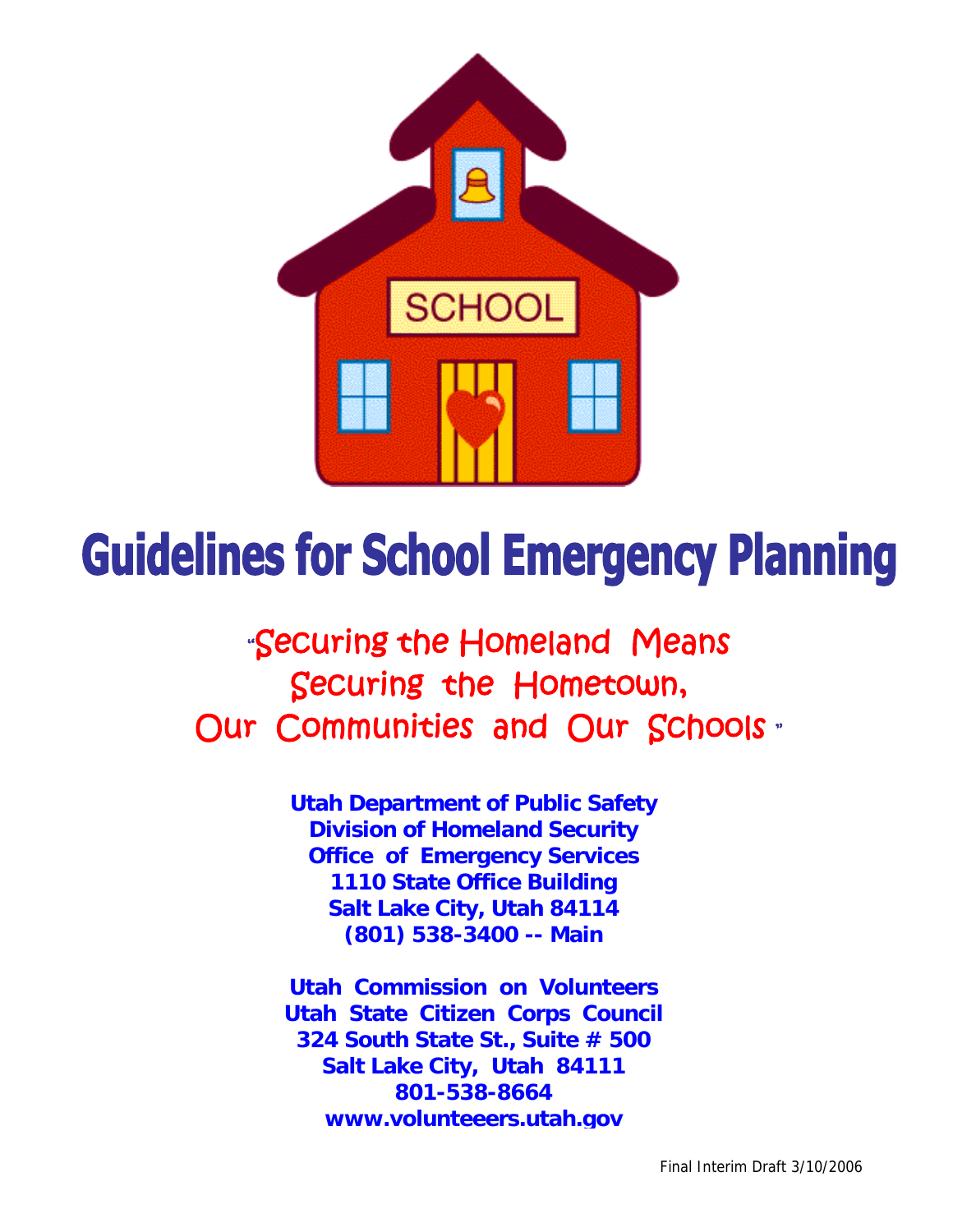### **Table of Contents**

| Appendix 1: Sample District-Wide School Emergency Plan Guiding Questions 30 |
|-----------------------------------------------------------------------------|
| Appendix 2: Sample Building-Level Emergency Readiness and Response Guiding  |
|                                                                             |
|                                                                             |
|                                                                             |
|                                                                             |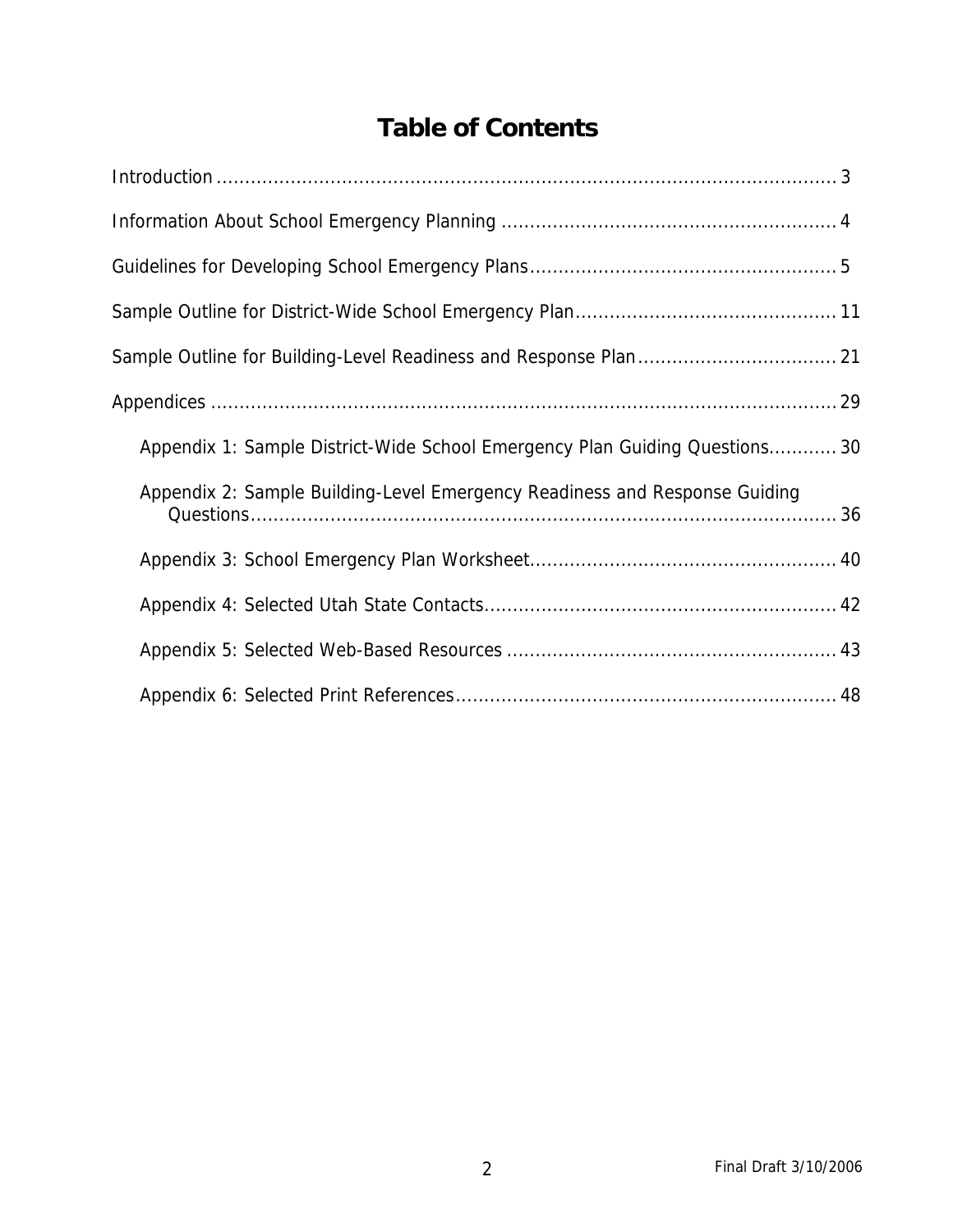### **INTRODUCTION**

 Creating and maintaining safe learning environments are everybody's business. While schools remain among the safest places for our students, one incident, whether from natural disasters, technological hazards, or acts of violence disrupts learning and inflicts trauma on students, family, responders, school personnel, and the community in general.

 Utah State Code 53A-3-402 (17) requires school boards to adopt and implement comprehensive emergency response plans. It also assigns the State Board of Education the task of developing emergency response plan models that can assist the local school boards. In the spirit of service and cooperation, the Utah Division of Comprehensive Emergency Management (CEM) has prepared this planning guideline to assist these organizations in fulfilling their responsibilities.

 Many emergency planning models currently exist and most of them are available. One model recently developed by the state of New York is especially noteworthy and is the primary source for the guidelines presented herein. CEM and the local emergency managers also stand ready to assist school districts to develop community-based Emergency and readiness and response plans.

 The basic approach for this planning guideline is multi-hazard. While violence is a pervasive threat and garners headlines in the media, other disasters can be even more traumatic and disruptive (the Ogden elementary school fire in 2001, for example). This approach emphasizes the need for emergency planning, establishes a basic emergency plan that is common to all disasters and emergencies, and specifies those actions that are unique to the various events.

 Emergency planning is just one component of a comprehensive, cohesive safe schools program. It must also include prevention, intervention, and recovery. Prevention, intervention, and recovery have psycho-social components that may require the resources of the local school, the school district, the community, and may include resources from the state and federal governments. These components, plus emergency readiness and response must be included if a school emergency plan is to fully address the potential hazards facing our communities. Recovery has a number of components, but includes the critical plan for service continuity/service resumption. The concepts of service continuity and have been largely ignored by many public organizations. These planning guidelines address that aspect of recovery.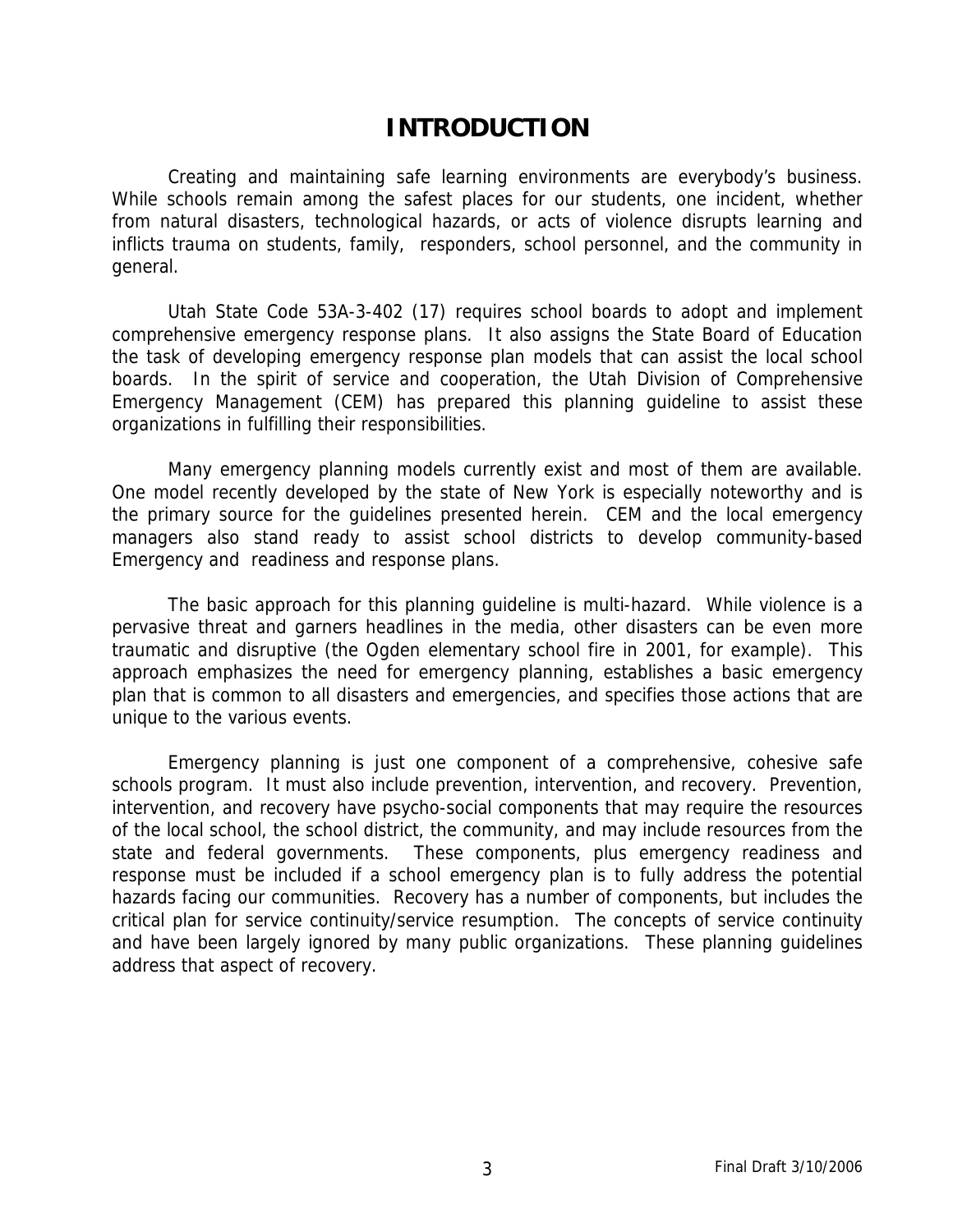### **INFORMATION ABOUT SCHOOL EMERGENCY PLANNING**

 The State of Utah Code requires that school emergency plans be prepared at the district level. It is also critical that school building-level plans be formulated using the district plans as guidelines with local conditions, special situations, and local community emergency response agencies being taken into consideration. This is especially important in the majority of Utah school districts as they encompass several local jurisdictions, each of which may have differing resources and standard operating procedures (SOPs).

 While code requires the plans to be developed by the school board, it is clear that school district personnel must carry the burden of the effort for the district-wide implementation of school emergency plans. Building-level personnel must also carry the burden of the local plans.

 School boards are required to "certify to the State Board of Education that its plan has been practiced at the school level and presented to and reviewed by its teachers, administrators, students, and their parents and local law enforcement and public Emergency representatives" by July 1 each year. (53A-3-402 (17) (e))

 It is recommended that a district-wide planning team develop a cohesive and comprehensive Emergency plan that encompasses all aspects of safe schools – prevention, intervention, emergency readiness and response, and recovery. The building-level planning team should include the principles and information from the district plan and make adaptations bases on the local community variations.

 The **district-wide planning team** should consist of at least one representative from each of the following: school board, school district, parent organization, local emergency manager (city or county as applicable), local emergency responders (city or county as applicable), and other school personnel.

 The **building-level planning team** should consist of at least one representative from each of the following: district staff, district transportation, school administrator, teacher(s), custodial staff, school nurse or counselor/psychologist, parent organization, school resource officer (if applicable), local law enforcement, local fire services, public works, local manager, student (if practicable), and other local resources that might be relevant such as Red Cross or other volunteer organizations.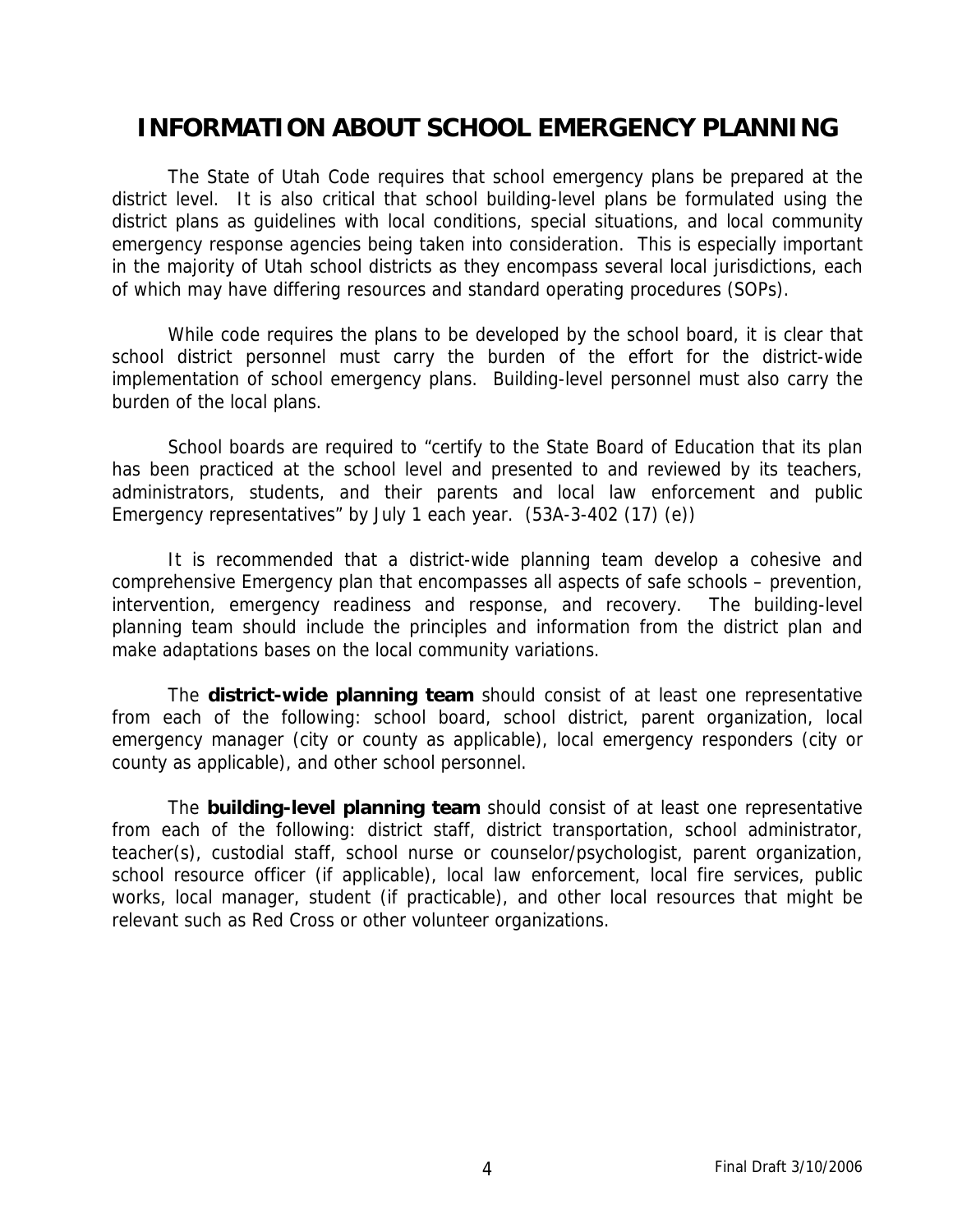### **GUIDELINES FOR DEVELOPING SCHOOL EMERGENCY PLANS**

 The district-wide school emergency plan provides the framework for a school district to identify and implement appropriate strategies for creating and maintaining a safe and secure learning environment for all school personnel. Developed by the districtwide planning team, the district's plan provides the overall guidance and direction for development of the building-level readiness and response plans for each school building within the district. While the district-wide plan covers a broad scope of activities, the individual building plans focus more directly on critical actions that must be taken to protect the Emergency of students and adults in the event of an emergency. Taken together, the district and building plans provide a comprehensive approach to addressing the various hazards and responsibilities facing Utah schools.

 Ensuring that schools are a safe place for learning requires a major commitment by all citizens. The effectiveness of any emergency plan hinges on the ability of school administrators and the planning teams to assess the district's unique concerns and security needs, and to identify and implement appropriate strategies for creating and maintaining a safe school environment. These guidelines also emphasize that effective emergency planning works best when administrators, staff, student, parents, and community members undertake an honest and critical appraisal of a school's Emergency and security needs. The appraisal then must be followed by the development of a school plan that addresses the problems and needs identified by the assessment. Only then can a school Emergency plan truly meet the needs of its school community.

### **Data Based Planning**

 Recognizing the need for data in decision-making, the following are offered for your consideration in the development of school emergency plans for districts and local schools.

- **Data Collection**: What information does the school already have available? What else does the school need (internal and external sources)?
- **Data Analysis**: How can the school use this information to identify its needs?
- **Problem-solving**: Based on the data, can the school identify what it needs to do?
- **Implementation**: Based on the research, what strategies are available that would be useful to the school community and address the identified needs?
- **Collaboration**: How will have the community resources been integrated in the planning process such as law enforcement, fire, EMT, medical services, public works, human services agencies, volunteer organizations, parents, and business organizations?
- **Evaluation**: How does the school know its strategies have made a difference?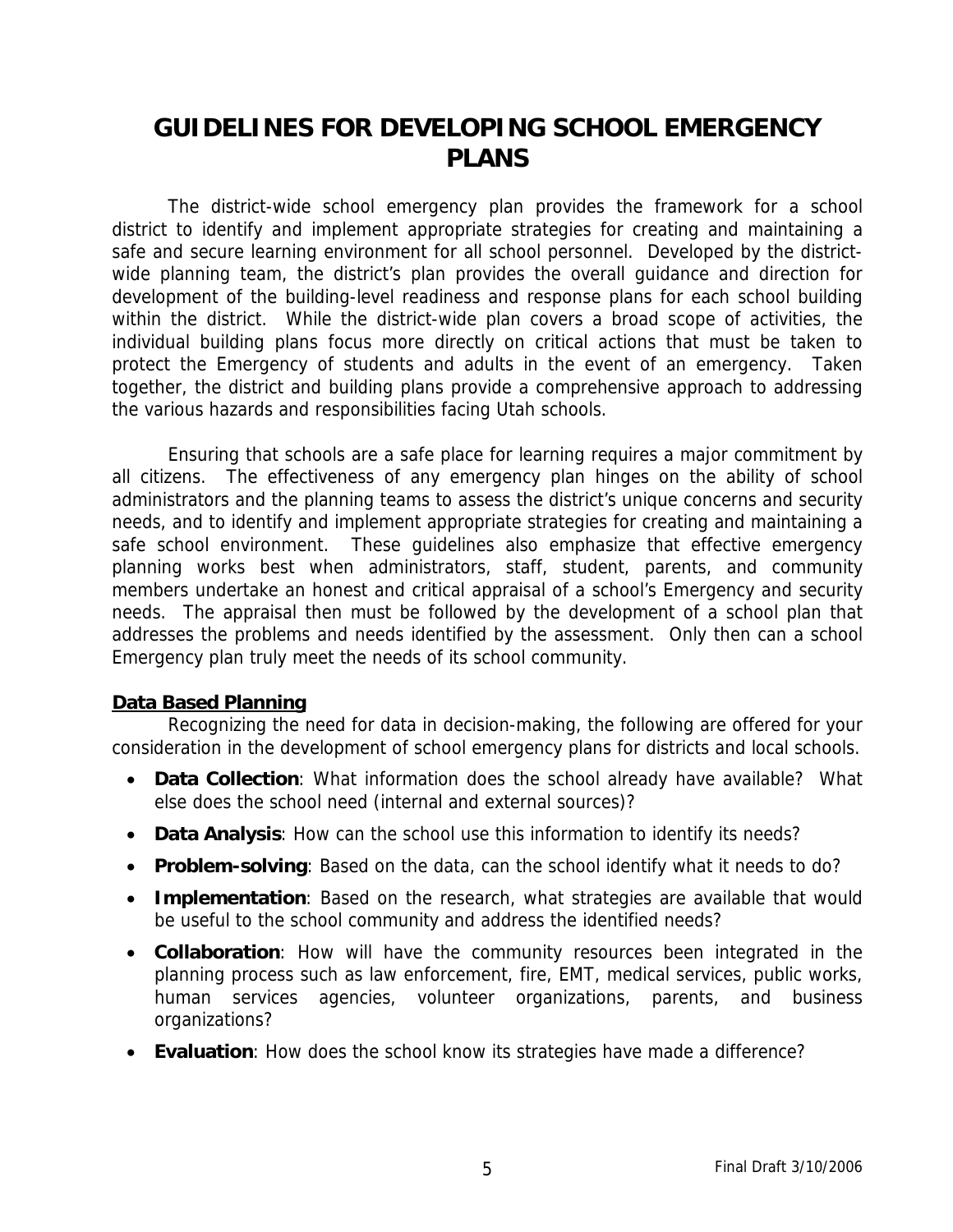### **Guiding Principles for Planning**

 A set of guiding principles has been developed to assist districts, schools, and their planning teams in formulating both questions and answers as they undertake the planning process.

- Schools should build on what is already in place. Many school districts and school buildings have already developed excellent school emergency plans. These should be used as the foundation for revisions and updating.
- Plans should be developed through an open process with community participation. A school emergency is a community emergency and greatly impacts the community, will be responded to by the community, and should be planned for by representatives of the agencies of the readiness and response community.
- Emergency planning should be based on an assessment of data. School emergency plans will be more responsive to particular school needs when data related to the school are used as a basis for planning.
- Emergency plans should be user-friendly, easy to read, and understandable. Plans should be summarized in response checklists that school personnel, substitute teachers and other temporary individuals, and response personnel can easily read and implement.
- Emergency plans should clearly define roles and responsibilities. It is crucial that all key people know their roles and responsibilities, as well as the roles and responsibilities of others in the event of a crisis situation. Plans should also include contingency provisions to enable implementation when key individuals are unavailable or not in a position to perform their roles.
- Staff development should be included in the emergency planning process. For plans to be effective, staff and others involved individuals need to develop their knowledge and skills about the components in the plans and actions to be taken for implementing the components in appropriate situations.
- Emergency plans should be coordinated with non-public schools, where appropriate and recognize the needs of special school populations. Students and staff with disabilities, limited English-speaking students, and other special student populations should be addressed in all plans.
- Emergency plans should be continually reviewed and updated to remain current. Changes in personnel, local conditions, and other factors necessitate periodic review and updating of plans to ensure their applicability to current conditions.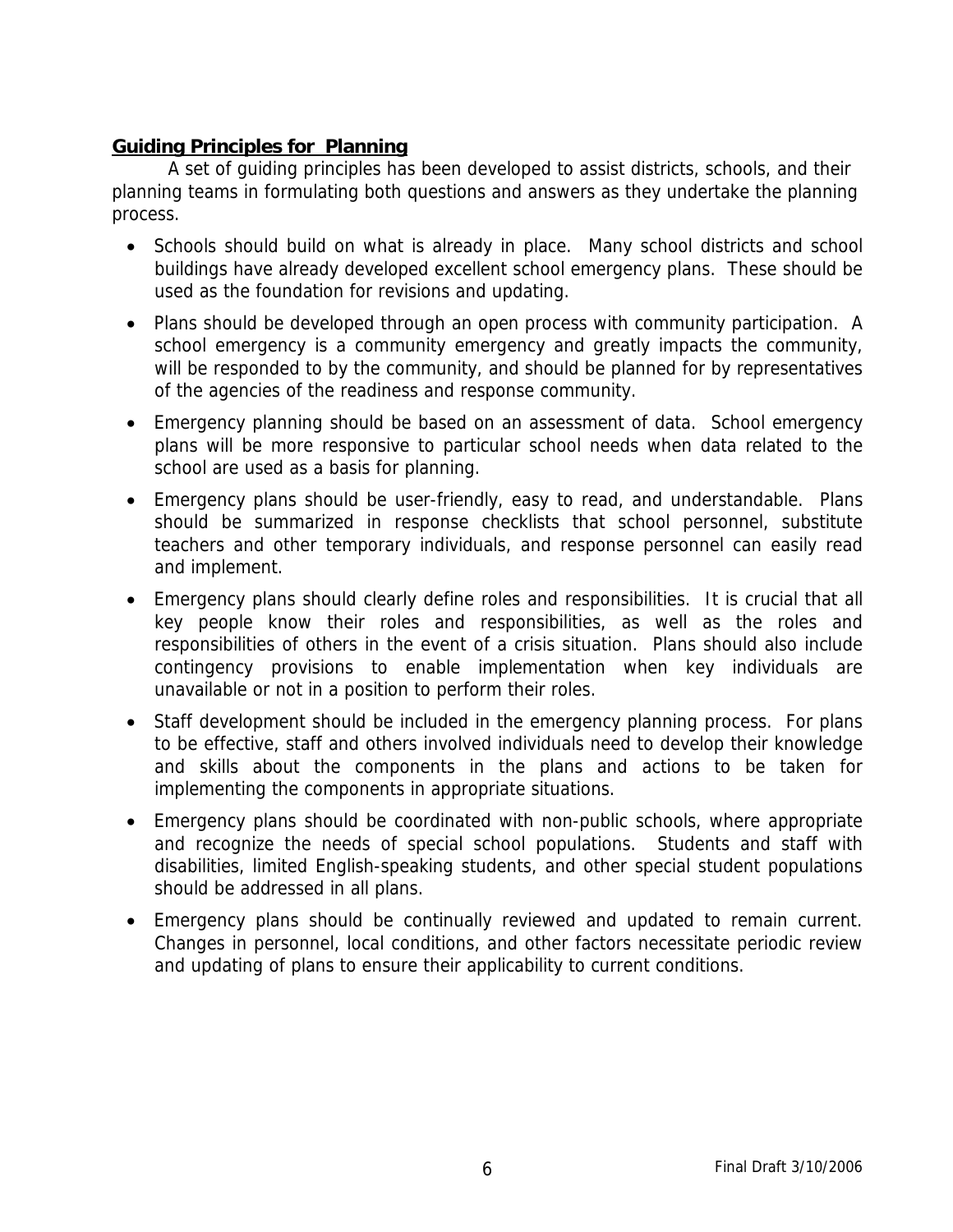### **Notes of Caution**

 Following is a list of suggestions to keep in mind when preparing district-wide and building level emergency plans.

- **Don't re-invent the wheel.** Districts and schools should build upon existing plans as well as draw upon the experiences of others who have developed and implemented effective plans.
- **Leadership is needed throughout the planning process.** School and community leadership needs to be continuously provided to build and maintain the momentum for effective planning.
- **Effective planning takes time.** The planning process must include adequate time in order to ensure broad participation and active involvement of key partners in the development of the plans.
- **Beware of "packaged products."** The temptation to seek an easy solution by purchasing or obtaining an "off the shelf", pre-packaged school Emergency plan should be avoided.
- **Consider formal agreements, if necessary.** Changes in personnel, new organizational arrangements, or other factors with the schools and/or partner agencies may necessitate formal agreements with periodic review and updates to ensure the viability of plans over time.

### **Planning Framework**

 The following framework may prove useful as planning teams prepare plans at the district and school building levels. For districts and schools that have already prepared plans, or have substantially completed their planning process, the information below can be a useful tool for ensuring that their plans have addressed all relevant components.

**First**: A sample format for both the district-wide and building-level emergency plans follow herein. Both the District-Wide School Emergency Plan and the Building-Level Emergency Readiness and Response Plan contain a series of components that should be included in the plans. These have been organized into broad categories that group similar activities and strategies in order to reduce any redundancy and/or overlap in policies and procedures. Sample plans for the both the District-Wide School Emergency Plan and the Building-Level Emergency Readiness and Response Plan included in this document are organized according to these four categories:

- General Considerations and Planning Guidelines
- Risk Reduction/Prevention
- Response
- Recovery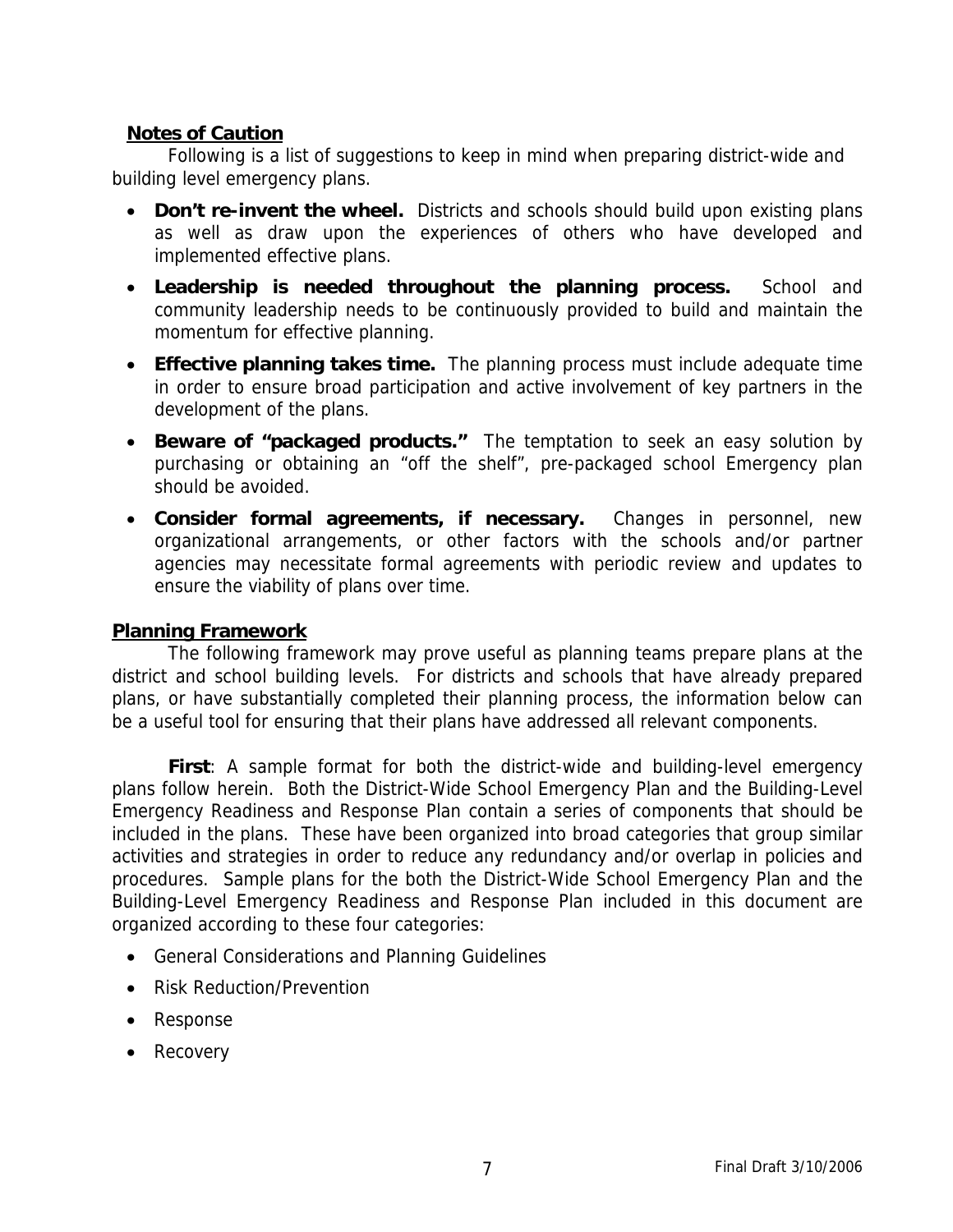**Second**: A series of resources have been developed to assist in developing school emergency plans. These resources are contained in the appendices and will be helpful in the planning process.

- Appendix 1 consists of a series of guiding questions that have been developed for each of the four categories of the District-Wide Emergency Plan. These questions have been developed to serve as a tool to identify key components to be considered in the planning process. Planning teams may wish to add other questions as they recognize them and as they meet their particular needs.
- Appendix 2 consists of a series of guiding questions that have been developed for each of the four categories of the School-Level Emergency Readiness and Response Plan. These questions have been developed to serve as a tool to identify key components to be considered in the planning process. Planning teams may wish to add other questions as they recognize them and as they meet their particular needs.
- Appendix 3 provides a School Emergency Plan Worksheet that has been developed as a planning tool. The worksheet allows for the organizing of all the key information about policies and procedures in a convenient and easy-to-use format. This tool may be useful to districts and schools as a tool for planning teams to use in the planning process. The tool contains the following sections to identify:
	- o whether the planning team (District-Wide or Building-Level) is using the format;
	- o which component of the plan is being considered;
	- o which specific requirement is to be addressed;
	- o guiding questions to stimulate discussion;
	- o external and internal resources that could be used;
	- o the tasks and activities that could assist the planning team in the planning process; and
	- o a summary of the decisions or options selected by the district or school building.
- Appendix 4 is a sample response checklist that will assist personnel at the buildinglevel in responding using a simple checklist for guidance.
- Appendix 5 is a listing of all relevant state agencies to assist in the planning process.
- Appendix 6 is a series of websites that can be useful to school district and to building-level planning teams to answer questions or provide information regarding general or specific issues about school Emergency planning.
- Appendix 7 is a listing of print documents that school district and building-level planning teams might find useful in the planning process.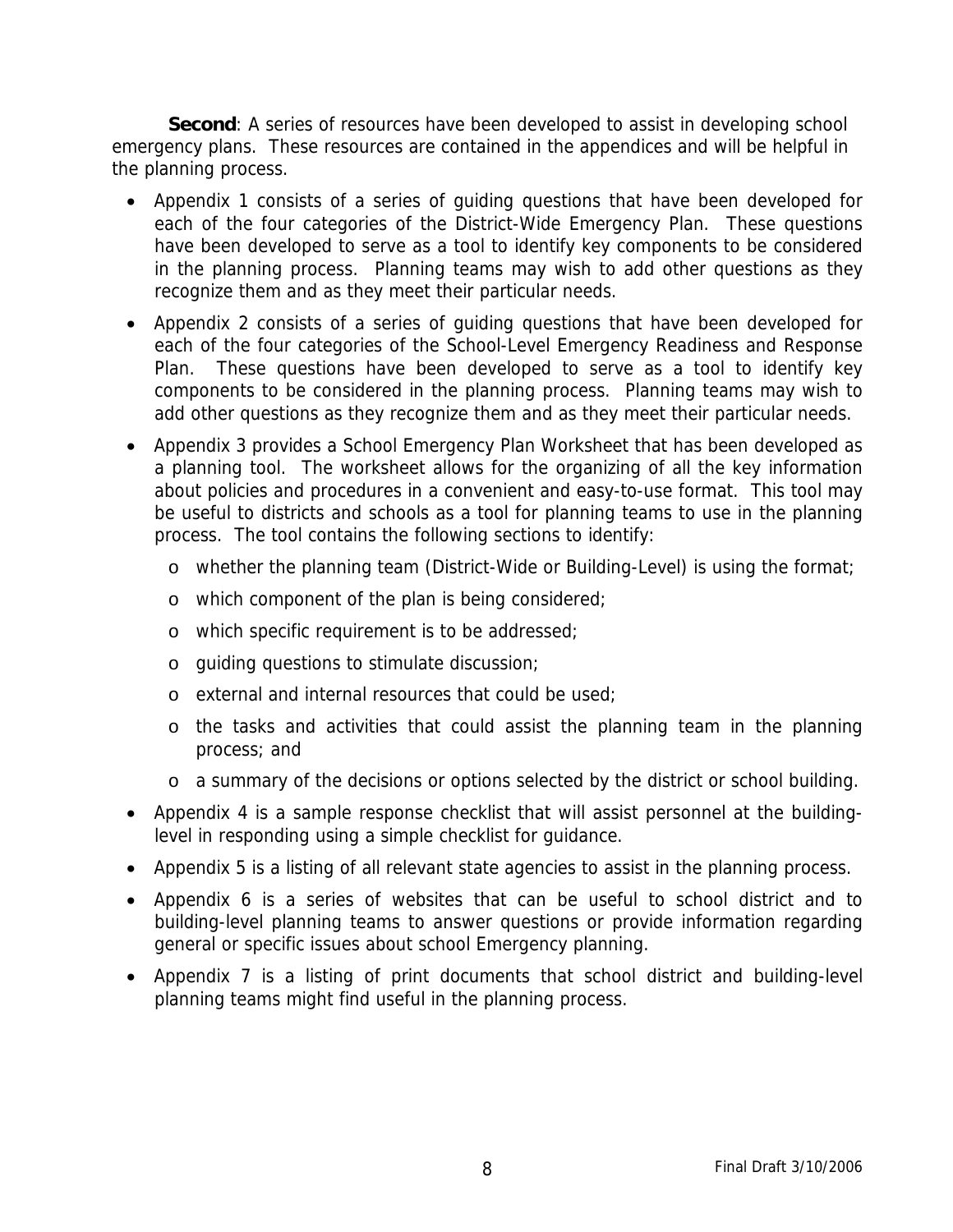### **Using the Sample Formats and Resources as a Framework for Planning**

 The framework for planning can be a useful tool to ensure that important components are included in the district and building plans. It also provides an easy-to-use format for communicating among individuals and groups participating in the planning process. The following steps provide one way of using the framework for developing school emergency plans:

- Review the guiding principles and the notes of caution in this section with the school emergency planning teams. Combined with the knowledge of the law and regulations, they provide a good starting point for discussion among planning team members on where to begin the planning process. Based upon their knowledge and their experiences, team members may wish to modify, adapt, and/or add principles or notes of caution that more fully reflect local needs and conditions.
- Determine if the four categories (General Considerations and Planning Guidelines, Risk Reduction/Prevention, Response, and Recovery) are useful ways of organizing school emergency planning activities for your district or school. These categories are suggested as a way of grouping similar tasks and activities to ensure that all key components are included in the district and building-level plans. Depending upon local needs, planning team members may wish to consider other categories for grouping activities that may be more appropriate in the local setting.
- Use the guiding questions as an initial checklist of items that need to be addressed in the school emergency plan. The guiding questions incorporate all the key components that need to be addressed in the plans. In many instances, schools have already developed policies and procedures that can be used in their plans. In other cases, the guiding questions will serve to identify areas where additional work or more comprehensive approaches may be needed. Based upon their own experiences within the local school and community, planning team members may suggest additional questions that should be considered in developing the plans.
- Review the School Emergency Plan Worksheet with planning team members.
- Examine the list of key planning components. Discuss and clarify with team members what is included within each component so everyone has a clear understanding of what needs to be included in the plan. Examine existing plans already developed by the district or school to determine which key components need further development.
- Select a set of guiding questions that planning team members agree need to be addressed for any key component. For example, if a district has not yet developed program initiatives for prevention and intervention strategies based on the district assessment, the guiding questions may be helpful to stimulate discussion.
- Identify the resources that are known and available to the district for use by the planning team in developing the school Emergency plan. A listing of these resources on the worksheet will enable all individuals to better understand the resources that were used as a basis for selecting certain strategies or activities. Under external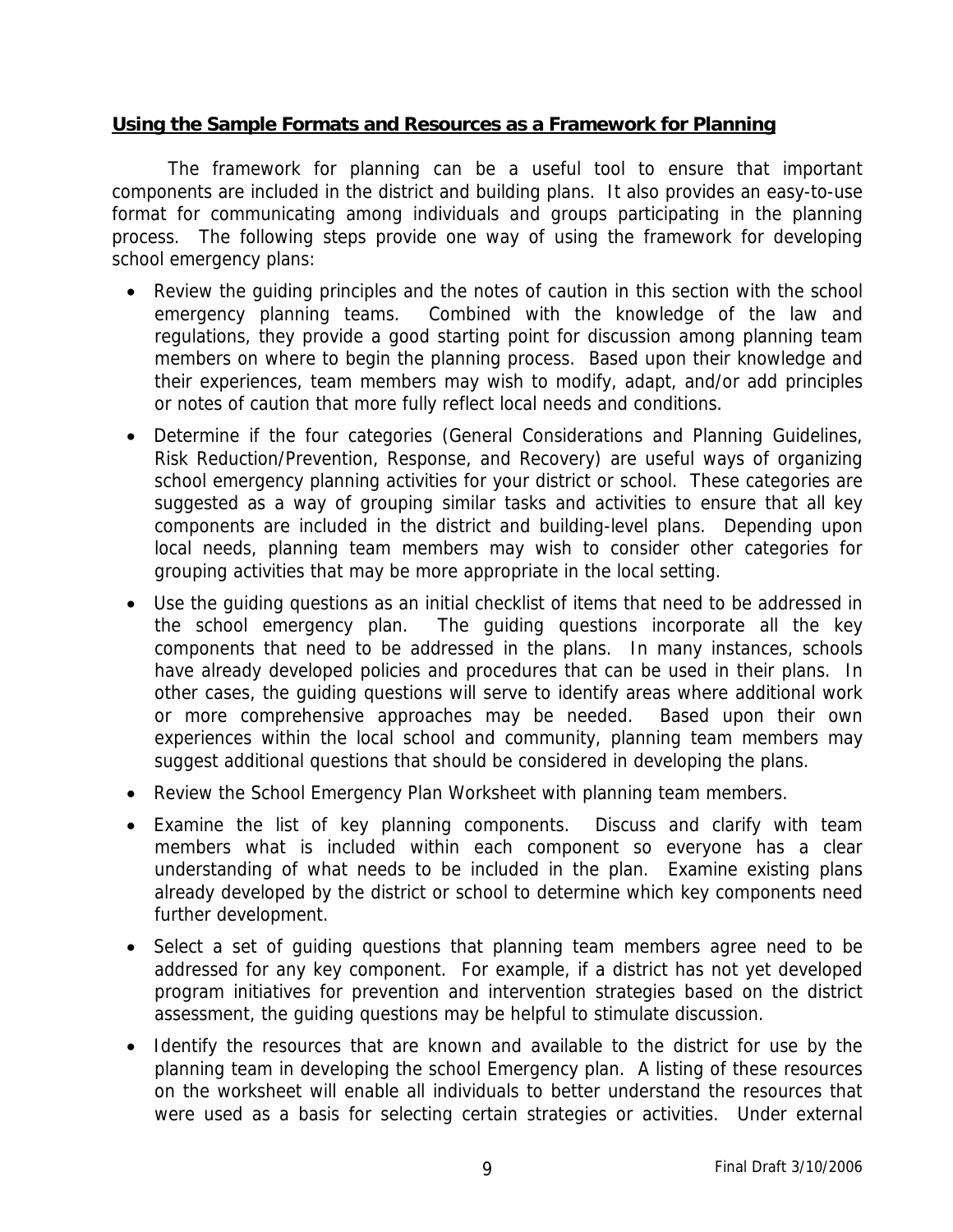resources, for example, the U.S. Education Department's "Early Warning, Timely Response" may be the key external resource used to help school and community members better understand early warning signs of potentially violent behaviors. Similarly, the school district's current school emergency plan may be a key internal resource used to meet certain key components.

- Determine the tasks and activities that need to be completed in order to develop all the required components in the school emergency plan. For example, a policy for reducing potential acts of violence may call for a new system for the registration of all visitors and wearing of a visitor pass when an individual visits any school. The task could be to establish visitor protocols for school visitors, with activities including: developing sign-in sheets, identifying the roles and responsibilities of school staff when the visitor arrives, and specifying rules for school visitations. The planning worksheets can be used to document the person(s) or group who will complete the activities, and timeframe for their completion.
- Prepare a concise summary of the key strategies and activities included in each category as a way of summarizing for all individuals the important components of the school Emergency plan.
- Review and consider the Sample Outlines for District-Wide School Emergency Plan and the Building-Level School Emergency Readiness and Response Plan as a potential format for developing the school emergency plans. Sample outlines are provided as one way of organizing the information for presentation of the plan. These sample plans provide the structure for the information to be entered for each plan at the district and building levels. Some districts may have already developed their plans in another format or are considering organizing their plan differently. While no single format is required, all key components need to be included so that they are comprehensive.

 In conclusion, it is understood that school districts across the state are in varying phases of planning. Some districts have comprehensive school emergency plans in place that have been tested over a period of time, and will have few adjustments to make to their plans in order to incorporate the key components. Other districts may need further assistance to incorporate all of the key components. The sample outlines and resources made available in the guide are designed to assist all districts in their planning process.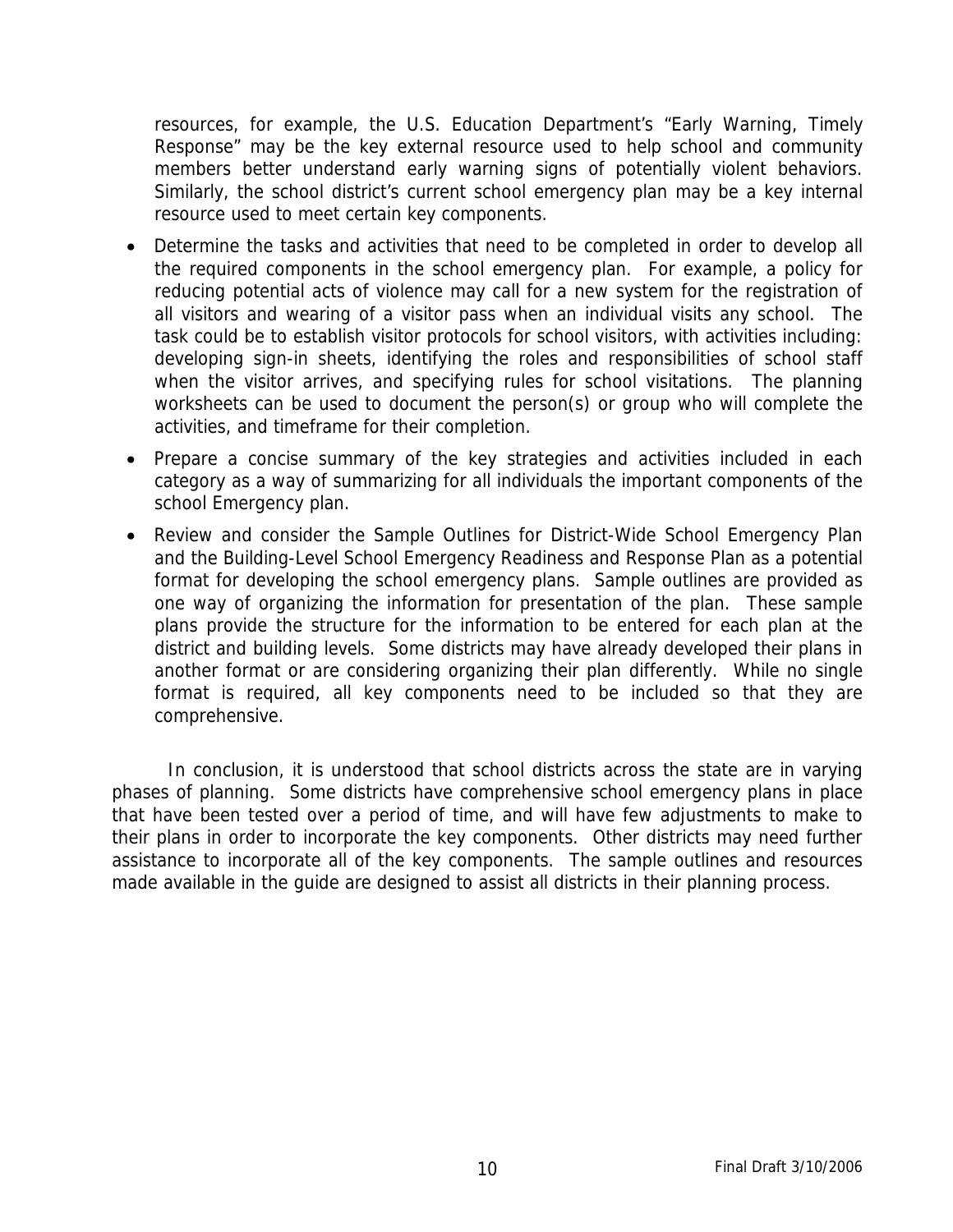### **SAMPLE OUTLINE FOR DISTRICT-WIDE SCHOOL EMERGENCY PLAN**

#### **Introduction**

Discussion: The Introduction is used to provide information about the background of the emergency plan. It offers an opportunity for district to provide important background information, describe its philosophy that guided the planning process, and included any other information that may aid people who may be reviewing the plan. The district may state its intent to invite the greater school community to assist in providing a safe school environment, and discuss collaboration that is critical to the emergency plan. The district may also want to discuss its process of needs assessment and the data sources used to develop the plan, including any data specific to the need for the plan any information that is relevant to violence prevention and school Emergency. The sample introduction provided below is one potential format for consideration to initiate this section. District specific information should be added to reflect the individual characteristics of the school district.

 Emergencies and violent incidents in school district are critical issues that must be addressed in an expeditious manner. School boards (and, thus, school districts) are required to "adopt and implement a comprehensive emergency response plan…" designed to prevent or minimize the effects of serious violent incidents and emergencies. In order to fulfill this requirement in the most effective manner, it must develop the plan in cooperation with the local and county resources that will be affected by such an emergency. The district-wide plan is responsive to the needs of all schools within the district and is consistent with the more detailed emergency readiness and response plans needed at the school building level. Districts are at risk for a wide variety of acts of violence, natural, and technological disasters. This comprehensive planning effort is designed to address risk reduction/prevention, response, and recovery with respect to a variety of emergencies in the school district and its schools.

Describe the process used by the district in developing this school Emergency plan, including any strategies such as community or student involvement and collaboration. The district may describe the data or process used for needs assessment and implementation of the plan to meet the individualized needs of the district.

 The \_\_\_\_\_\_\_\_\_\_\_\_\_\_\_School District supports Utah Code 53A-3-402 (17), and intends to engage in a comprehensive planning process. The Superintendent encourages and advocates on-going cooperation and support for this planning effort.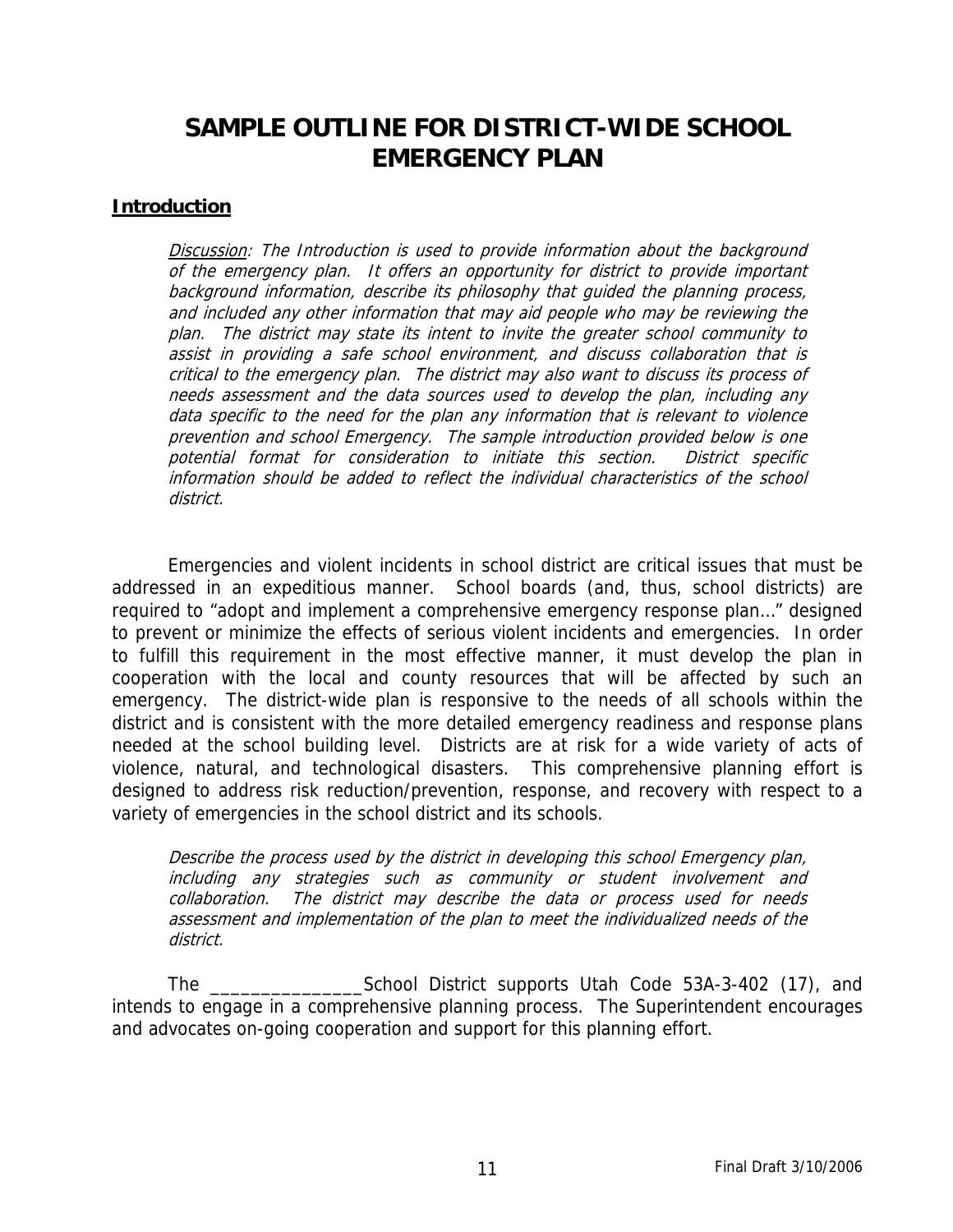### **Section I: General Considerations and Planning Guidelines**

Discussion: Section I is used to provide information about key considerations and planning guidelines that were used in developing the district-wide emergency plan. The sample format shown below, for example, includes the purpose of the plan; an identification of the District-Wide School Emergency Team; and identification of the overall concepts of operation included in the plan; and a description of the plan review that will be used in the district. As the district develops this section of its plan, specific information should be provided, such as the names and positions/affiliations of individuals on the planning team; how this plan supports the development and coordination of the Building-Level Emergency Readiness and Response Plans. This may be a section where the district describes what data collection methods it intends to use to identify school Emergency issues, how the data will be analyzed, which problems it wishes to resolve, and what implementation and evaluation strategies it will develop. Inclusion of procedures for review and comment on the emergency plan; date(s) for review and adoption of the plan by the Board of Education; and any other information deemed pertinent should be included in this section.

### **A. Purpose**

 The \_\_\_\_\_\_\_\_\_\_\_\_\_\_\_\_\_\_\_\_ District-Wide School Emergency Plan was developed pursuant to Utah Code 53A-3-402 (17). At the direction of the \_\_\_\_\_\_\_\_\_\_\_\_\_ School District Board of Education, the Superintendent of \_\_\_\_\_\_\_\_\_\_\_\_\_\_\_\_\_\_\_\_\_\_\_\_\_\_\_\_\_ School District appointed a District-Wide School Emergency Team and charged it with the development and maintenance of the District-Wide School Emergency Plan.

### **B. Identification of School Teams**

 The \_\_\_\_\_\_\_\_\_\_\_\_\_\_\_\_\_\_\_ School District has appointed a District-Wide School Emergency Team consisting of, but not limited to, representatives of the school board, parent organization, administrators, teachers, school emergency personnel, and other school personnel. The members of the team and their positions or affiliations are included herein as Appendix A.

### **C. Concept of Operations**

- Describe how the District-Wide School Emergency Plan is directly linked to the individual Building-Level Emergency Readiness and Response Plans for each school building. Protocols reflected in the District-Wide School Emergency Plan will guide the development and implementation of individual Building-Level Emergency Readiness and Response Plans.
- Describe the methodology used to develop the district-wide plan, including the involvement of the community and what data were used to determine the key components of the plan.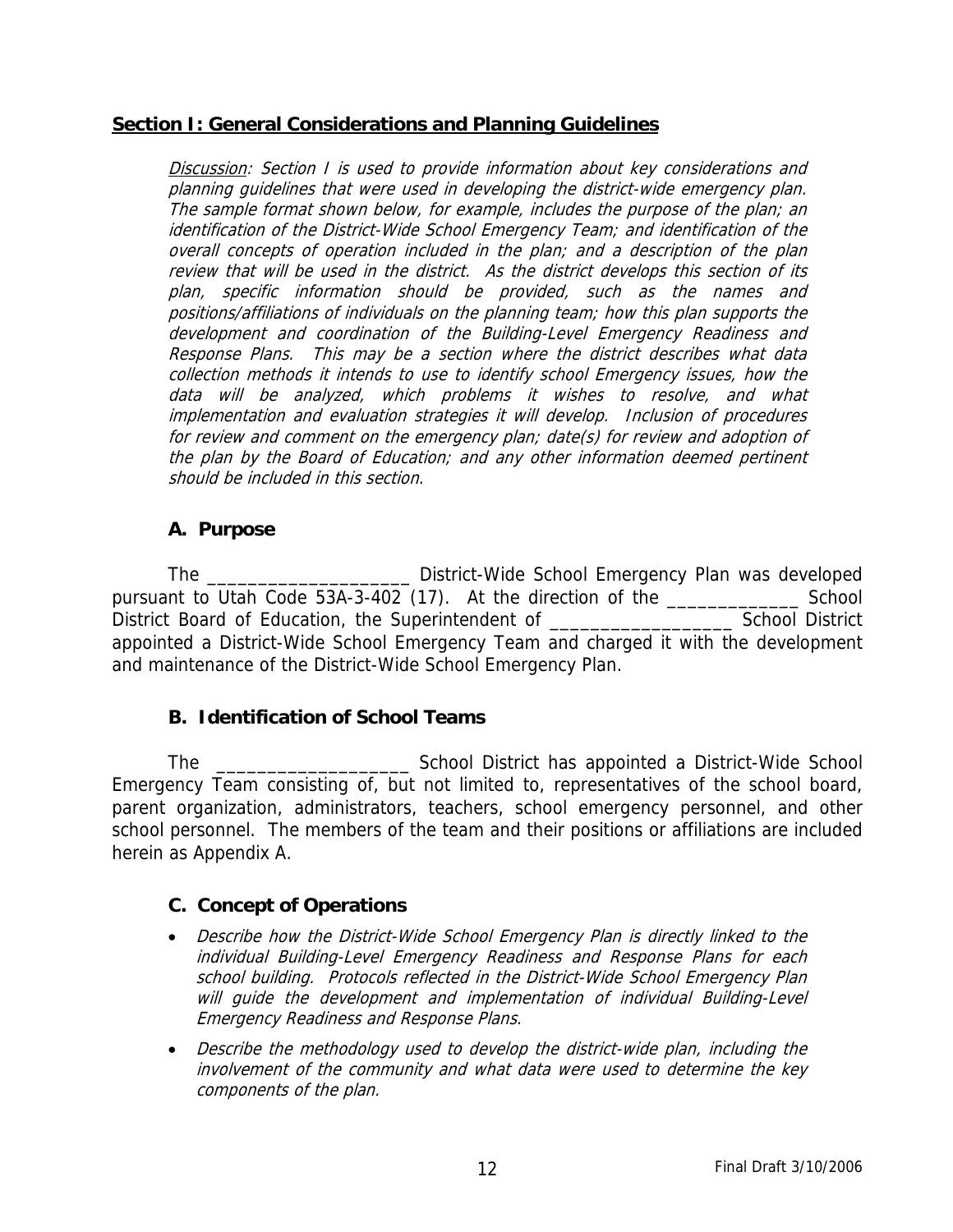- Indicate that in the event of an emergency or violent incident, the initial response to all emergencies at an individual school will be by the School Response Team, and what processes are in place to notify the district.
- Indicate that upon the activation of the School Emergency Response Team, the Superintendent or his/her designee will be notified and, where appropriate, local officials will also be notified.
- Describe how county and state resources could supplement the district's efforts through existing protocols.

### **C. Plan Review**

 The plan will be reviewed periodically during the year and will be maintained by the District-Wide School Emergency Team. A copy of the plan will be available at \_\_\_

 The district-wide emergency plan must be formally adopted by the Board of Education. The Board will then certify to the State Board of Education that the "plan has been practiced at the school level and presented to and reviewed by its teachers, administrators, students, and their parents and local law enforcement and public Emergency representatives." This certification will take place by July 1 of each year.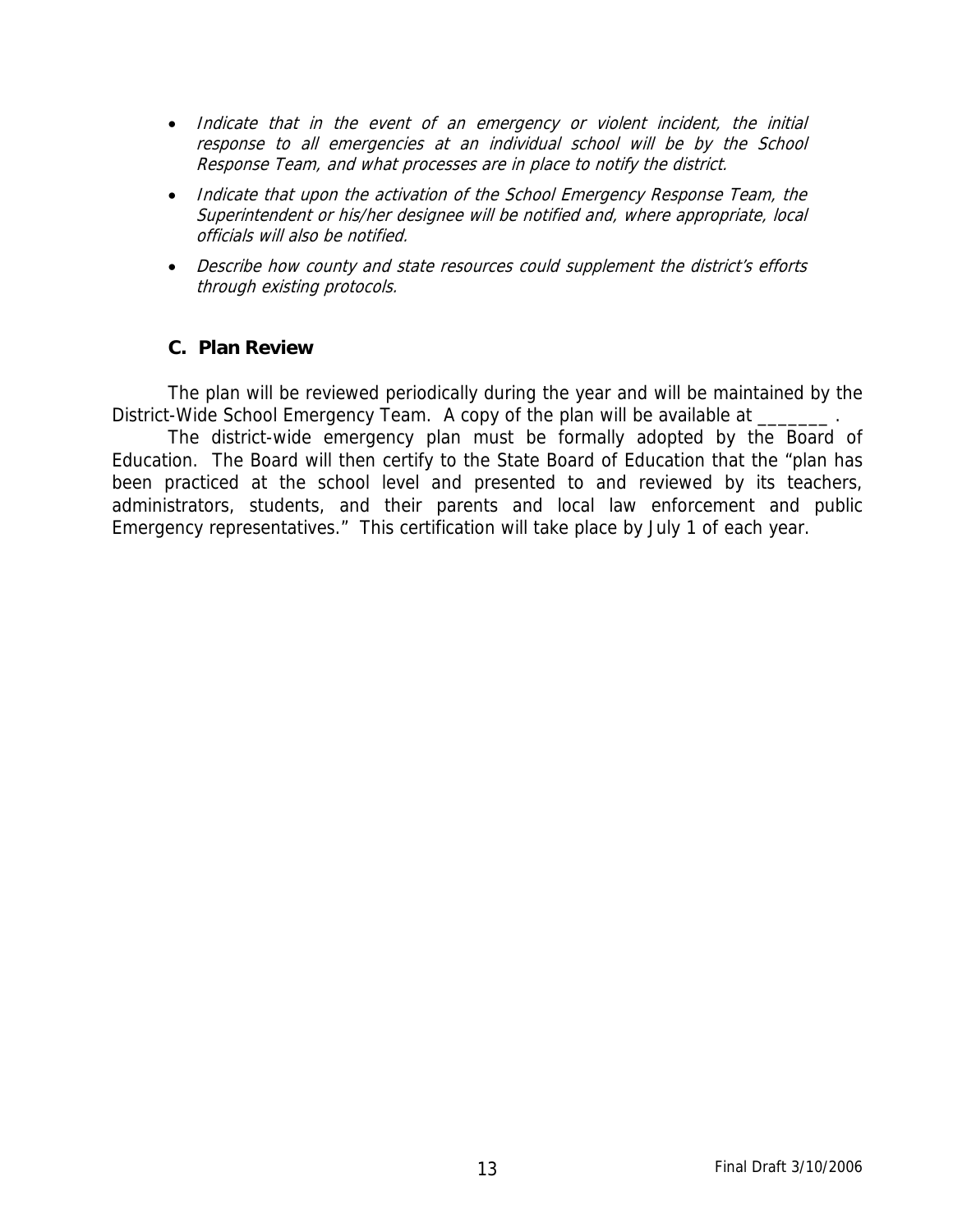### **Section II. Risk Reduction/Prevention and Intervention**

Discussion: Section II of the plan is used to identify and describe the district's policies and procedures for reducing the risk of violence; implementing programs and activities for prevention of violence; and establishing clear descriptions of actions that will be taken in the event of a violent incident or other school emergency. Research demonstrates that positive, skills-based approaches can increase the Emergency of students and teachers in school, as well as improve the community climate. The sample format below provides an example for consideration by districts of one way of organizing the information in the plan.

#### **A. Prevention/Intervention Strategies**

#### Program Initiatives

- Describe the programs and activities the district has used for improving communication among students and between students and staff, reporting of potentially violent incidents, such as the establishment of:
	- o Non-violent conflict resolution training programs,
	- o Peer mediation programs and youth courts,
	- o Extended day and other school Emergency programs,
	- o Youth-run programs
	- o Creating a forum or designating a mentor for students concerned with bullying or violence,
	- o Establishing anonymous reporting mechanisms for school violence, and
	- o Others based on district needs.
- The district may also want to describe what strategies it may develop, based on its needs assessment, to create a positive, safe learning environment for students, such as community involvement in the schools, mentoring programs, or adjusting scheduling to minimize potential for conflicts or altercations.

#### Training, Drills, and Exercises

- Describe the policies and procedures for annual multi-hazard school Emergency training for staff and students, including the strategies for implementing training related to multi-hazards. For example, the district may have established one or more of the following procedure(s) for annual multi-hazard school emergency training for staff and students and would explain these procedures in this section: early go-home drill, table top exercise, live drill, and Emergency Response Team exercise.
- Describe the procedures the district uses for the review and conduct of drills and other exercises to test the components of the emergency readiness and response plan, including the use of tabletop exercises in coordination with local and county responders.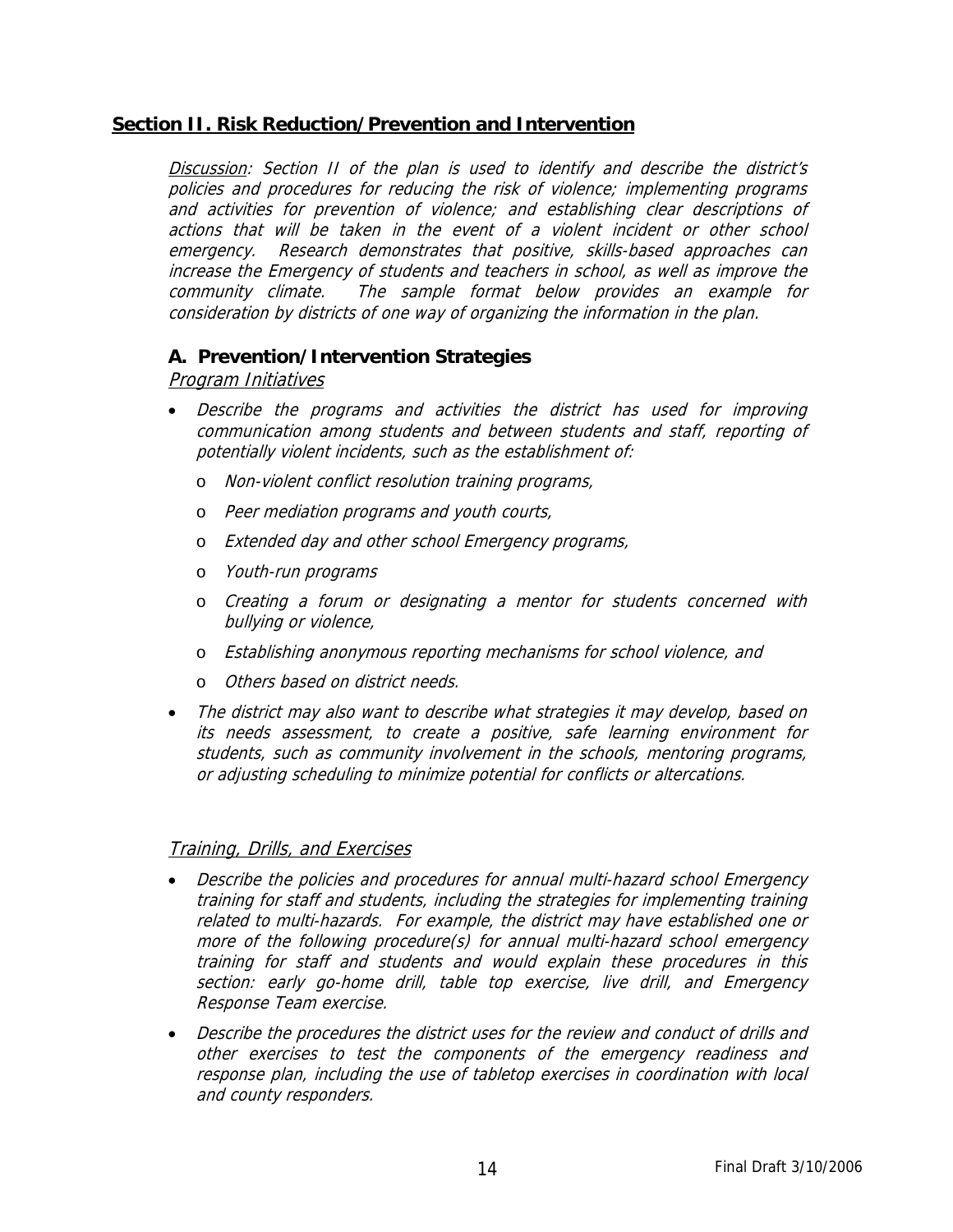• Provide a description of the duties, hiring and screening process, and required training of hall monitors and other Emergency personnel acting in a school security capacity. This description could include collaborative agreements made by the district with state and local law enforcement officials designed to ensure that school Emergency officers and other security personnel are adequately trained, including training to de-escalate potentially violent situations.

#### Implementation of School Security

• Provide a description of the policies and procedures related to school building security, including, where appropriate, the use of school emergency officers and/or security devices or procedures. Examples of school building security measures could include: entrance guards, hall monitor, visitor badge/sign-in procedure, video surveillance, metal detectors including building and/or handheld, security officer, security audit, dog, and random search.

#### Vital Educational Agency Information

• Describe how the district maintains certain information about each educational agency located in the school district, including information on: school population, number of staff, transportation needs, and the business and home telephone numbers of key officials of each such educational agency.

### **B. Early Detection of Potentially Violent Behaviors**

• Explain how the district would implement policies and procedures for the dissemination of informative materials regarding the early detection of potentially violent behaviors, including, but not limited to: the identification of family community, and environmental factors to teachers, administrators, parents, and other persons in parental relation to students of the school district, students, and other persons deemed appropriate to receive such information. The district may also want to describe programs, training, and services the district may develop to prepare for violent incidents and lessen their impact, such as staff training in identifying early warning signs in students, early intervention/prevention strategies, or development of violence prevention instruction for all staff.

### **C. Hazard Identification**

• Identify sites of potential emergencies that could also include the process for identifying the sites, the potential internal or external hazards or emergency situations identified, and the location of potential sites. The list of sites of potential emergencies may include: all school buildings, playground areas, properties adjacent to schools, on and off-site athletic fields, buses, off-site field trips, and others that the district's planning team chooses to identify.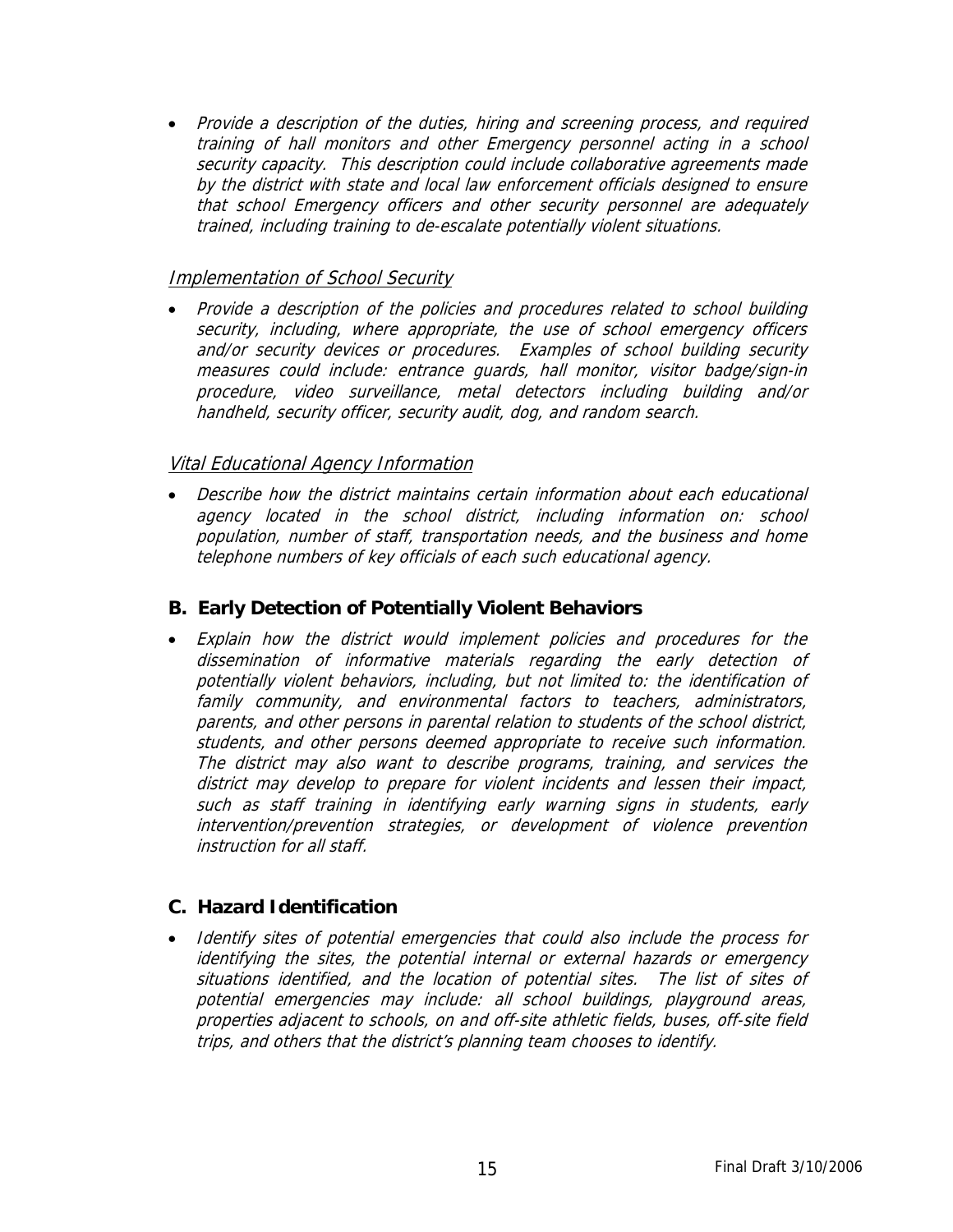#### **Section III: Response**

Discussion: Section III of the plan is used to identify and describe the district's policies and procedures for responding to act of violence and other school emergencies. The sample plan format below provides one way of organizing important information about the district's plans for response, including potential policies for communication; responses to specific situations; response protocols; and procedures for obtaining, or providing assistance in cooperation with local government agencies.

#### **A. Notification and Activation (Internal and External Communications)**

- Describe the policies and procedures for contacting appropriate law enforcement officials and other emergency responders in the event of a violent incident. The district's procedures might include maintaining a list of local law enforcement agencies, and the designation of the individual who is authorized to contact the law enforcement agencies.
- Describe the system that has been established for informing all educational agencies within a school district of a disaster or an act of violence. The system could include the following forms of communication:

| Telephone                    | Intercom              |
|------------------------------|-----------------------|
| <i>Fax/F-mail</i>            | Local Media           |
| <b>District Radio System</b> | Alert System (EAS)    |
| <b>NOAA Weather Radio</b>    | Others as appropriate |

The system may specify that in the event of an , or impending , the district will notify all principals/designees of facilities within the district to take the appropriate action.

• Describe the policies and procedures to contact parents, guardians, or persons in parental relation to the students in the event of a violent incident or an early dismissal. The district might include using local media in some instances, or using a phone tree with contact cards provided by students.

### **B. Situation Responses**

#### Multi-Hazard Response

• Describe the district's multi-hazard response plans for taking actions in an emergency that may include the following situations:

| <b>Threats of Violence</b>   | Intruder                                       | Hostage/Kidnapping |  |
|------------------------------|------------------------------------------------|--------------------|--|
| <b>Explosion/Bomb Threat</b> | Natural/Weather Related<br>Hazardous Materials |                    |  |
| Civil Disturbance            | <b>BiologicalSchool Bus Accident</b>           |                    |  |
| Radiological                 | Gas Leak                                       | Epidemic           |  |
|                              |                                                |                    |  |

Others as determined by the District-Wide School Emergency Team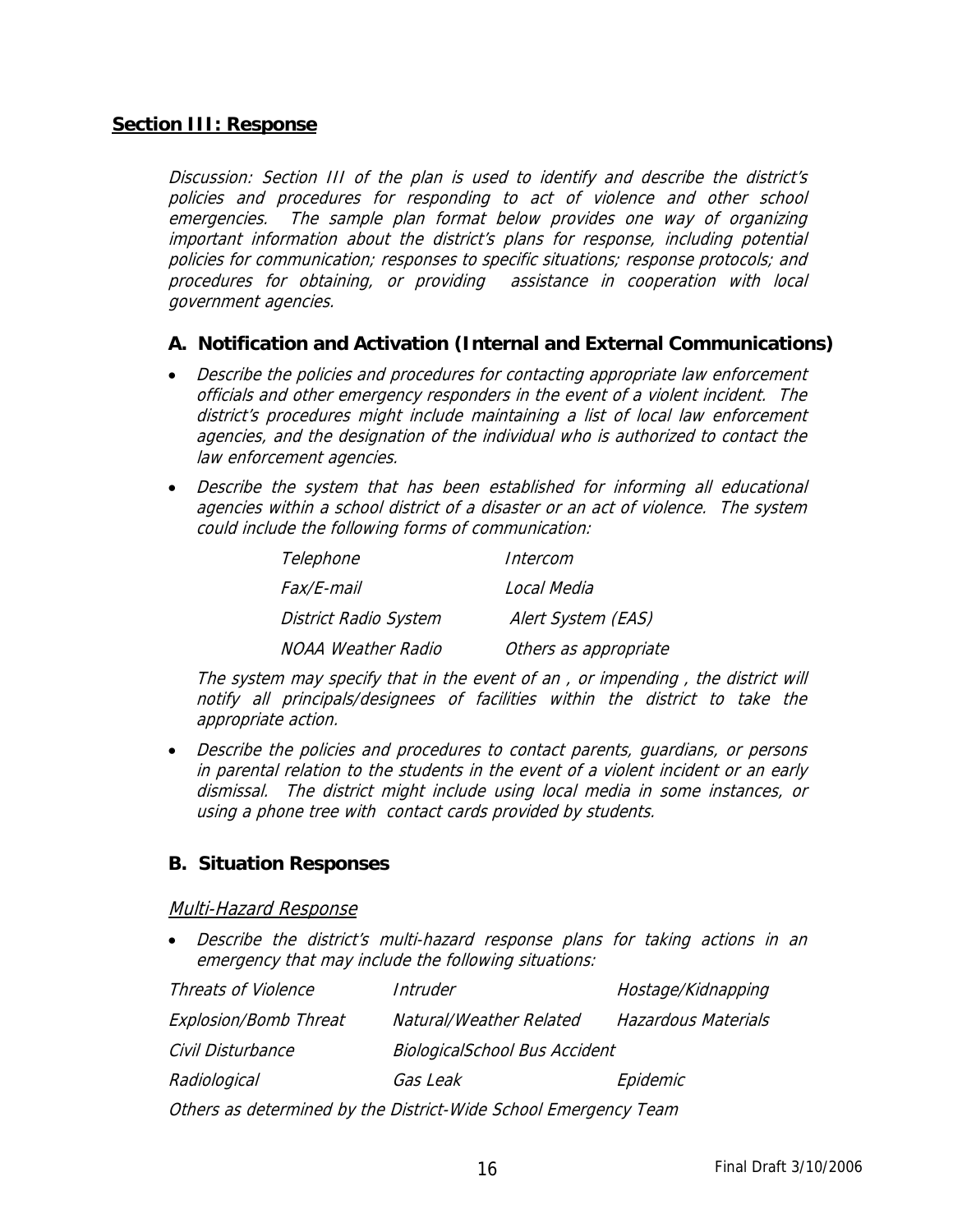Responses to Acts of Violence: Implied or Direct Threats

- Describe the district's policies and procedures for responding to implied or direct threats of violence by students, teachers, other school personnel, and visitors to the school. The following types of procedure(s) could be used by the district:
	- o Use of staff trained in de-escalation or other strategies to diffuse the situation
	- o Inform Principal of implied or direct threat.
	- o Determine level of threat with Superintendent/Designee.
	- o Contact appropriate law enforcement agency, if necessary.
	- o Monitor situation, adjust response as appropriate, include the possible use of the Emergency Response Team.
- The district may also describe the training and professional development that is available to assist personnel, such as training in de-escalation or identification of early warning signs of potentially violent behavior.

#### Acts of Violence

- Describe the district' s policies and procedures for responding to acts of violence by students, teachers, other school personnel, and visitors to the school, including zero-tolerance policies for school violence. The following types of procedure(s) may be used by the district:
	- o Determine level of threat with Superintendent/Designee.
	- o If the situation warrants, isolate the immediate area and evacuate if appropriate.
	- o Inform Principal/Superintendent
	- o If necessary, initiate lock-down procedure, and contact appropriate law enforcement agency.
	- o Monitor situation; adjust response as appropriate; if necessary, initiate early dismissal, sheltering, or evacuation procedures.

#### Response Protocols

- Identify the district's selection of appropriate responses to emergencies, including protocols for responding to bomb threats, hostage takings, intrusions, and kidnappings. The following are provided as examples:
	- o Identification of decision makers.
	- o Plans to safeguard students and staff.
	- o Procedures to provide transportation, if necessary.
	- o Procedures to notify parents.
	- o Procedures to notify media.
	- o Debriefing procedures.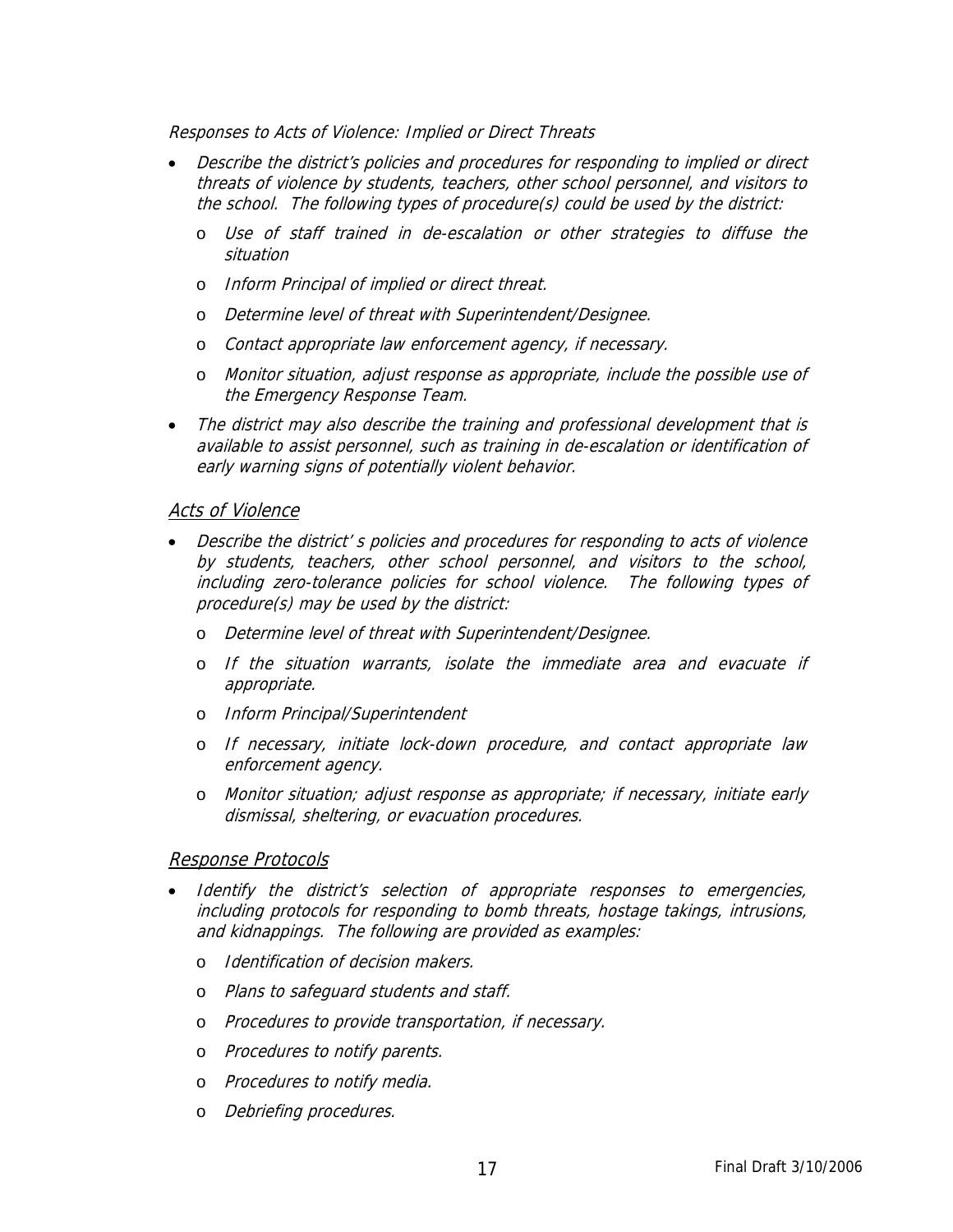#### Arrangements for Obtaining Assistance from Local Government

- Provide a description of the arrangements for obtaining assistance during emergencies from local emergency responders and other local government agencies. The following examples are the types of arrangements that could be used by the district:
	- o Superintendent/Designee contacts dispatch point or 911 center for fire, EMS, or law enforcement response.
	- o Superintendent/Designee contacts highest-ranking local government official for notification and/or assistance.

### Procedures for Obtaining Advice and Assistance from Local Government Officials

- Identify the procedures the district will use for obtaining advice and assistance from local government officials including the county or city officials responsible for any formal agreements or for responding to the specific . The types of procedures for obtaining advice and assistance from local governments during county-wide emergencies could include the following:
	- o Superintendent/Designee will contact emergency management coordinator and/or the highest-ranking local government official for obtaining advice and assistance.
	- o The district has identified resources for an emergency from the following agencies: (examples include fire department, police, Red Cross, private industry, private individuals, religious organizations, and others.)

### District Resources Available for Use in an Emergency

• Identify the district resources that may be available during an emergency, which could include the identification of resources such as facilities, buses, and trucks.

### Procedures to Coordinate the Use of School District Resources and Manpower during Emergencies

• Describe the district's procedures to coordinate the use of school district resources and manpower during emergencies, including the identification of the officials authorized to make decisions and the staff members assigned to provide assistance during emergencies.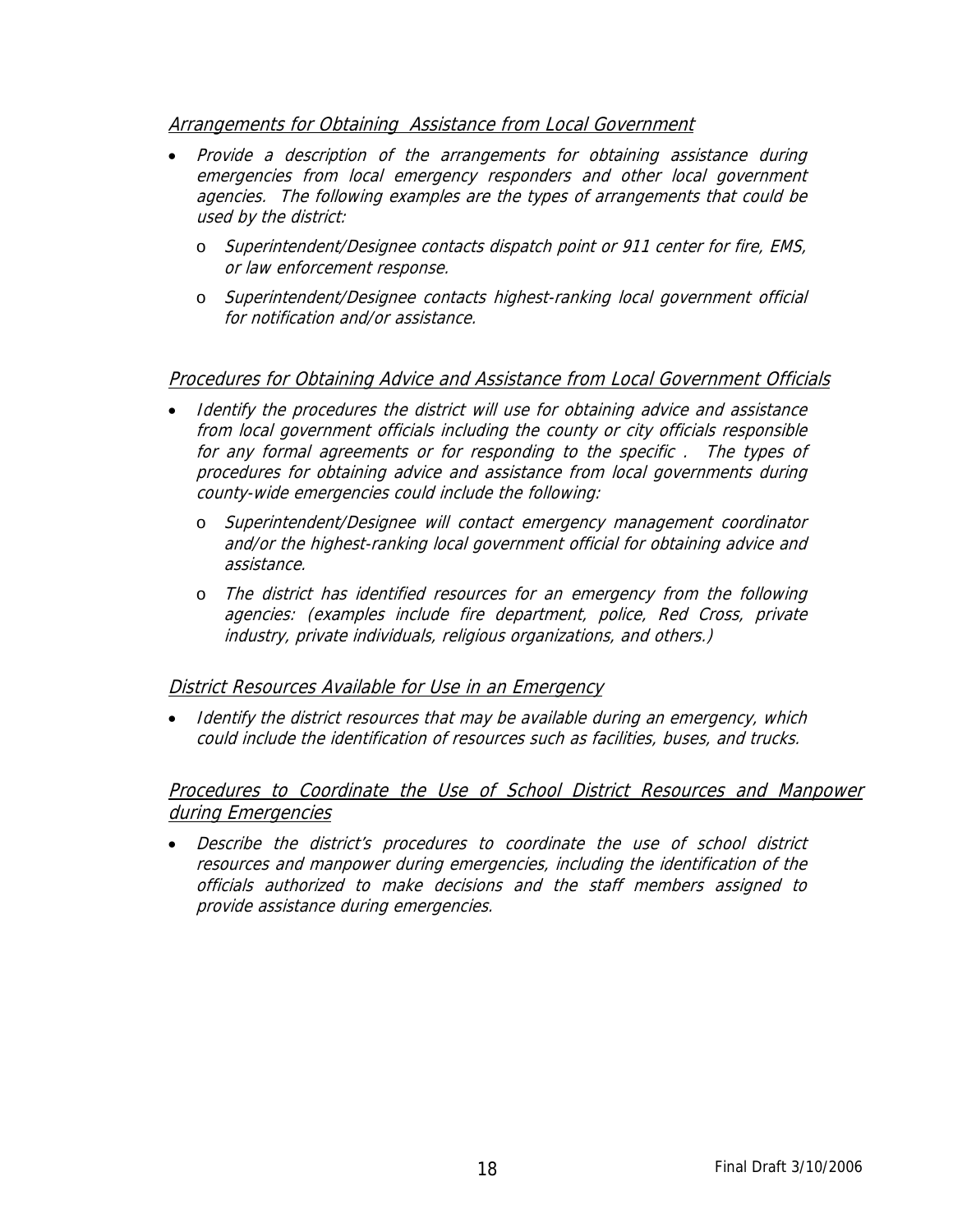#### Protective Action Options

- Describe plans for taking the following actions in response to an emergency where appropriate. Examples of actions could include the following and could be made in cooperation with local emergency responders.
	- o School cancellation
		- Monitor any situation that may warrant a school cancellation decision maker/team.
		- Make determination decision maker.
		- Contact local media
	- o Early dismissal
		- **Monitor situation decision maker/team.**
		- If conditions warrant, close school decision maker.
		- Contact Transportation Supervisor to arrange transportation.
		- Contact local media to inform parents of early dismissal Incident Reporting Form.
		- Set up an information center so that parents may make inquiries as to the situation.
		- Retain appropriate district personnel until all students have been returned home.
	- o Evacuation (before, during, and after school hours, including security during evacuation and evacuation routes)
		- Determine the level of threat Superintendent/Designee.
		- Contact Transportation Supervisor to arrange transportation Designee
		- Clear all evacuation routes and sites prior to evacuation.
		- Evacuate all staff and students to pre-arranged sites.
		- Account for all student and staff population. Report any missing staff or students to Building Principal.
		- **Make determination regarding early dismissal Designee.**
		- **If determination was made to dismiss early, contact local media to** inform parents of early dismissal – Incident Reporting Form.
		- Ensure adult supervision or continued school supervision/security.
		- Set up an information center so that parents may make inquiries as to the situation.
		- Retain appropriate district personnel until all students have been returned home.
	- o Sheltering sites (internal and external)
		- Determine the level of threat Superintendent/Incident Commander/ Designee.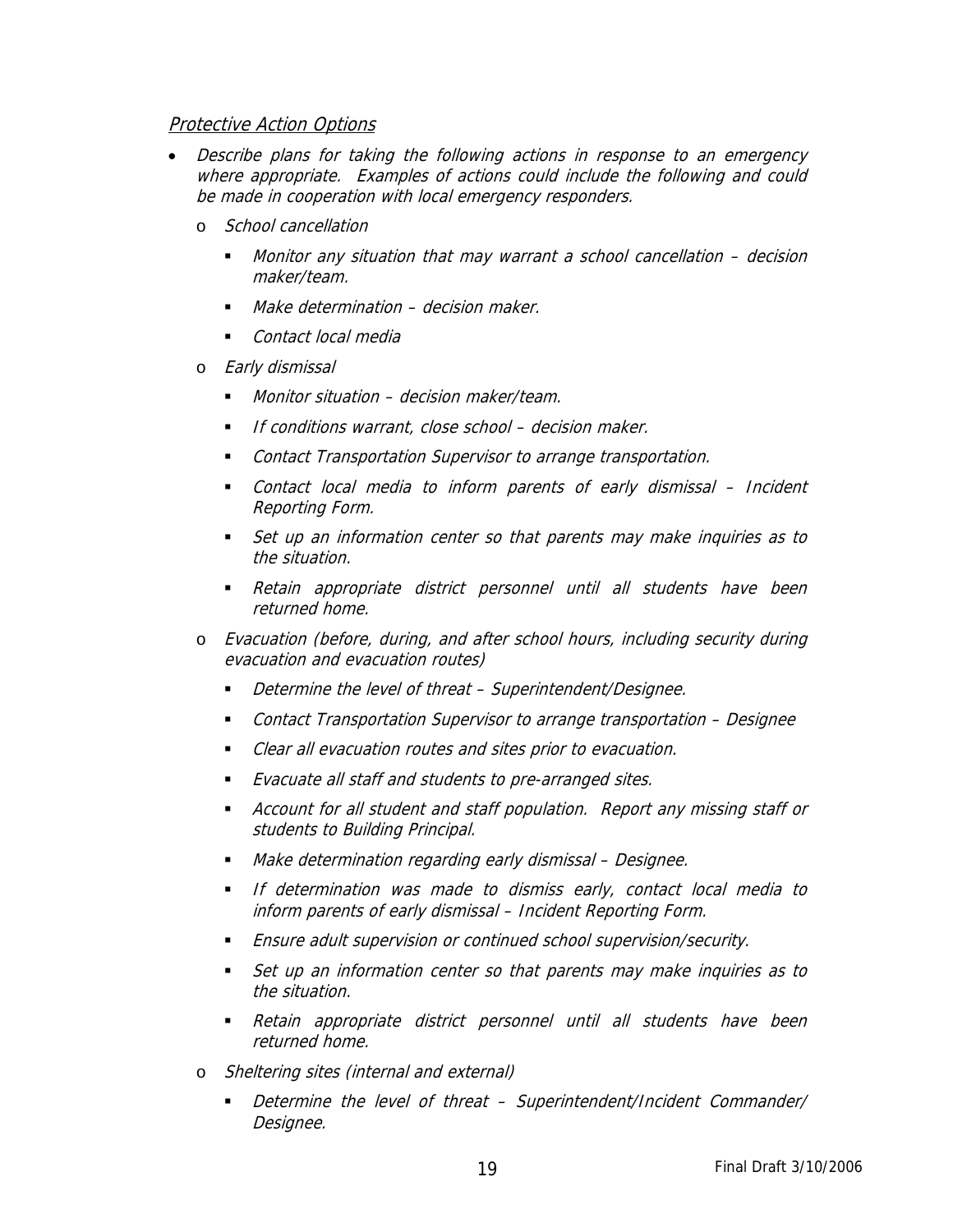- **•** Determine location of sheltering depending on nature of incident.
- Account for all students and staff. Report any missing staff or students to Principal.
- Determine other occupants of the building.
- **Make appropriate arrangements for human needs.**
- Take appropriate Emergency precautions.
- **Establish a public information officer to provide information and current** status of the situation to parents and other inquiring parties.
- Retain appropriate district personnel until all students have been returned home.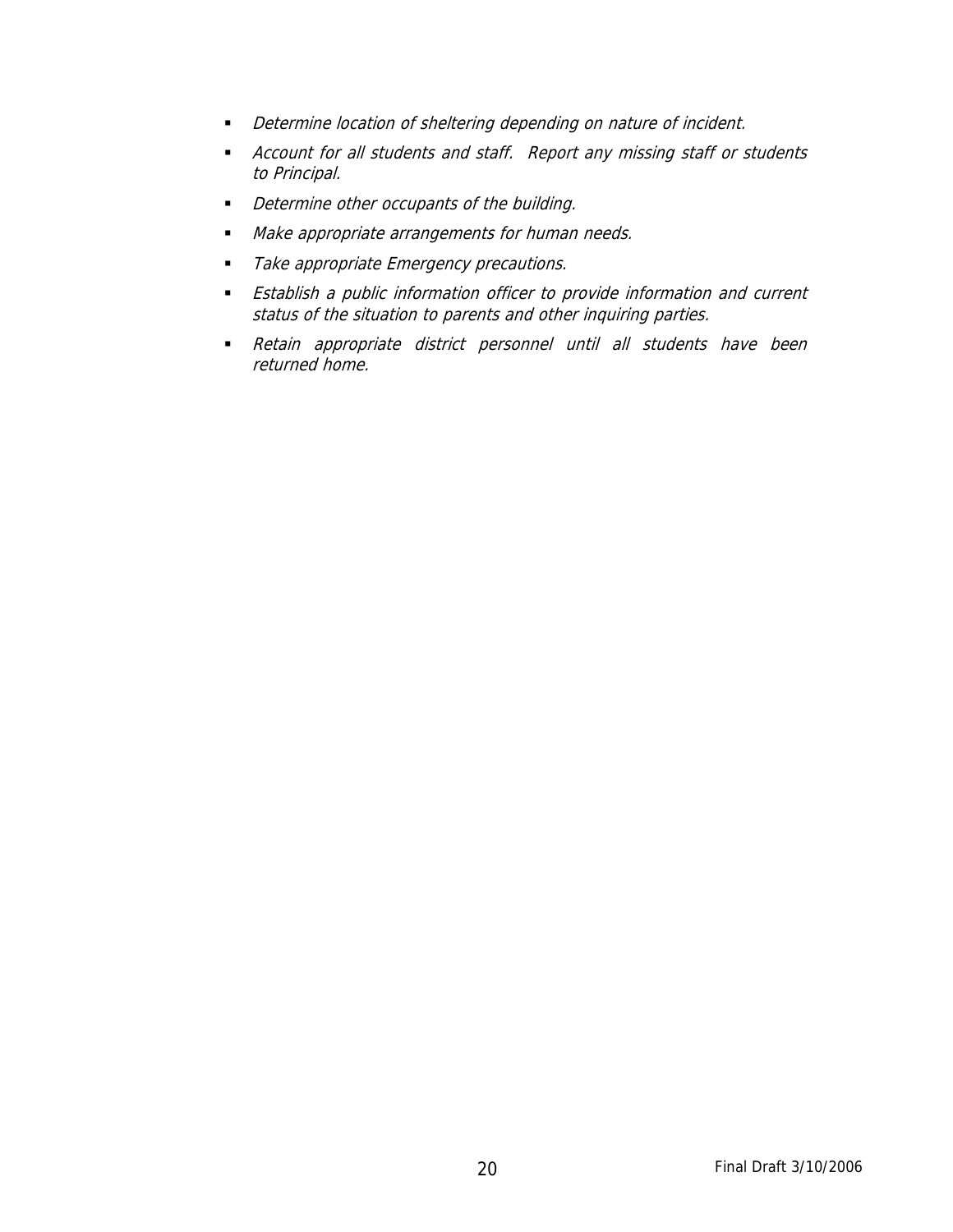#### **Section IV: Recovery**

Discussion: Section IV of the plan is used to identify and describe the district's actions that will be taken after acts of threats or actual violent incidents or other emergencies that have had a major effect on the well being of students, school staff, and the community at-large. District-Wide School Emergency Plans need to be coordinated with the local, state, and federal disaster mental health services to assure that schools have access to all mental health services in the event of a violent incident. If the district chooses, Section IV can be used as the overall guidance for recovery that can facilitate plans at the building level. Educators can also use the recovery to evaluate its current plan and to develop additional strategies such as school Emergency team training in crisis management and development of post-crisis procedures to restore safe school environments.

### **A. District Support for Buildings**

• Describe how district resources will support the Response Teams and the Post-Incident Response Teams in the affected school(s).

### **B. Disaster Mental Health Services**

- Describe how the district office will assist in the coordination of Disaster Mental Health Resources in support of the Post-Incident Response Teams in the affected school(s).
- The district may wish to describe how the recovery phase will result in reevaluation of current violence prevention and school Emergency activities, and what the school can do to improve its plan.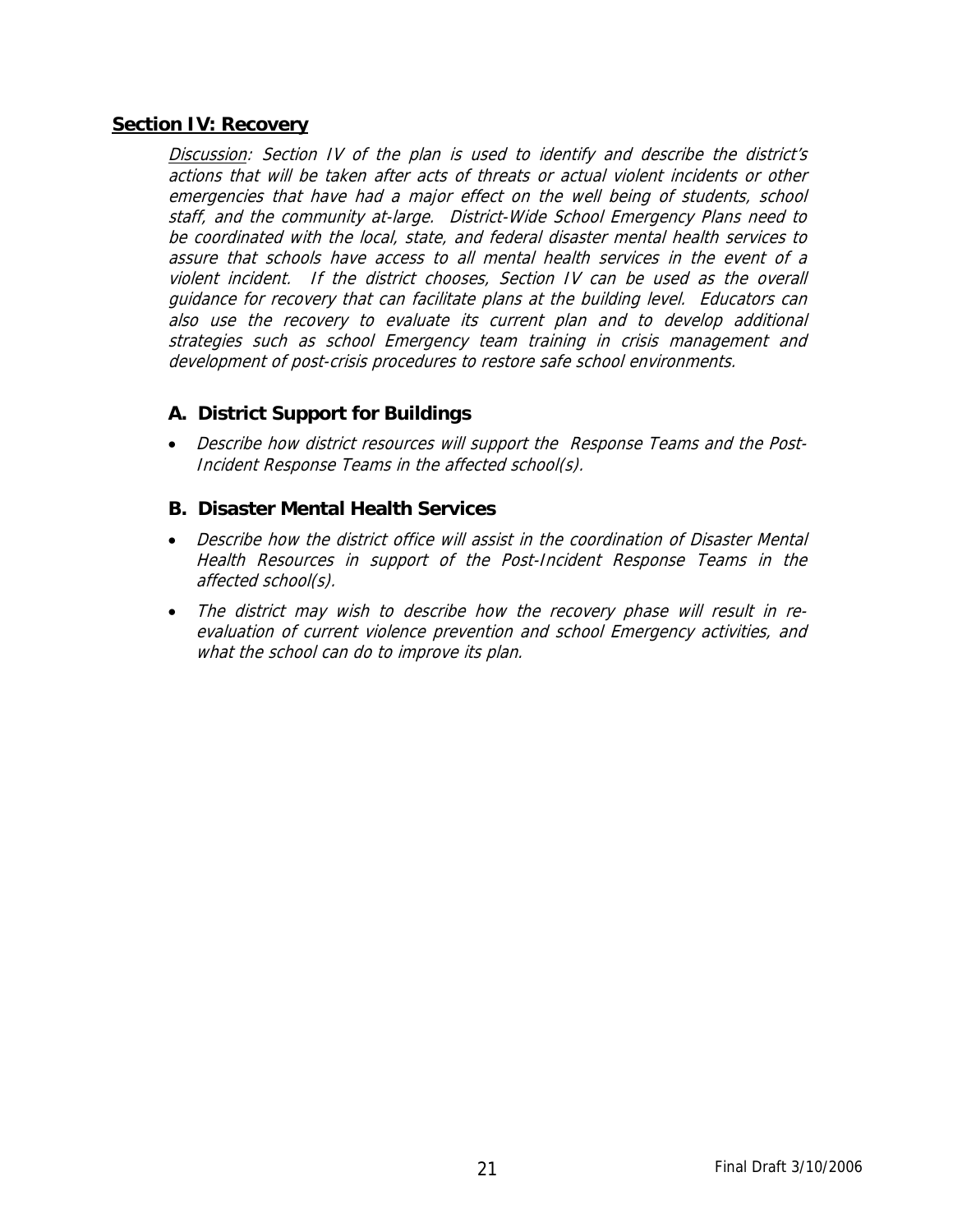### **Appendix A: District-Wide School Emergency Team**

• List the members of the District-Wide School Emergency Team along with their location, addresses, contact telephone numbers, and any other pertinent information.

### **Appendix B: District School Buildings**

• List all school district buildings covered by the District-Wide School Emergency Plan along with addresses, contact names and telephone numbers for the building staff, and relevant maps and building plans.

### **Appendix C: Building-Level Readiness and Response Plans**

- Copies of all Building-Level Emergency Readiness and Response Plans are included or the location of where they are filed is indicated.
- Identify the local and state emergency responders that have copies of the Building-Level Emergency Readiness and Response Plans and where they are located or filed.

### **Appendix D: Memoranda of Understanding/Memoranda of Agreement**

• Copies of all MOUs and MOAs as they apply to implementation of the District-Wide School Emergency Plan and, where appropriate, implementation of the Building-Level Emergency Readiness and Response Plans.

### **Appendix E, F, G…**

• Add as many Appendices as appropriate, as determined by the District-Wide School Emergency Planning Team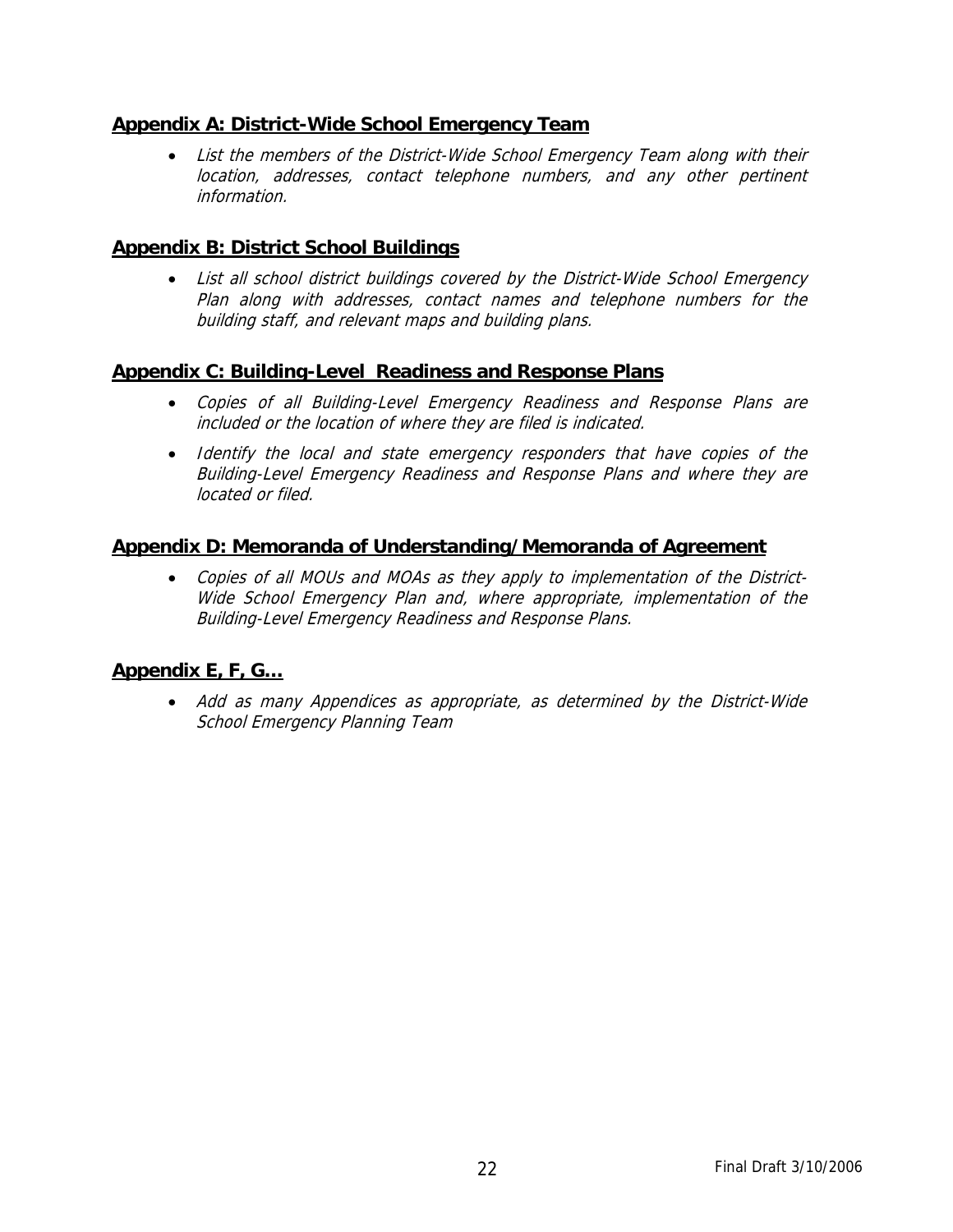### **SAMPLE OUTLINE FOR BUILDING-LEVEL EMERGENCY READINESS AND RESPONSE PLAN**

#### **Introduction**

Discussion: The Introduction is used to provide information about the background of the Building-Level Emergency Readiness and Response Plan, including how the plan is coordinated with the District-Wide School Emergency Plan. The Introduction Section offers the opportunity for a building to provide important background information, describe its philosophy that guided the planning process, and include any other information that may aid people who will be reviewing the plan. The sample introduction provided below is one potential format for consideration, and building-specific information should be included.

 Emergencies in schools must be addressed in an expeditious and effective manner. Schools are at risk of acts of violence, natural, and manmade disasters. The school has engaged in a comprehensive planning effort that addresses prevention, response, and recovery with respect to a variety of emergencies in schools.

Describe the process used by the building in developing this Building-Level Emergency Readiness and Response Plan, including any strategies such as community or student involvement and collaboration. The school may describe the data or process used for needs assessment and implementation of to plan to meet the individualized needs of the school in keeping with the intent of the Utah Code.

 The \_\_\_\_\_\_\_\_\_\_\_\_\_\_\_School District supports Utah Code 53A-3-402 (17), and intends to engage in a comprehensive planning process. The Superintendent encourages and advocates on-going cooperation and support for this planning effort.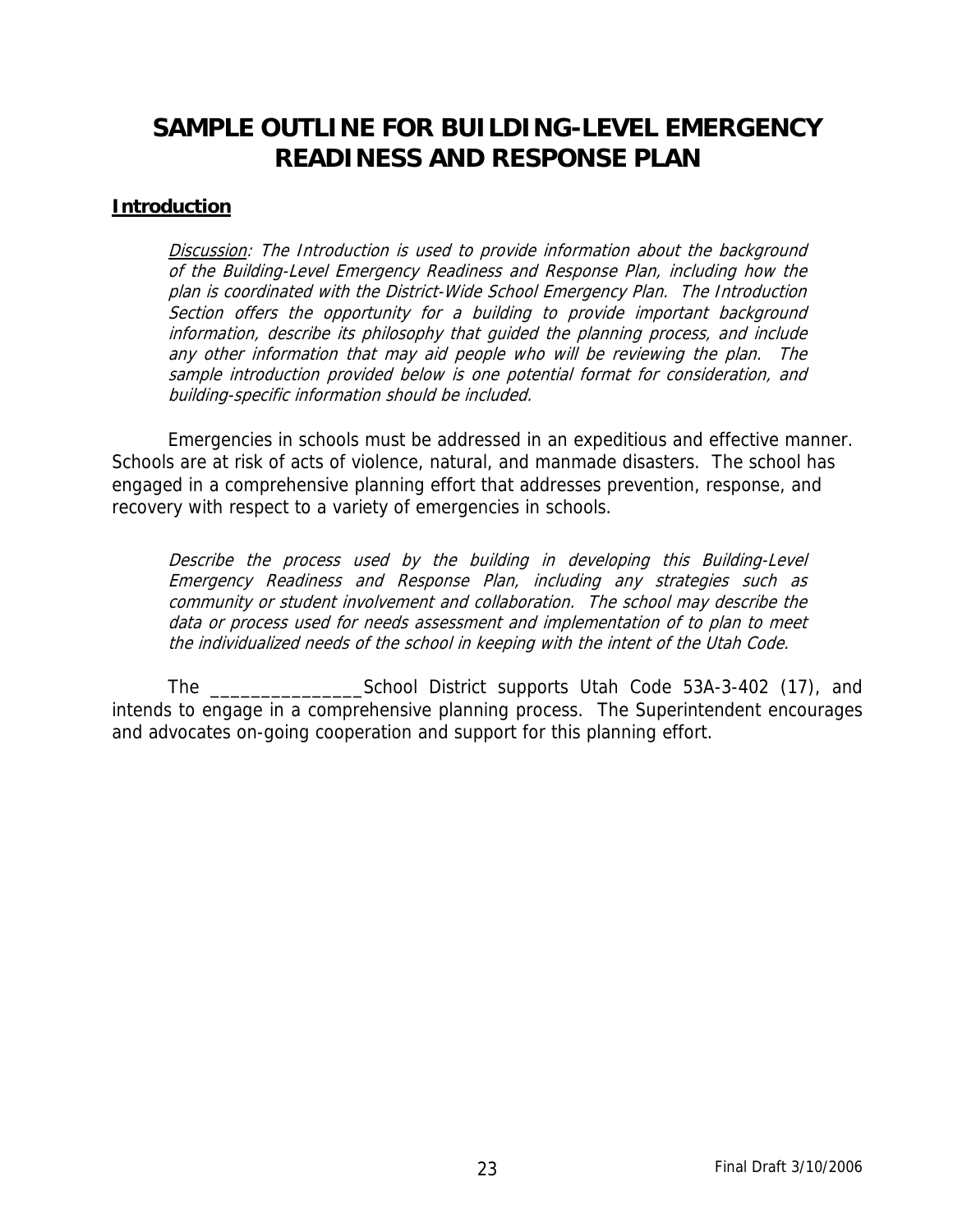### **Section I: General Considerations and Planning Guidelines**

Discussion: Section I is used to provide information about key considerations and planning guidelines that were used in developing the building-level plan. The sample format shown below, for example, includes the purpose of the plan; an identification of the building-level teams including the School Emergency Planning Team, the School Emergency Response Team, and the Post-incident Response team; an identification of the overall concepts of operation included in the plan; and a description of the plan review that will be used for the building's plan. As the school building develops this section of its plan, specific information should be provided, such as the names and positions/affiliations of individuals on the school's teams; procedures for review and comment on the plan; date(s) for review and adoption of the plan by the school district and board of education; and any other information deemed pertinent for inclusion in this section.

### **A. Purpose**

 The \_\_\_\_\_\_\_\_\_\_\_\_\_\_ School's Building-Level Emergency Readiness and Response Plan was developed pursuant to Utah Code 53A-3-402 (17) and under the guidelines of the District-Wide School Emergency Plan. At the direction of the \_\_\_\_\_\_\_\_\_\_ School District Superintendent, the Principal of The School appointed a Building-Level Emergency Planning Team and charged it with the development and maintenance of the Building-Level Emergency Readiness and Response Plan.

### **B. Identification of the School Teams**

The \_\_\_\_\_\_\_\_\_\_\_\_\_\_ School has developed three emergency teams:

- Building-Level Emergency Planning Team
- Building-Level Emergency Response Team
- Building-Level Post-incident Response Team

Provide a description of the roles of each team.

### **C. Concept of Operations**

- The initial response to all emergencies at \_\_\_\_\_\_\_\_\_\_\_ School will be by the Building-Level Emergency Response Team.
- Upon activation of the Building-Level Emergency Response Team, the School District or his/her designee will be notified and , where appropriate, local responders will also be notified.
- Efforts will be supplemented by county and state resources through existing protocols.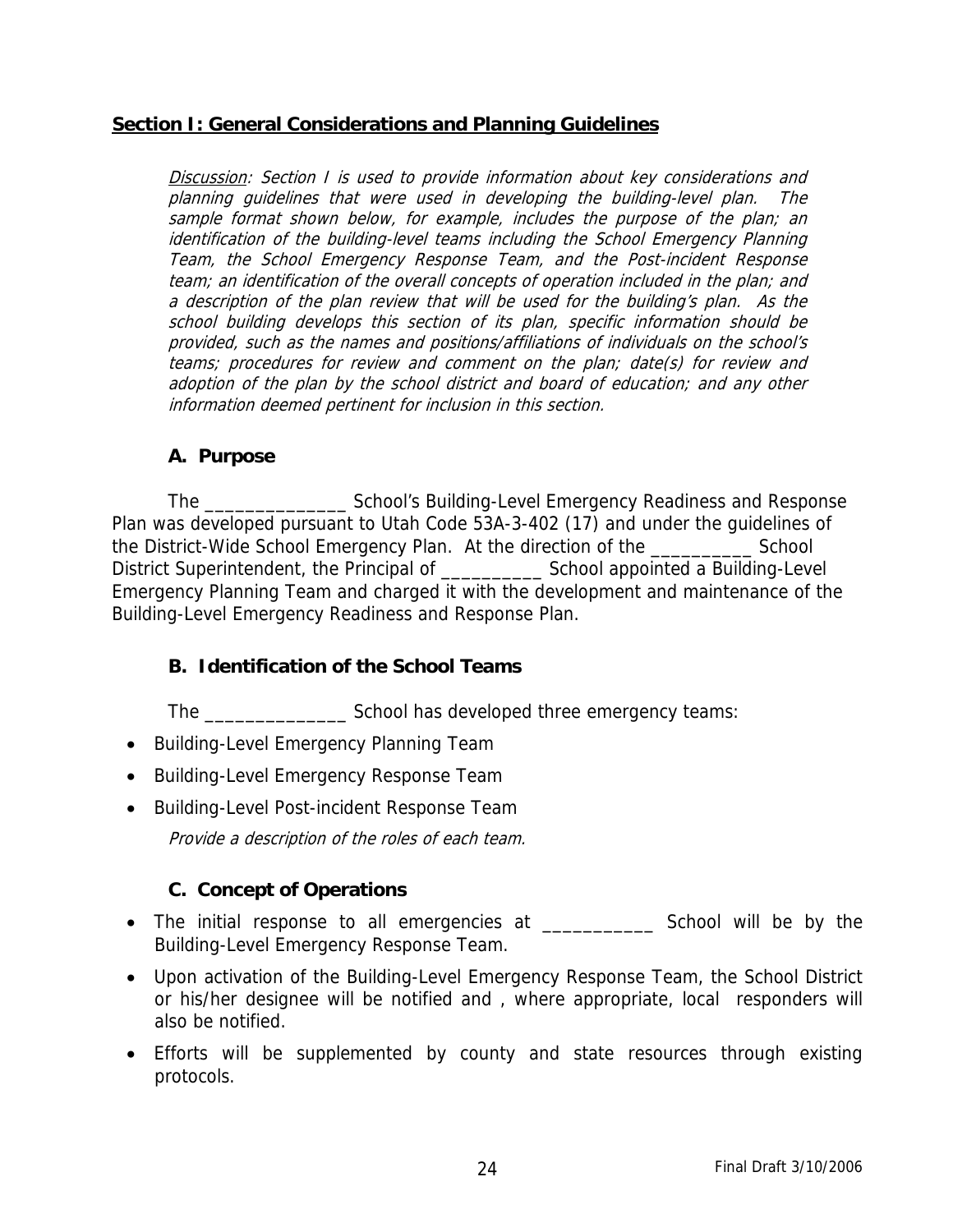### **D. Plan Review**

- The Building-Level Emergency Readiness and Response Plan will be reviewed by relevant building-level and district personnel and by local and/or county responders to ensure that proper coordination and cooperation is accounted for. Plans must be formally adopted by the District Board of Education and certified along with the District-Wide School Emergency Plan.
- The Building-Level Emergency Readiness and Response Plan shall be proprietary and shall not be subject to disclosure to the general public.
- Copies of the Building-Level Emergency Readiness and Response Plan will be supplied to and secured by local and/or county emergency responders as part of their responsibility to contribute to school Emergency.
- The plan will be reviewed periodically during the year and will be maintained by the Building-Level School Emergency Planning Team. The annual review will be completed on or before July 1 of each year.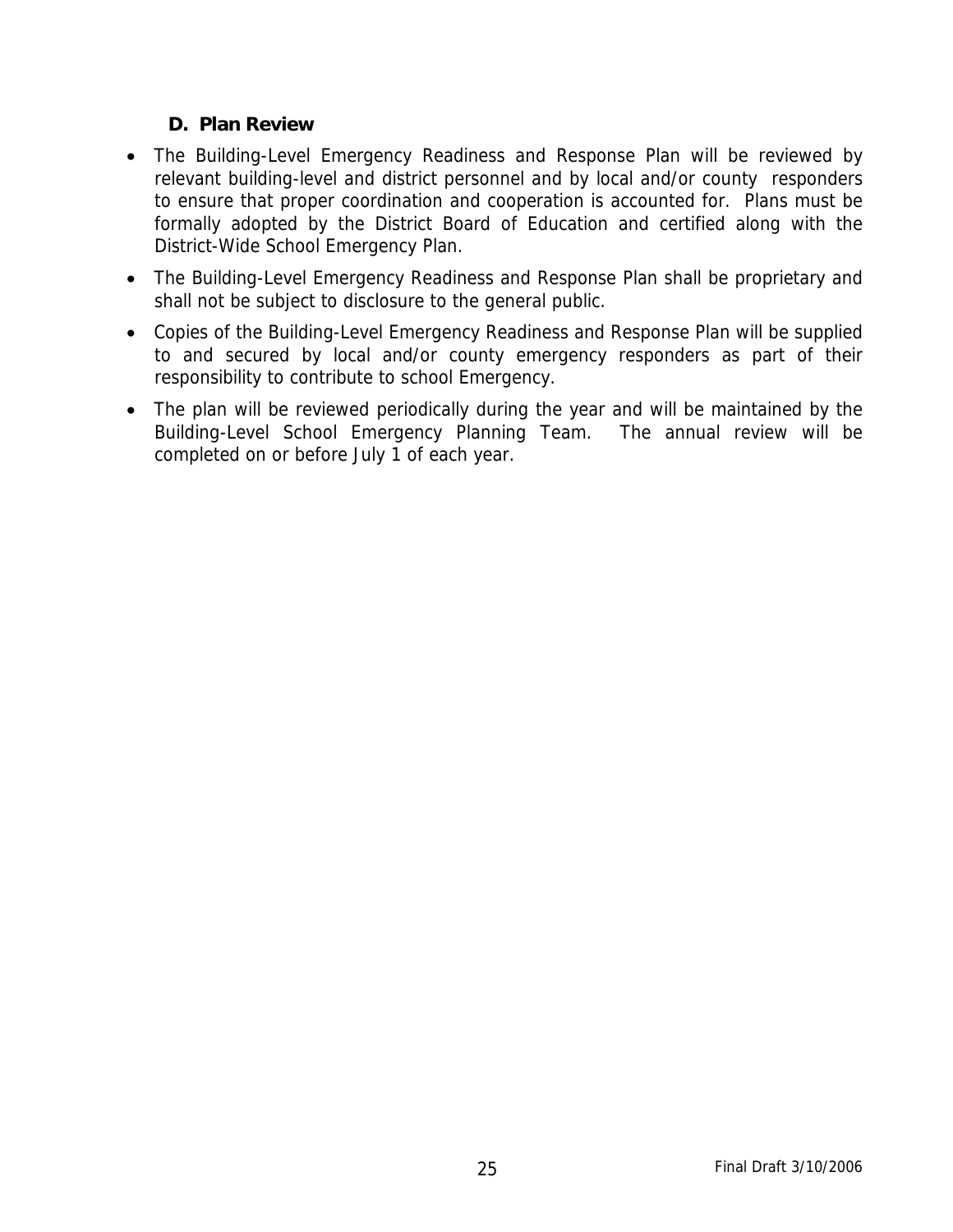#### **Section II: Risk Reduction/Prevention and Intervention**

Discussion: Section II of the plan is used to identify and describe the building's policies and procedures for reducing the risk of violence; implementing programs and activities for prevention of violence; and establishing clear descriptions of actions that will be taken in the event of a violent incident or other school emergency. The sample format below provides an example of one way of organizing the information in the Building-Level Emergency Readiness and Response Plan.

### **A. Designation of School Teams**

- Identify the members of the Building-Level Emergency Planning Team, including the following members:
	- o School emergency personnel
	- o Local law enforcement official
	- o Representatives of teacher, administrator, and parent organizations
	- o Local EMT and other emergency response agencies
	- o District representative, if appropriate
	- o Head custodian
	- o Other school personnel (counselor, nurse, lunchroom director, etc.)
	- o Applicable community members (Red Cross, religious organizations, volunteer organizations, etc.)
- Identify the members of the Building-Level Emergency Response Team, including the following members:
	- o Appropriate school personnel (custodial, nurse, teacher, administrator, etc.)
	- o School Resource Officer or local law enforcement official
	- o Other school personnel trained in first aid/CPR, de-escalation, CERT, or similar skills.
- Identify the members of the Building-Level Post-incident Response Team, including the following members:
	- o Appropriate school personnel (nurse, counselor, personnel trained in trauma counseling, etc.)
	- o Medical personnel
	- o Mental health counselors
	- o Others who can assist the school community in coping with the aftermath of a serious violent incident or emergency.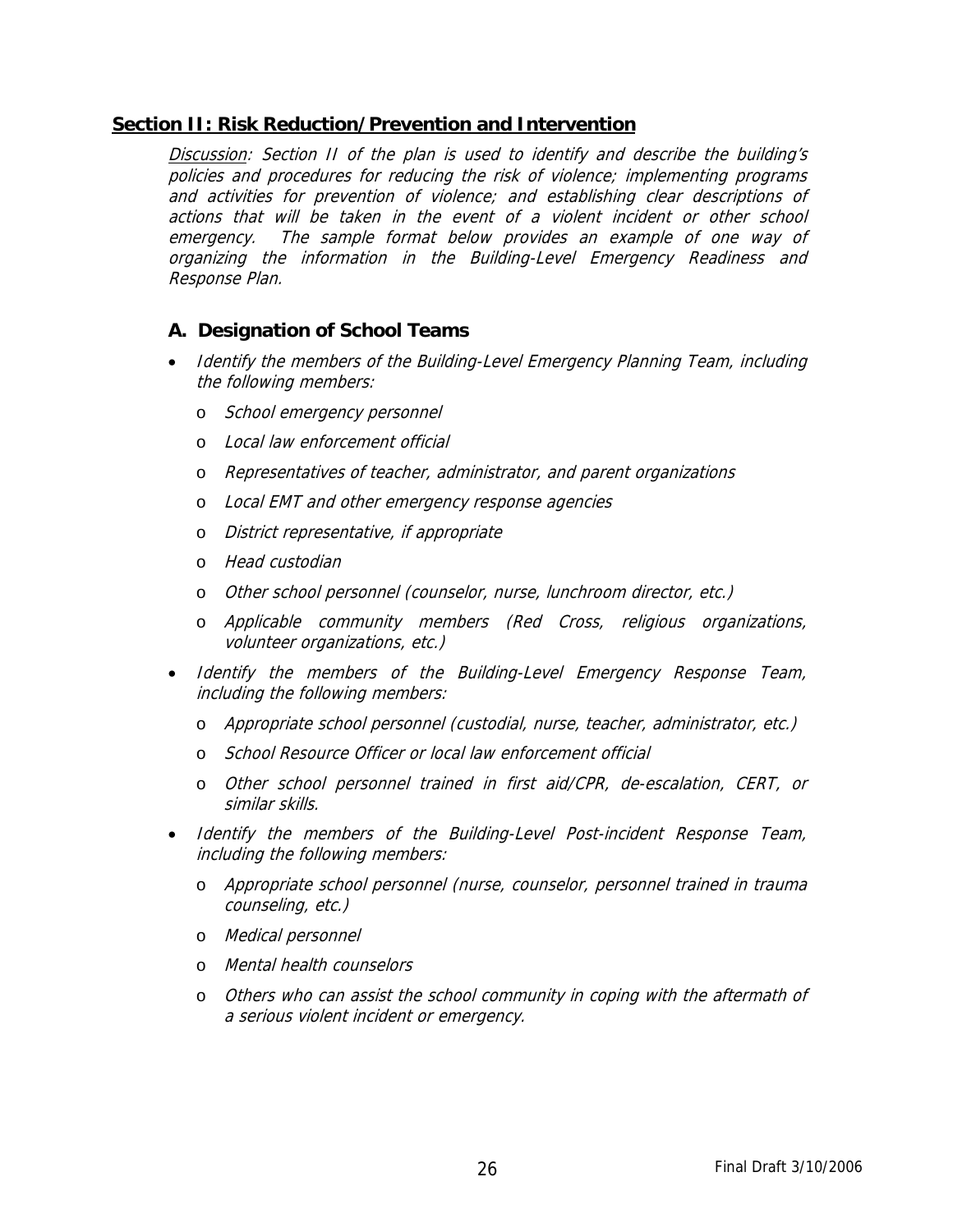### **C. Prevention/Intervention Strategies**

### Building Personnel Training

• Training for emergency teams and emergency officers, including de-escalation training, should be conducted as determined in the district-wide plan. This section of the building's plan could be used to describe the training provided to all personnel acting in a school security capacity in the building.

### Coordination with Officials

• Describe the procedures for an annual review and the conduct of drills and exercises to test components of this school's plan, including the use of tabletop exercises, in coordination with local and county emergency responders and emergency coordinators. Describe the role that the Building-Level Emergency Response Team plays coordinating these exercises.

### Annual Multi-hazard Training for Staff and Students

• The District-Wide School Emergency Plan requires an identification of sites of potential emergencies. This section of the school building's plan can be used to describe how the Building-Level Emergency Planning Team will work to identify both internal and external hazards that may warrant protective actions, such as the evacuation and sheltering of the school population.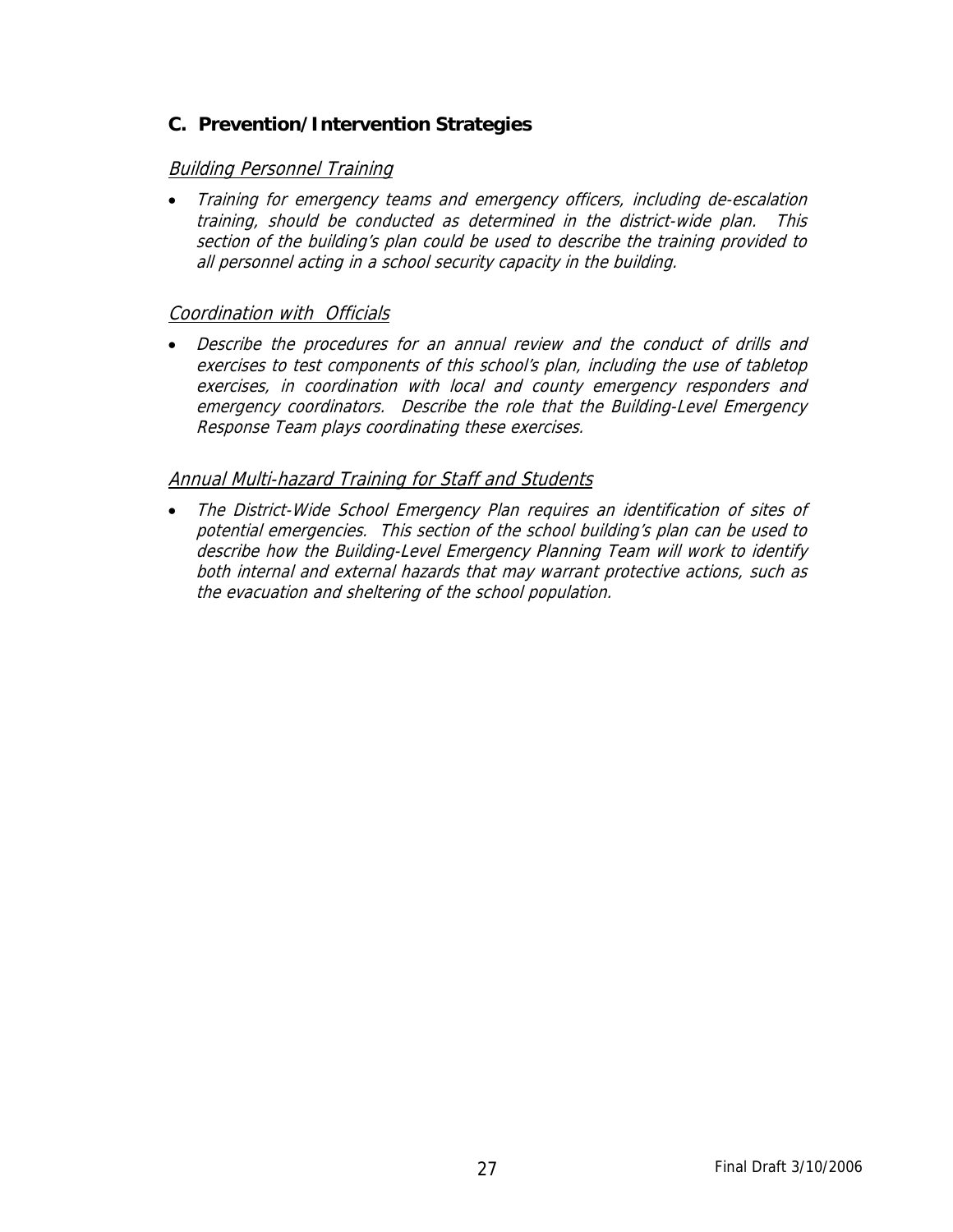#### **Section III: Response**

Discussion: Section III of the plan is used to identify and describe the school building' policies and procedures for responding to acts of violence and other school emergencies. The sample plan format below provides one way for organizing important information about the building's plans for response, including assignment of responsibilities, continuity of operations during an emergency, notification and activation of the plan, guidelines for specific emergencies and hazards, evacuation procedures, and crime scene security.

### **A. Assignment of Responsibilities**

• Provide a description of the chain of command consistent with the National Interagency Incident Management System (NIIMS)/Incident Command System (ICS) that will be used in response to an emergency including the Building-Level Response Team. In the event of an emergency, the response team may adapt ICS principles based on the needs of the incident.

### **B. Continuity of Operations**

- This section can be used to describe how the building will continue operations during an emergency. A potential format for describing continuity of operations is as follows:
	- o In the event of an emergency, the Principal or his/her designee will serve as Incident Commander. The School Incident Commander will likely be replaced by a member of a local emergency response agency, but will retain responsibility for the students and school personnel.
	- o After relinquishing command, the Building Principal or his/her designee will be expected to serve in a support role as part of a Unified Incident Command, if established, by the local emergency response agency, in light of his/her continuing school responsibilities.
	- o The school will establish a chain of command to ensure continuity of operations.

### **C. Access to Floor Plans**

• Describe the procedures that have been developed to assure that crisis response, fire, and law enforcement agencies have access to floor plans, blueprints, schematics, or other maps of the school's interior, school grounds, and road maps of the immediate surrounding area.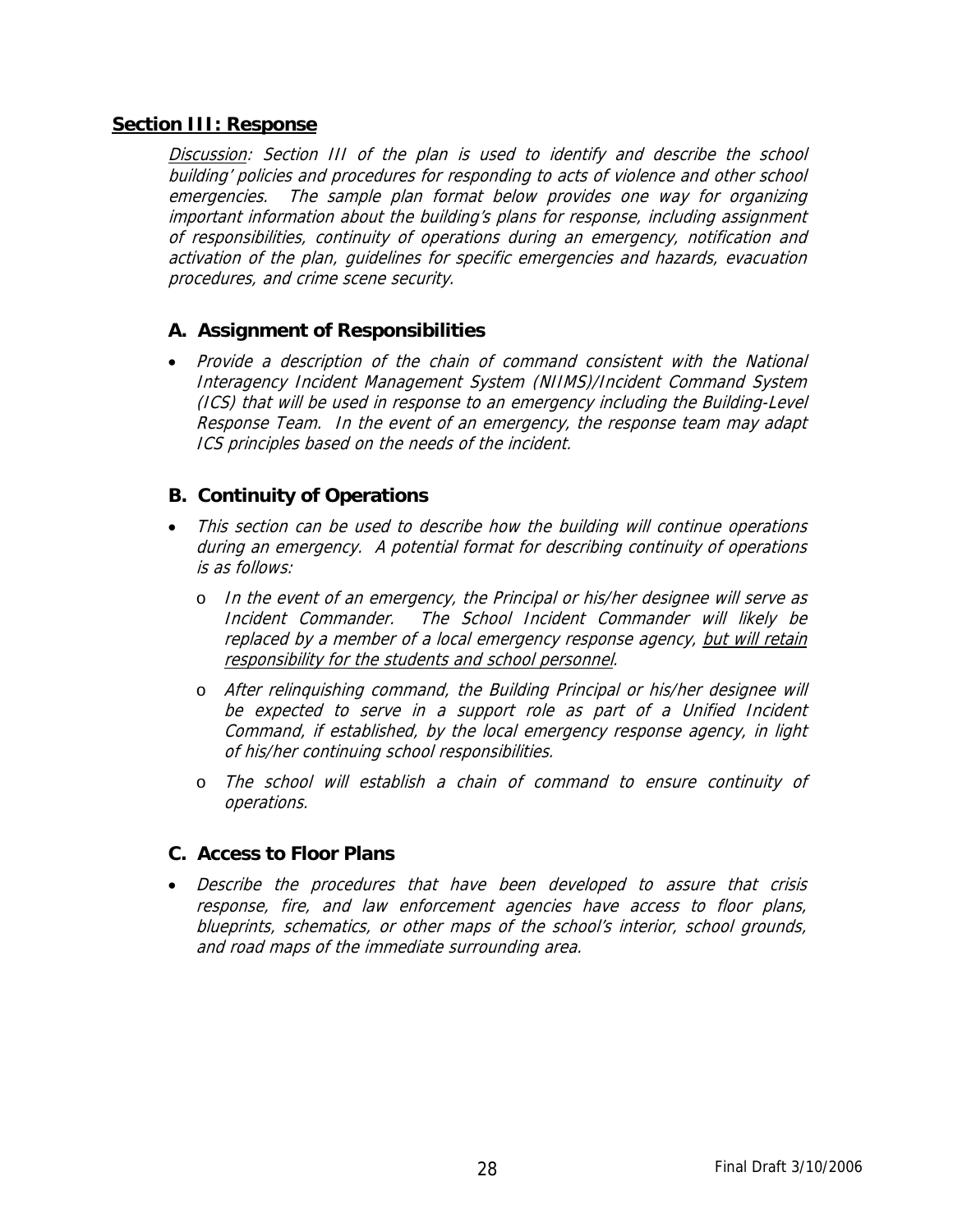### **D. Notification and Activation**

• Describe the internal and external communication systems that will be used in emergencies. The description could include, by way of example, some or all of the following:

| Telephone                        | Bull horns              |
|----------------------------------|-------------------------|
| Intercom                         | <b>Bus radio system</b> |
| District radio system (portable) | Runner system           |
| Local media                      | NOAA Weather Radio      |
| Alert System (EAS)               |                         |

- This section could also include the following components concerning notification and activation of the Building-Level Emergency Readiness and Response Plan:
	- o The report of an incident or a hazard's development will be reported to the Principal or his/her designee as soon as possible following its detection.
	- o In the event of an emergency, the Principal or his/her designee will notify all building occupants to take the appropriate protective action.
	- o Further district notification procedures will be addressed as outlined in the district-wide plan.

### **E. Hazard Guidelines**

• The District-Wide School Emergency Plan includes multi-hazard response plans for taking actions in response to an emergency. This section of the building's plan could be used to describe building-specific guidelines that could include the following types of emergencies:

| Threats of violence                                                          | Intruder              |  |
|------------------------------------------------------------------------------|-----------------------|--|
| Hostage/Kidnapping                                                           | Explosion/Bomb threat |  |
| Natural/Weather related                                                      | Hazardous material    |  |
| Civil disturbance                                                            | Biological            |  |
| School bus accident                                                          | Radiological          |  |
| Gas leak                                                                     | Epidemic              |  |
| Others as determined by the Building-Level Emergency Planning<br><i>Leam</i> |                       |  |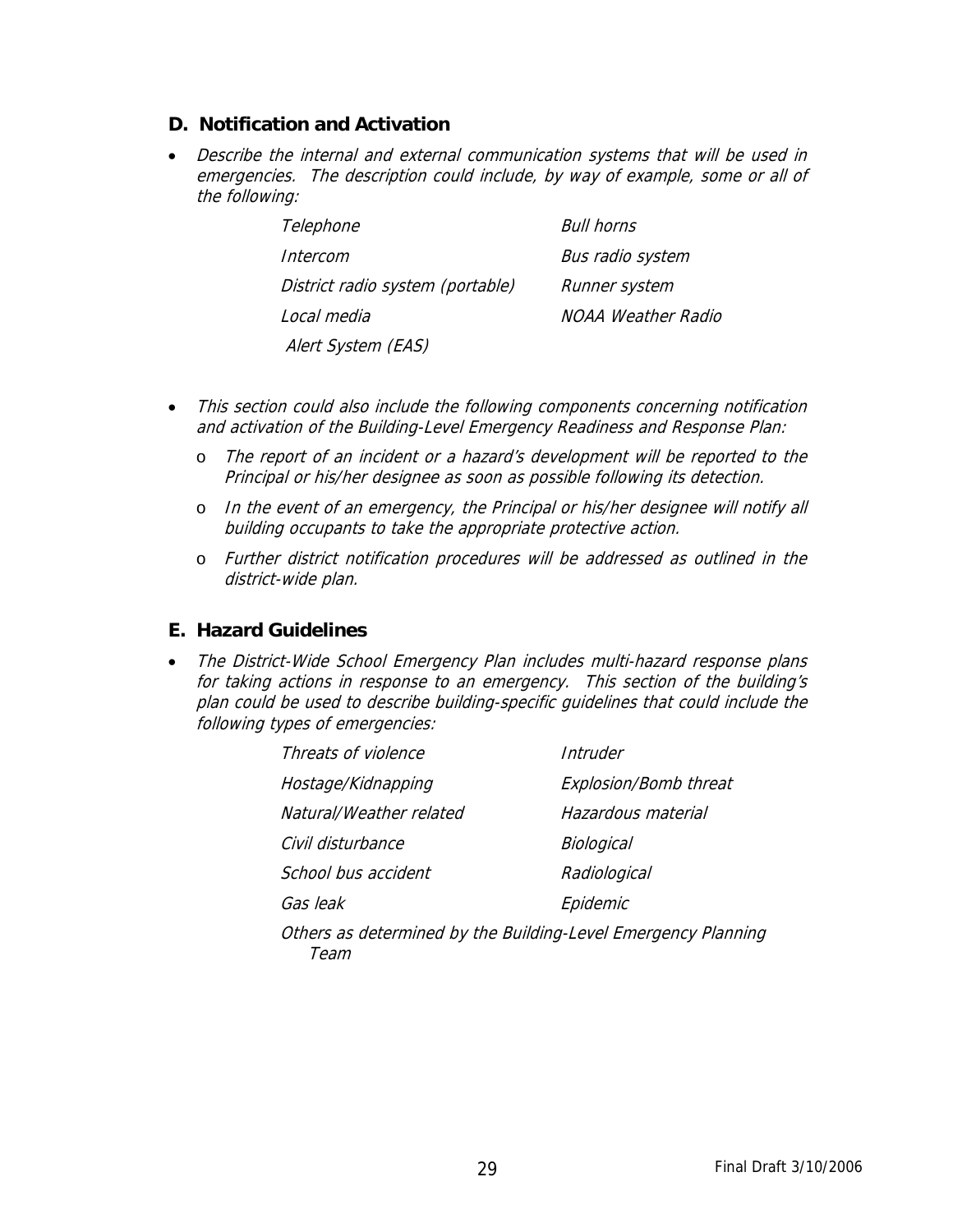### **F. Evacuation Procedures**

- Describe the policies and procedures that have been developed for the safe evacuation of students, teachers, other school personnel, and visitors to the school in the event of a serious violent incident which includes at least the following:
	- o Evacuation before, during, and after school hours (including security during evacuation)
	- o Evacuation routes (internal, external, and alternates depending on the incident)
	- o Sheltering sites (internal, external, and alternates depending on the incident)
	- o Procedures for addressing medical needs
	- o Transportation
	- o Emergency notification of persons in parental relation to the students
	- o Other procedures as determined by the Building-Level Emergency Planning Team

### **G. Security of Crime Scene**

- Describe the policies and procedures that have been established for securing and restricting access to the crime scene in order to preserve evidence from being disturbed or destroyed in cases of violent crimes on school property. Examples of policies and procedures that may be considered include the following:
	- o The Building Principal or designee is responsible for crime scene security until relieved by law enforcement officials.
	- o No items shall be moved, cleaned, or altered without prior approval from the appropriate law enforcement agency.
	- o Nothing in this section should be interpreted to preclude the rescue and aid of injured persons.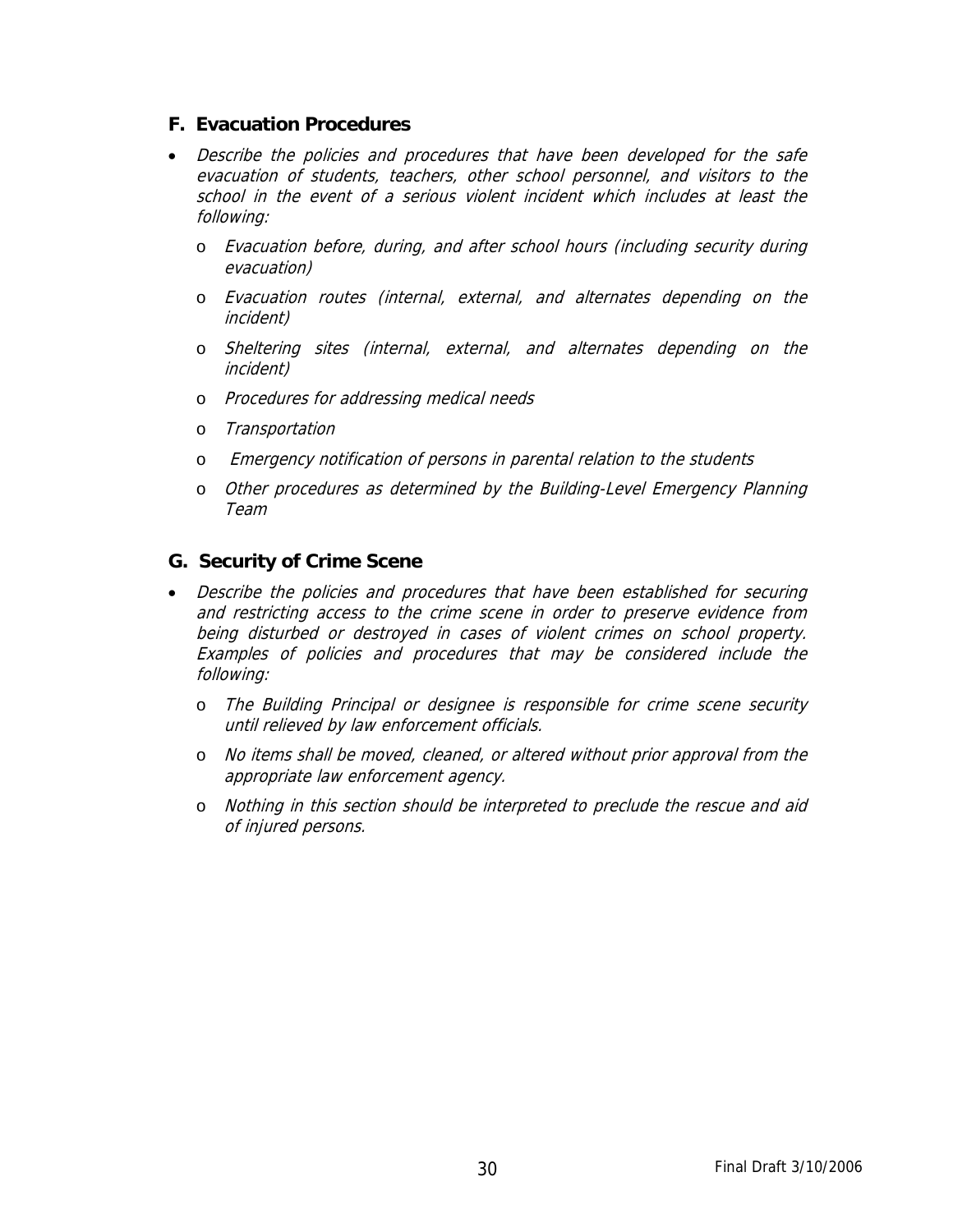#### **Section IV: Recovery**

Discussion: Section IV of the plan is used to identify and describe the building's actions that will be taken after a severe act of violence or other emergency that has had a major effect on the well being of students, school staff, and the community at large. The Building-Level School emergency Readiness and Response Plan should be coordinated with the statewide plan for disaster mental health services (through the District-Wide School Emergency Plan) for disaster mental health services to assure that schools have access to federal, state, and local mental health resources in the event of a violent incident.

- An example of the types of recovery actions that a building could consider, including the provision of mental health resources, is as follows:
	- o The building's Post-incident Response Team has developed the following procedures for dealing with post-incident recovery:
		- Short-term: Mental health counseling (student and staff); building security; facility restoration; post-incident response critique; other
		- Long-term: Mental health counseling (monitor for post-traumatic stress behavior); building security; mitigation (to reduce the likelihood of occurrence and impact if it does occur again); other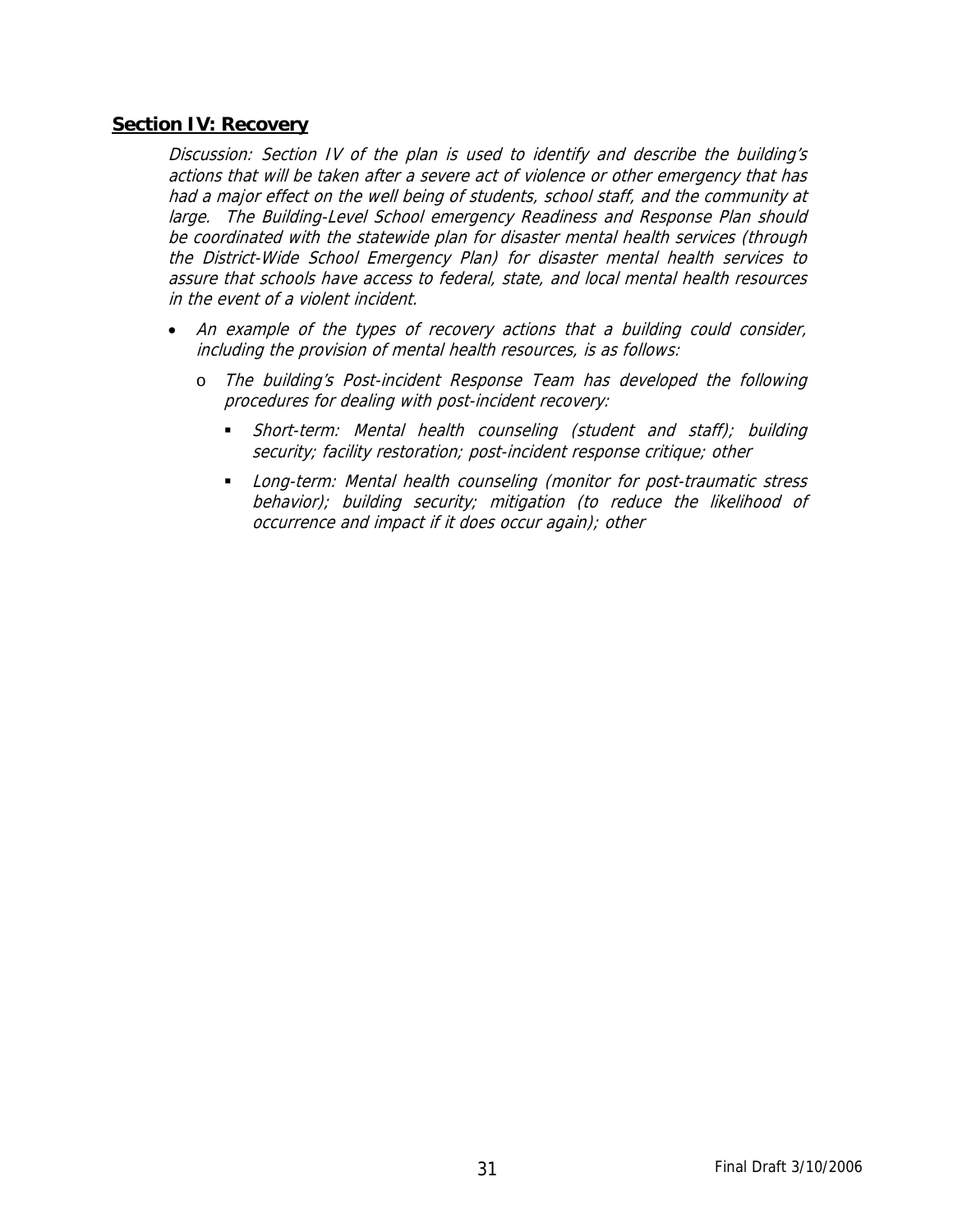### **Appendices**

• Following is a list of suggested appendices for the Building-Level Emergency Readiness and Response Plan.

### **Appendix A: School Teams**

List of the names, addresses, and telephone numbers of each of the school teams

### **Appendix B: Maps**

- Street maps of the district and those surrounding the building.
- Aerial maps/photographs showing the same area
- Maps that indicate emergency response traffic control
- Shelter locations (external)

### **Appendix C: Building Plans**

- Building floor plans/schematic maps that include:
	- o Evacuation routes primary and alternate
	- o Emergency response area layout
	- o Utility shutoffs
	- o Shelter locations (internal)
- School facilities layout that include multiple buildings, nearby buildings used by the school, religious buildings used by the students during school hours

### **Appendix D: District Organization**

### **Appendix E: Supplies Inventory**

### **Appendix F: District-owned Vehicle Inventory**

### **Appendix G: American Red Cross Shelter Agreement (or similar agreements with other organizations)**

### **Appendix H: Memoranda of Understanding**

### **Appendix I: Contact List**

• Name, address, and contact numbers of building staff

### **Appendix J: Local Resources Contacts**

• Local resources names, telephones numbers, organization contact name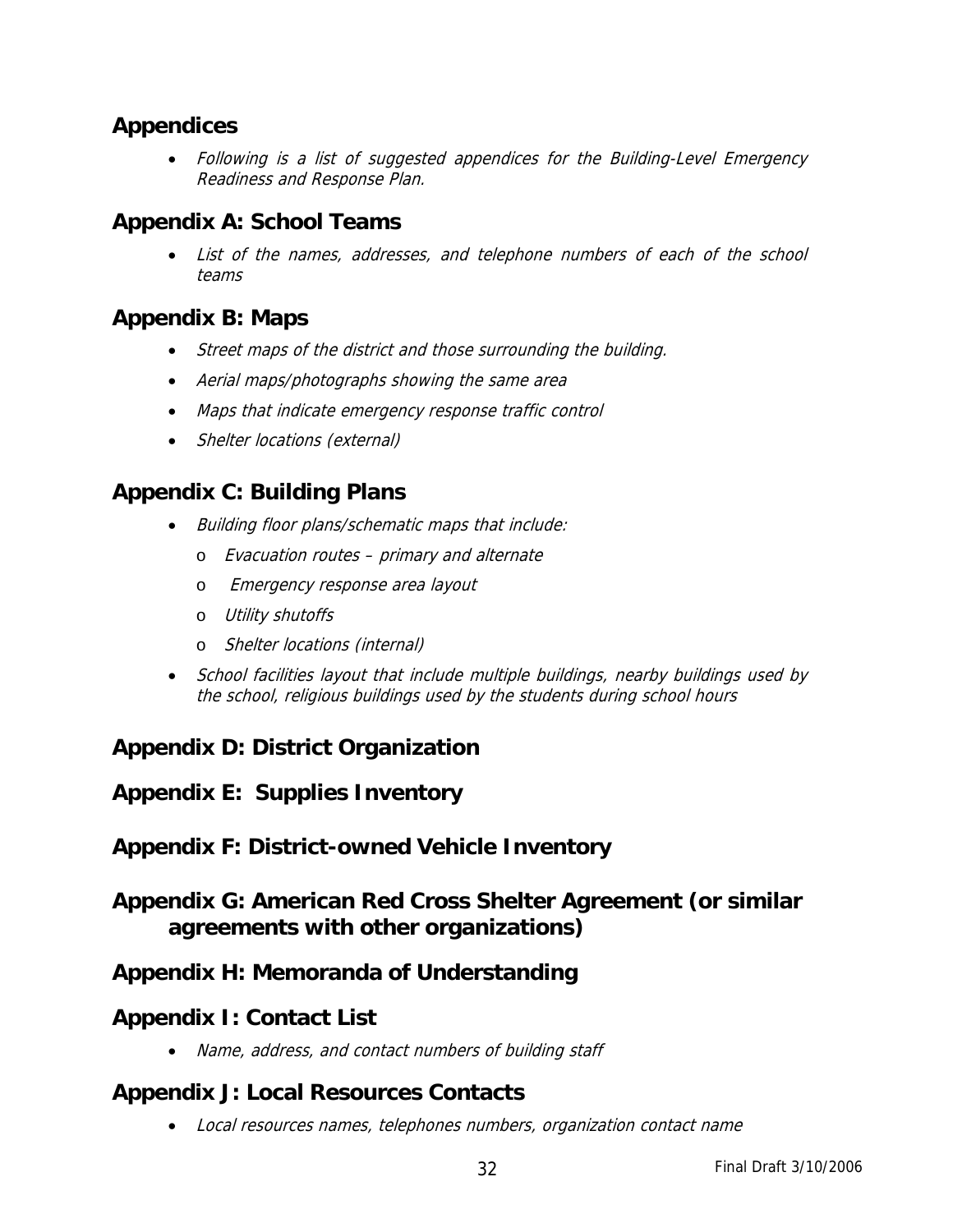## APPENDICES

### **APPENDIX 1: SAMPLE DISTRICT-WIDE SCHOOL EMERGENCY PLAN GUIDING QUESTIONS**

These questions have been developed from a number of sources and are designed to assist districts in the planning process. The guiding questions may be useful as the district discusses and creates it plan. The questions are generally organized to reflect the framework provided in the sample District-Wide School Emergency Plan, and emphasize only those sections of the plan where additional guidance may be helpful.

### **General Considerations and Planning Guidelines**

- 1. Has the district established the required district-wide school Emergency team?
- 2. Are all required members present, including representatives of the school board, students, teachers, administrators, parent organizations, school Emergency personnel and other school personnel?
- 3. Has the district given consideration to other members of the community who may be helpful as members of the district-wide school Emergency team?
- 4. Has the district considered the relationship between the district-wide school emergency planning team and the building-level emergency planning team? How will these groups interact?
- 5. In the event of an emergency or violent incident, does the district-wide plan reflect how the district will interact with an individual school emergency response team?
- 6. Has the district considered potential training for the members of the district-wide school emergency team?
- 7. Have arrangements been made for regularly scheduled meetings and opportunities for communications?
- 8. Has the district made provisions for the review of the district-wide school emergency plan by the District-wide School Emergency Planning Team?
- 9. Has the district made provisions for the submission of a full copy of the plan and any subsequent amendments to the relevant emergency management/response agencies?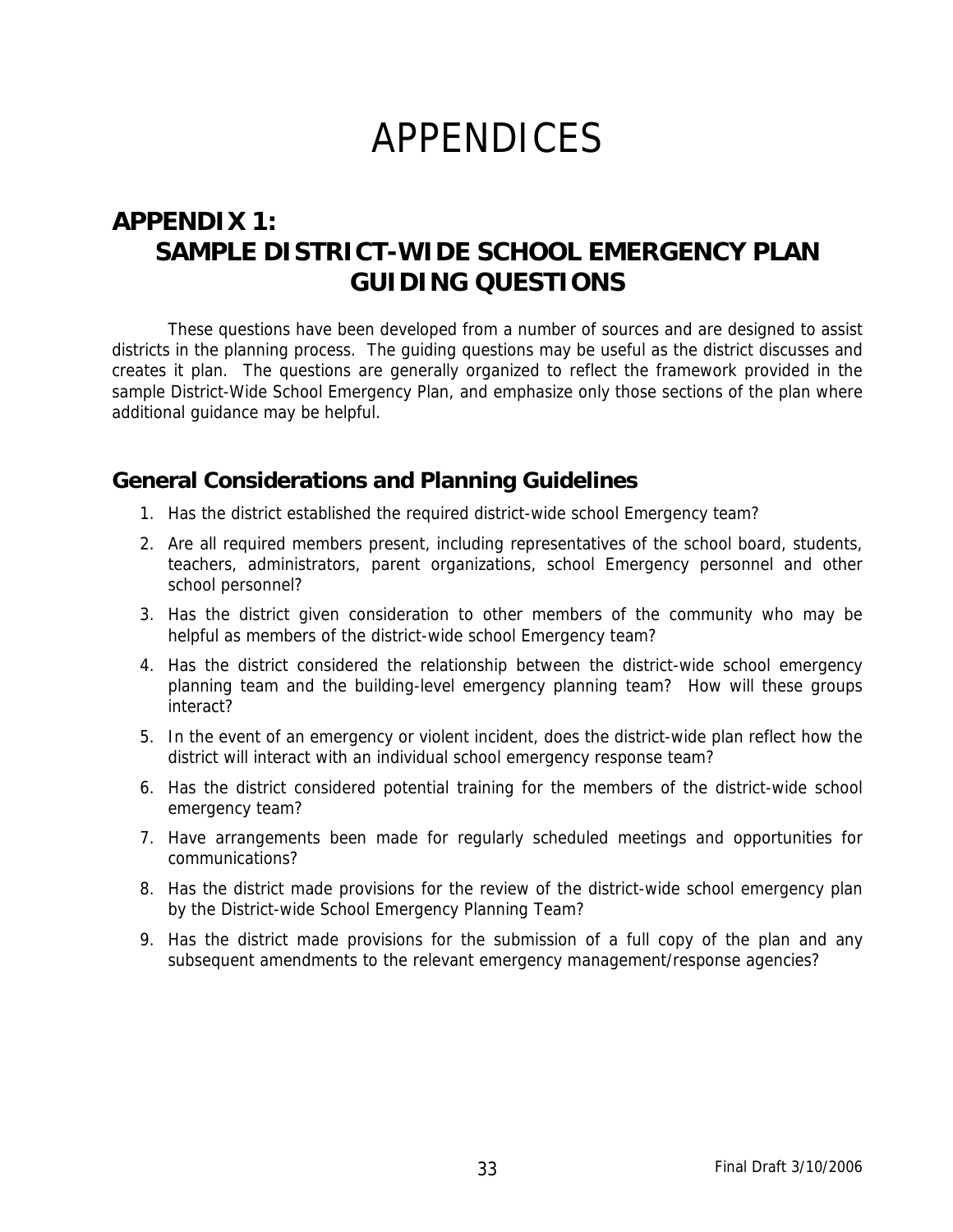### **Risk Reduction/Prevention and Intervention**

### **Prevention/Intervention Strategies: Program Initiatives**

- 1. Has a local assessment been conducted to determine strategies appropriate to the local area?
- 2. Has local data, such as that reported and summarized from a uniform violent incident report, been used to substantiate the need for security procedures and devices?
- 3. Are selected prevention and intervention strategies based on research findings on effectiveness, and are they evaluated to determine their impact in the district?
- 4. Have prevention and intervention programs been linked to community resources, including health and mental health?
- 5. Have prevention and interventions strategies been included in the district's professional development plan to cover identifies and required school emergency training components?
- 6. Have nonviolent conflict resolution training programs, peer mediation programs and youth courts, extended day and other school emergency programs been considered as ways of preventing potential violence?
- 7. Have character, citizenship and civility education programs been included?
- 8. Have strategies been developed for improving communication among students and between students and staff?
- 9. Do the strategies include safe and confidential ways for students to report potentially violent incidents?
- 10. Have best practices and effective strategies used by others been considered for improving communication?
- 11. Are students involved in programs regarding policy development?
- 12. Are students encouraged to serve as peer leaders or mentors for younger students?

### **Prevention/Intervention Strategies: Training, Drills, and Exercises**

- 13. Have policies and procedures been developed for annual multi-hazard school emergency training for staff and students?
- 14. Have procedures been developed for review and the conduct of drills and other exercises to test components of the emergency response plan?
- 15. Are tabletop exercises used to simulate real-life emergencies and responses by staff?
- 16. Are the drills and exercises conducted in coordination with local and county emergency responders and preparedness officials?
- 17. Are policies and procedures updated and/or modified as a result of information gained during drills and exercises?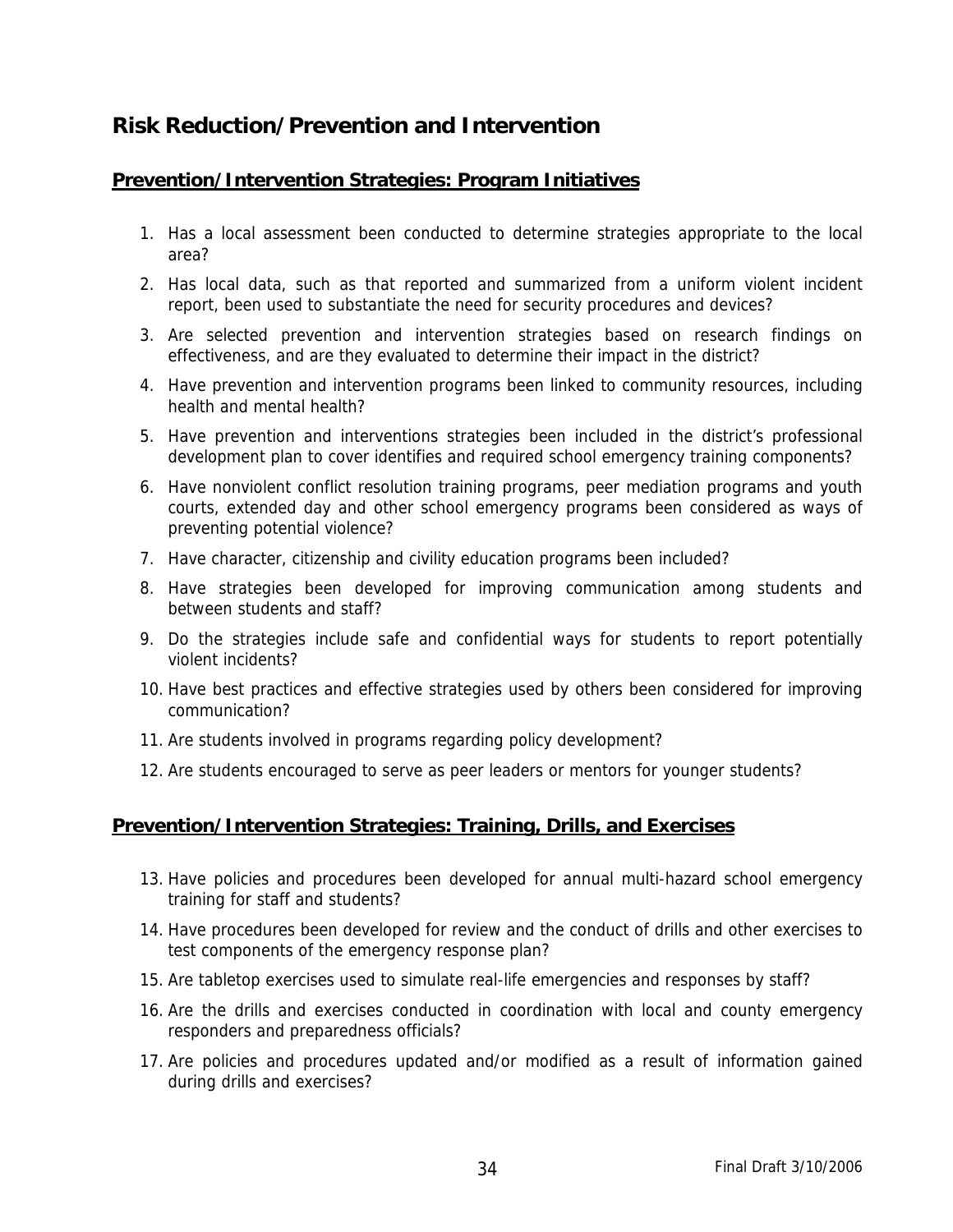### **Prevention/ Intervention Strategies: Implementation of School Security**

- 18. Has the district developed a description of the policies and procedures related to school building security?
- 19. Have collaborative agreements been made with state and local law enforcement officials to ensure that school emergency officers, if used, are adequately trained to de-escalate potentially violent situations, and are effectively and fairly recruited?
- 20. Have descriptions been developed of the duties of hall monitors and any other school emergency personnel?
- 21. Has the training required of all personnel acting in a school security capacity been identified?
- 22. Has the hiring and screening process for all personnel acting in a school security capacity been identified?

### **Early Detection of Potentially Violent Behaviors**

- 23. Have policies and procedures been developed for the dissemination of informative materials regarding the early detection of potentially violent behaviors?
- 24. Have materials been distributed to teachers, administrators, school personnel, school in parental relation to students, students and other deemed appropriate to receive such information?
- 25. Have staff been trained on the U.S. Department of Education's "Early Warning, Timely Response" document relating to early identification of potentially violent behaviors?
- 26. Has consideration been given to integrating skills-based violence prevention education into health education and other related curricula?
- 27. Has staff been trained to identify family, community and environmental factors that may lead to potentially violent behaviors?
- 28. Are staff trained on identification of risk and protective factors to help children?

### **Hazard Identification**

- 29. Have districts identified sites of potential internal and external emergencies?
- 30. Have potential hazards in the neighborhood and community been considered, such as facilities containing toxic, chemically reactive, and/or radioactive materials; high voltage power lines; transportation routes of vehicles including trucks and trains carrying hazardous material; underground gas and oil pipelines; underground utility vaults and above-ground transformers; multi-story buildings vulnerable to damage or collapse; water towers and tanks; and other potentially hazardous sites in the community?
- 31. Has the district consulted with your local emergency managers on the hazard analysis for the area in which the school district is located?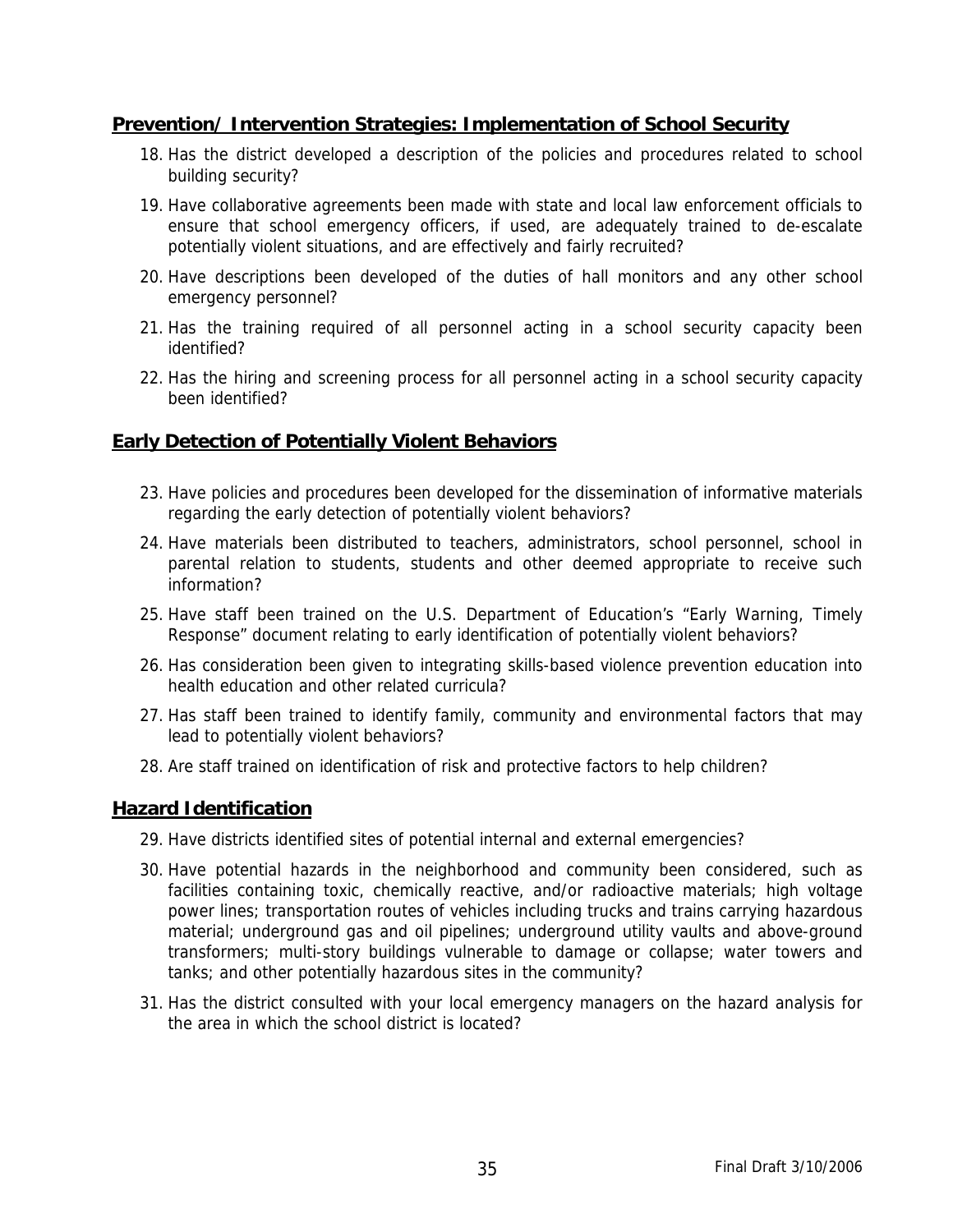### **Response**

#### **Notification and Activation**

- 1. Are there policies and procedures for contacting appropriate law enforcement in the event of a violent incident or other emergencies?
- 2. Are there provisions for notifying appropriate agencies, including police, fire, rescue, mental health, and others, where necessary?
- 3. Has an appropriate local law enforcement liaison for the district's area been identified?
- 4. Has a communication protocol been established with and between the local law enforcement agencies?
- 5. Have staff been trained about reporting procedures?
- 6. Have appropriate responses been identified for responding to emergencies?
- 7. Are there protocols for responding to bomb threats, hostage-takings, intrusions, and kidnappings?
- 8. Have local law enforcement officials, fire, EMS, 911 dispatch, and other emergency responders been consulted about the protocols?
- 9. Have current Utah State Office of Education materials been reviewed to link protocols to recommended procedures?
- 10. Are students and teachers knowledgeable about what to do in an emergency?
- 11. Have policies and procedures been developed for contacting parents, guardians or person in parental relation to the students in the event of a violent incident or an early dismissal?
- 12. Do the policies and procedures address issues of ensuring accurate, timely and consistent information to parents?
- 13. Do the policies and procedures identify the medium (i.e. telephone call, press release, letter, other) that will be used to communicate with the parents?
- 14. Have parents been informed about the ways they will be contacted in the event of an emergency, including information provided in the primary language of the parents?
- 15. Do you have policies and procedures for responding the media inquires?
- 16. Do you have a media liaison or public information officer (preferably a district person)?
- 17. Do you have a dedicated emergency phone line to use in an emergency?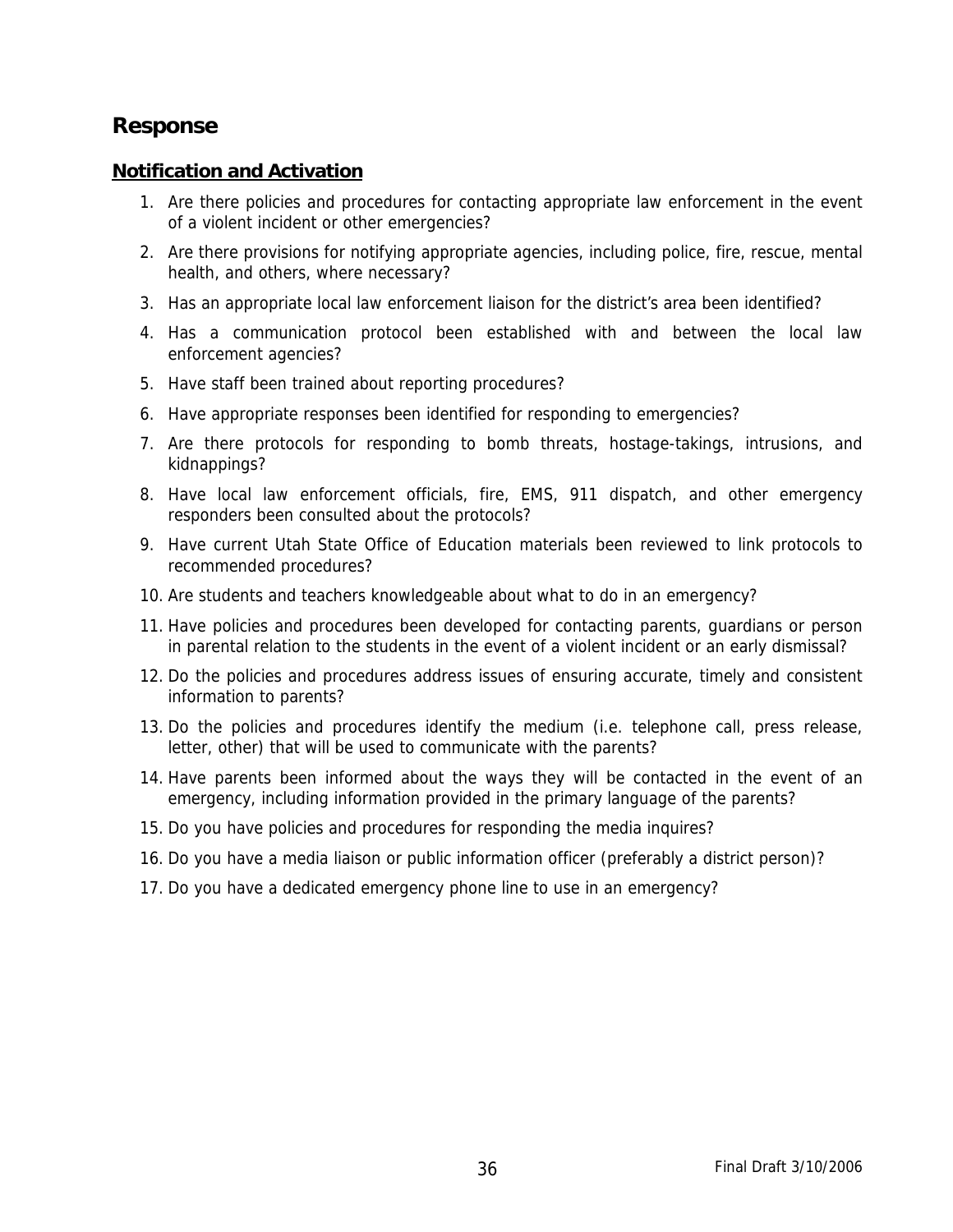### **Situational Response: Multi-hazard Responses**

- 18. Are there provisions for taking action in emergencies?
- 19. Are there descriptions of actions to be taken in response to specific emergencies, including school cancellation, early dismissal, evacuation and sheltering?
- 20. Are both internal and external evacuation routes included in the plan?
- 21. Do these actions include provisions for incidents before, during and after school hours?
- 22. Are provisions included for evacuation of building occupants with special needs?
- 23. Has there been and identification of district resources that may be available during an emergency?
- 24. Are there provisions for emergency supplies and first aid kits for all schools?
- 25. Are portable communication devices available, if they are needed?
- 26. Are there provisions for transportation in an emergency?

### **Situational Responses: Responses to Act of Violence, Including Implied or Direct Threats**

- 27. Are there policies and procedures for responding to implied or direct threats of violence by the students, teachers, other school personnel and visitors to the school?
- 28. Is there an agreement with state/local law enforcement offices to ensue that Emergency officers and other security personnel are adequately trained in the de-escalation of potentially violent situations?
- 29. Do the policies and procedures include notification of appropriate school authorities in impacted buildings?
- 30. Have one or more members of school staff been trained in de-escalation of potentially violent situations?
- 31. Are staff and students knowledgeable about what to do when there is a direct or implied threat of violence?
- 32. Have the terms "implied" and "direct" threats been defined with input from the district's legal counsel, and are they included in the district's code of conduct?
- 33. Are there policies and procedures for responding to acts of violence by students, teachers, other school personnel and visitors to the school, including consideration of zero-tolerance policies for school violence?
- 34. If zero-tolerance policies are considered, are the age and incident appropriate?
- 35. Do teachers, students, and school staff understand what to do in the event of a violent incident?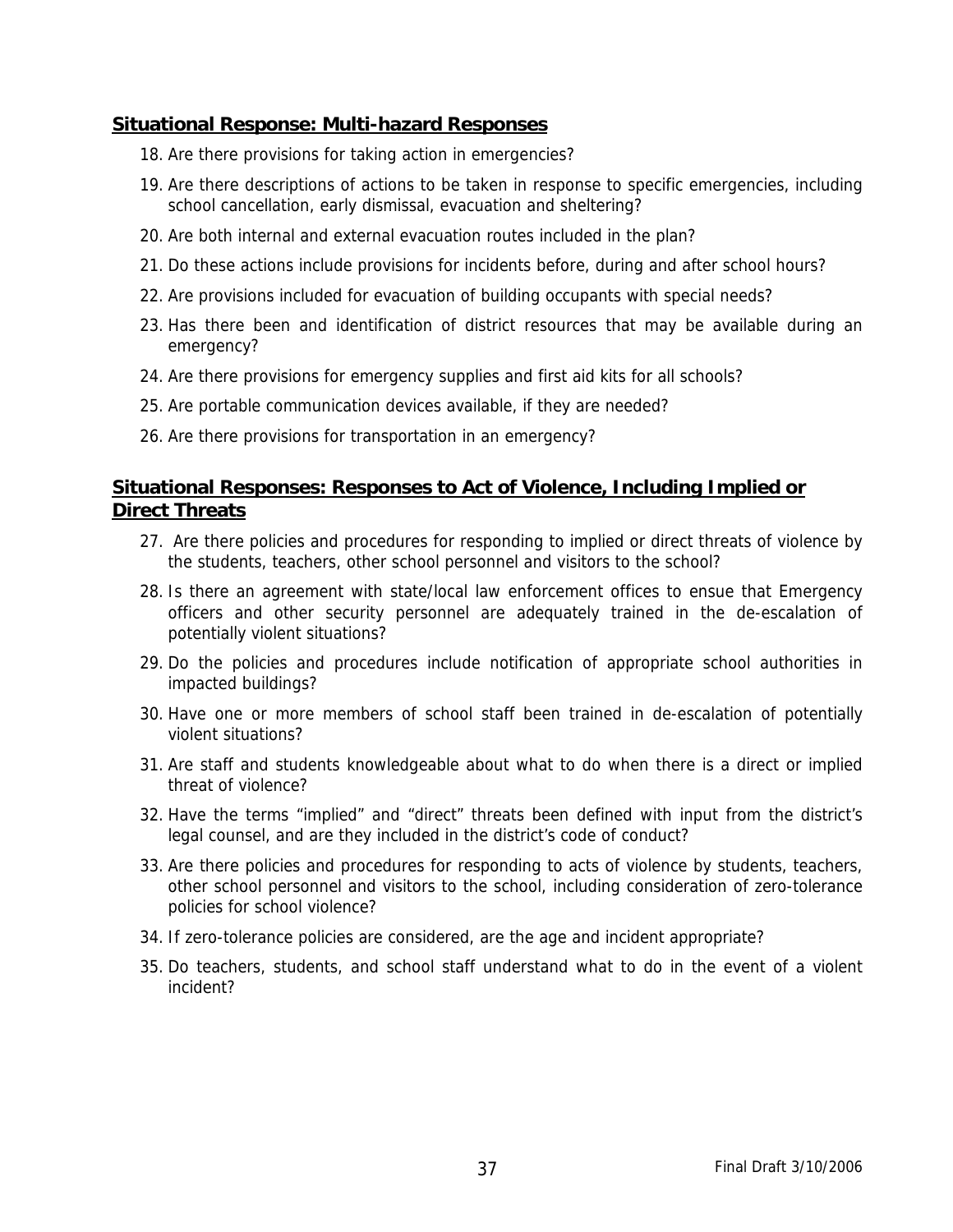### **Situational Responses: Response Protocols and Relationships with Other Agencies**

- 36. Has a description of procedures to coordinate the use of school district resources and manpower during an emergency been prepared?
- 37. Are the officials authorized to make decisions in an emergency identified?
- 38. Are staff members assigned or designated to provide assistance during an emergency identified?
- 39. Have all school buildings received information on district-wide procedures?
- 40. Are roles and responsibilities of district and school staff clearly identified?
- 41. Are there contingency provisions in one or more key individuals are not available, or unable to perform their roles and responsibilities?
- 42. Have descriptions been developed of the arrangements for obtaining assistance during emergencies from emergency services organizations and local government agencies?
- 43. Are the descriptions reviewed and updated on a periodic basis to reflect any changes in personnel organizational structures or other conditions?
- 44. Has a system been developed for informing all educational agencies within the school district of a disaster?
- 45. Has information been gathered and documented about each educational agency located in the school district, including information on school population, number of staff, transportation needs, and the business and home phone numbers of key officials of each educational agency?
- 46. Do you know what type of internal communication system other schools in your area are using (i.e. plain language is recommended rather than code words and bells)?
- 47. Have procedures been developed for obtaining advice and assistance from local government officials including the county or city officials responsible for implementation of emergency response in the event of an emergency?
- 48. Have policies and procedures been developed related to school building security, including, where appropriate, the use of school Emergency officers or security devices and procedures?
- 49. Has a security assessment of school buildings been conducted in cooperation with law enforcement, school security staff, teachers, other school staff, and others, where appropriate?
- 50. Has local data been used to substantiate the need for security procedures and devices?
- 51. Are school visitors required to sign in, sign out, and wear visible visitors passes when visiting school building?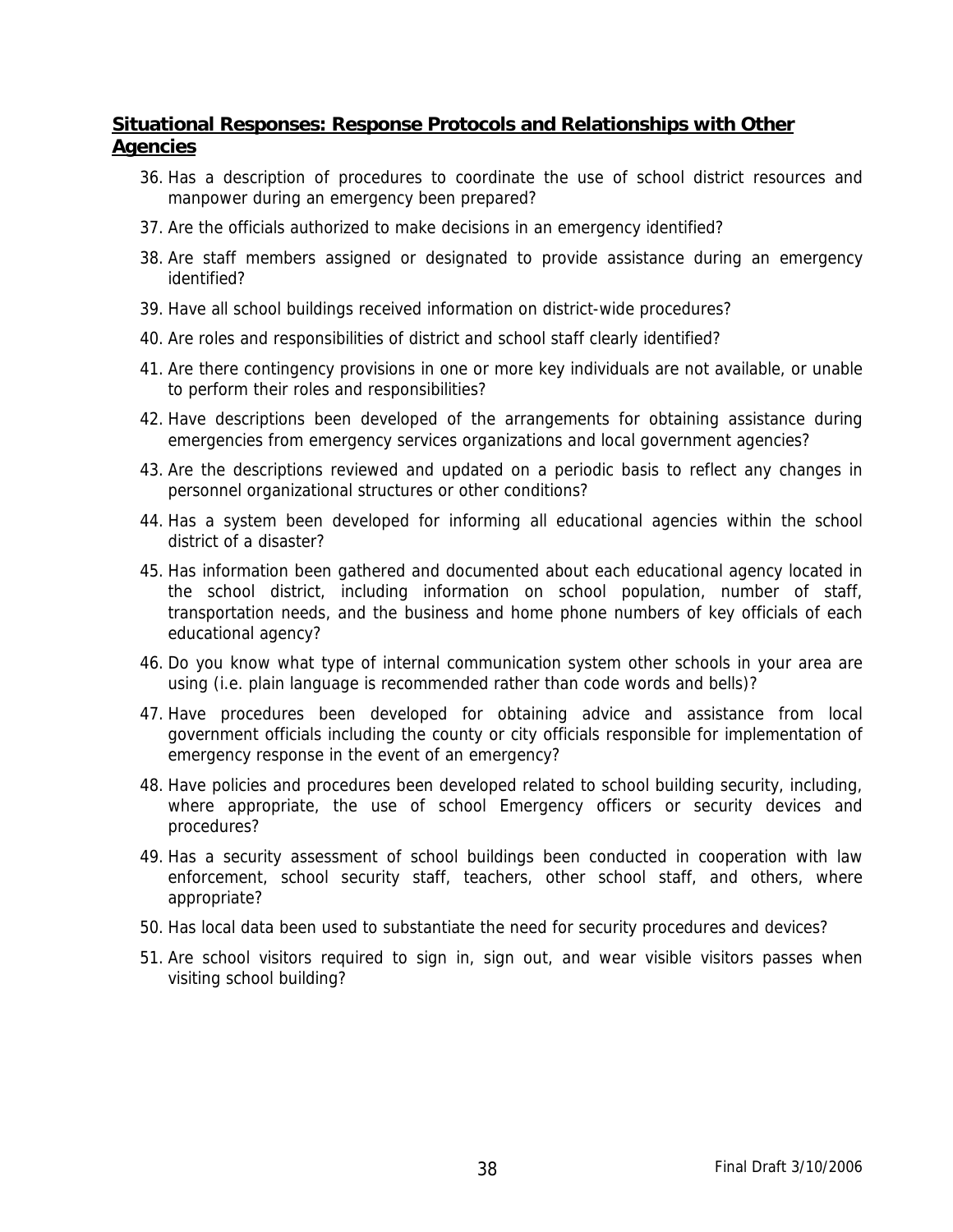### **Recovery**

- 1. Do members of the District-Wide School Emergency Planning Team know their roles and responsibilities?
- 2. Does each building in the district have a Post-Incident Response Team?
- 3. Have you identified district resources that will assist in the recovery process?
- 4. Have these resources been involved in the planning process?
- 5. Have you educated staff in the policies and procedures of recovery efforts
- 6. Have you designated someone to coordinate resources from the county and state (i.e., disaster mental health services?
- 7. How will the District-Wide School Emergency Planning Team assist in response and recovery to an affected building(s) in support of local teams?
- 8. Who, at the district level, has been designated to respond to the affected building(s)?
- 9. Have you considered how you will relocate students and continue their education for an extended period of time if a disaster/ renders a building(s) unsafe to occupy?
- 10. Have you identified personnel who will work with local, state, and federal officials in evaluating damage assessment of district property (Utah Division of Risk Management)?
- 11. Have you identified personnel that can document cost-related expenditures that may be incurred from a disaster/emergency?
- 12. Have you considered improvements that can be made to district facilities if such facilities are damaged or destroyed during a disaster/? (These efforts would result in district facilities being more resistant to suffering similar or worse damage in the future.)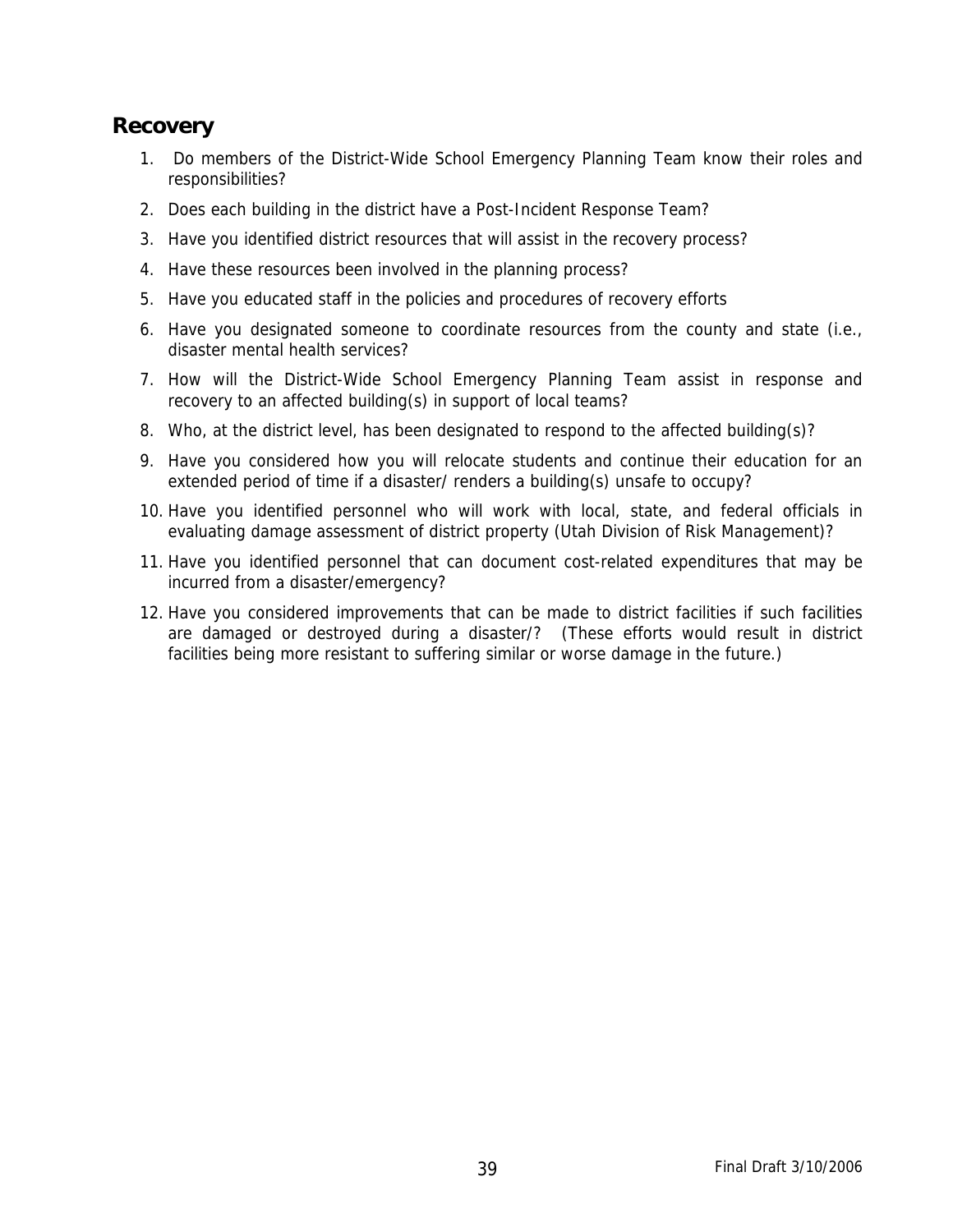### **APPENDIX 2: SAMPLE BUILDING-LEVEL EMERGENCY READINESS AND RESPONSE PLAN GUIDING QUESTIONS**

These questions have been developed from a number of sources and are designed to assist the Building-Level Emergency Readiness and Response Planning Team in the planning process. The guiding questions may be useful as the school discusses and creates it plan. The questions are generally organized to reflect the framework provided in the sample Building-Level Emergency Readiness and Response Plan, and emphasize only those sections of the plan where additional guidance may be helpful.

### **General Considerations and Planning Guidelines**

- 1. Has the school established a building-level emergency planning team?
- 2. Are all members present, including representatives of teachers, administrators, parent organizations, school emergency personnel, other school personnel, community members, local law enforcement officials, local EMT or other emergency responders, and any other representatives?
- 3. Have team members been notified and their roles defined?
- 4. Has the school given consideration to including students who may be helpful as members of the building-level school emergency team?
- 5. Has the school considered the relationship between the district-wide school emergency team and the building-level school emergency team, and how these two teams interact?
- 6. In the event of an emergency or violent incident, does the Building-Level School Emergency Readiness and Response Plan reflect how the school will interact with the district?
- 7. Has the school developed a list of building staff with names, addresses, and telephone numbers?
- 8. Has the school considered potential training for the members of the building-level school emergency team in collaboration with district-wide training?
- 9. Have arrangements been made for regularly scheduled meetings and opportunities for communications?
- 10. Has the school made provisions for the review of the plan by the building-level emergency team?
- 11. Has the building-level Emergency team developed procedures for annually reviewing the Building-Level Emergency Readiness and Response Plan?
- 12. Has the plan been approved by the district and the district board of education?
- 13. Has the school made provision for submitting a full copy of the plan to the local emergency response agencies?

### **Risk Reduction/Prevention and Intervention**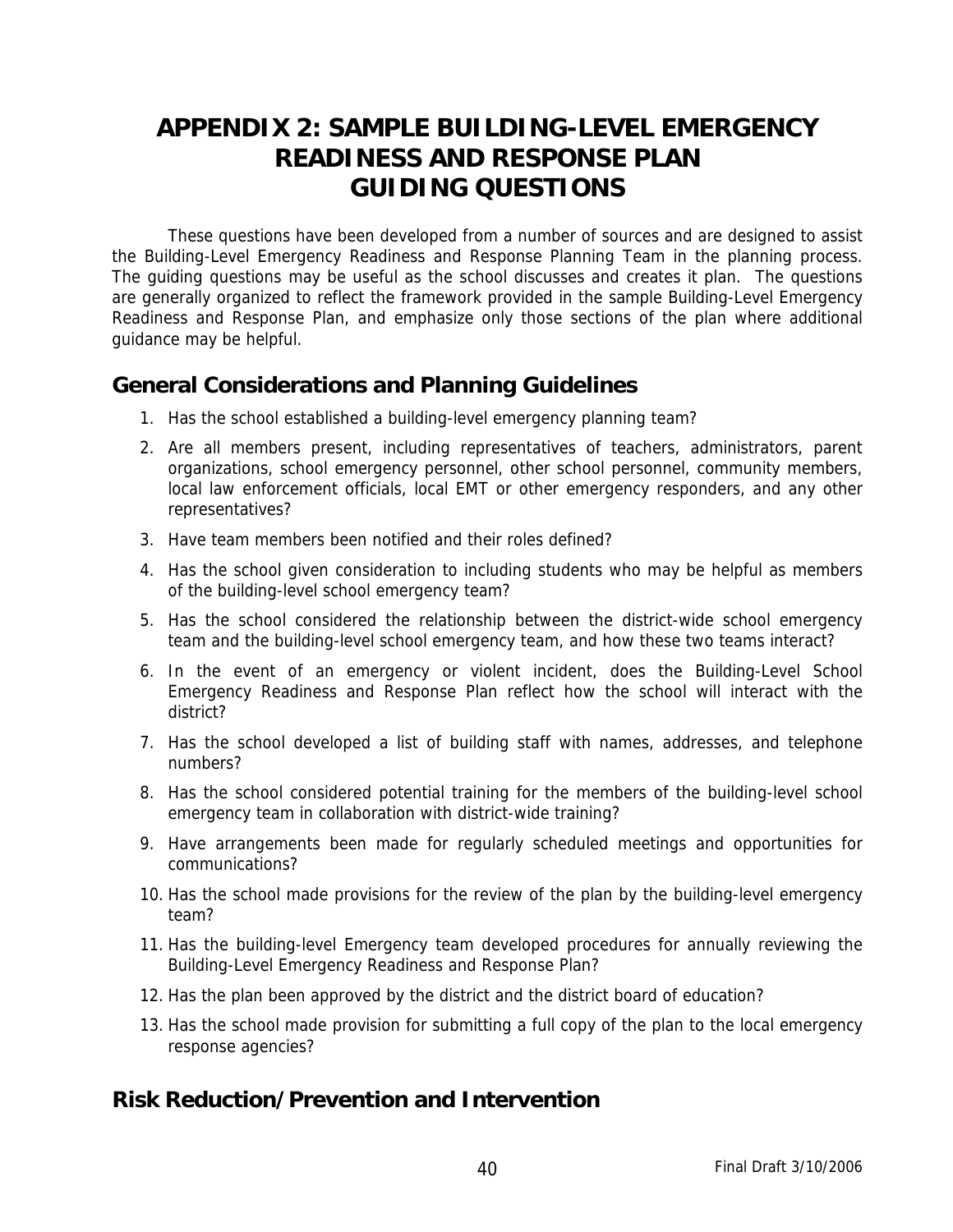### **Designation of School Teams**

- 1. Has the Building-Level Emergency Planning Team designated an Emergency Response Team, other appropriate incident response teams, and a Post-incident Response Team?
- 2. Do team members now their roles and have they been trained to perform them?
- 3. Are school personnel familiar with the local emergency planner and staff, including disaster mental health staff?

### **Building/Personnel Training**

4. Has training for emergency teams and emergency officers, including de-escalation training, been conducted?

### **Coordination with Emergency Officials**

- 5. Is there a plan in place for annually testing components of the plan?
- 6. Are both evacuation and reverse evacuation plans practiced?
- 7. Are shelters-in-place and/or other lockdown procedures drills practiced?
- 8. During drills, are student accountability systems tested (staff and visitors)?
- 9. During evacuation drills, are exits regularly blocked to test secondary evacuation routes?

### **Annual Multi-hazard Training**

- 10. Is annual multi-hazard training for staff (including substitutes) provided?
- 11. Is annual multi-hazard training for students provided?

### **Identification of Sites of Potential Emergencies**

12. Have potential internal and external hazards been identified (risk analysis)?

### **Response**

### **Assignment of Responsibilities**

- 1. Has the building-level chain of command been developed and communicated?
- 2. Have internal and external communication systems been identified, including notification requirements at the district level?
- 3. Do the participants know their roles within the Incident Command System (ICS) or Unified Command?
- 4. Has ICS training been provided to appropriate staff?
- 5. Are there methods to identify staff (at least crisis team members) so that outside agency personnel can readily identify team members?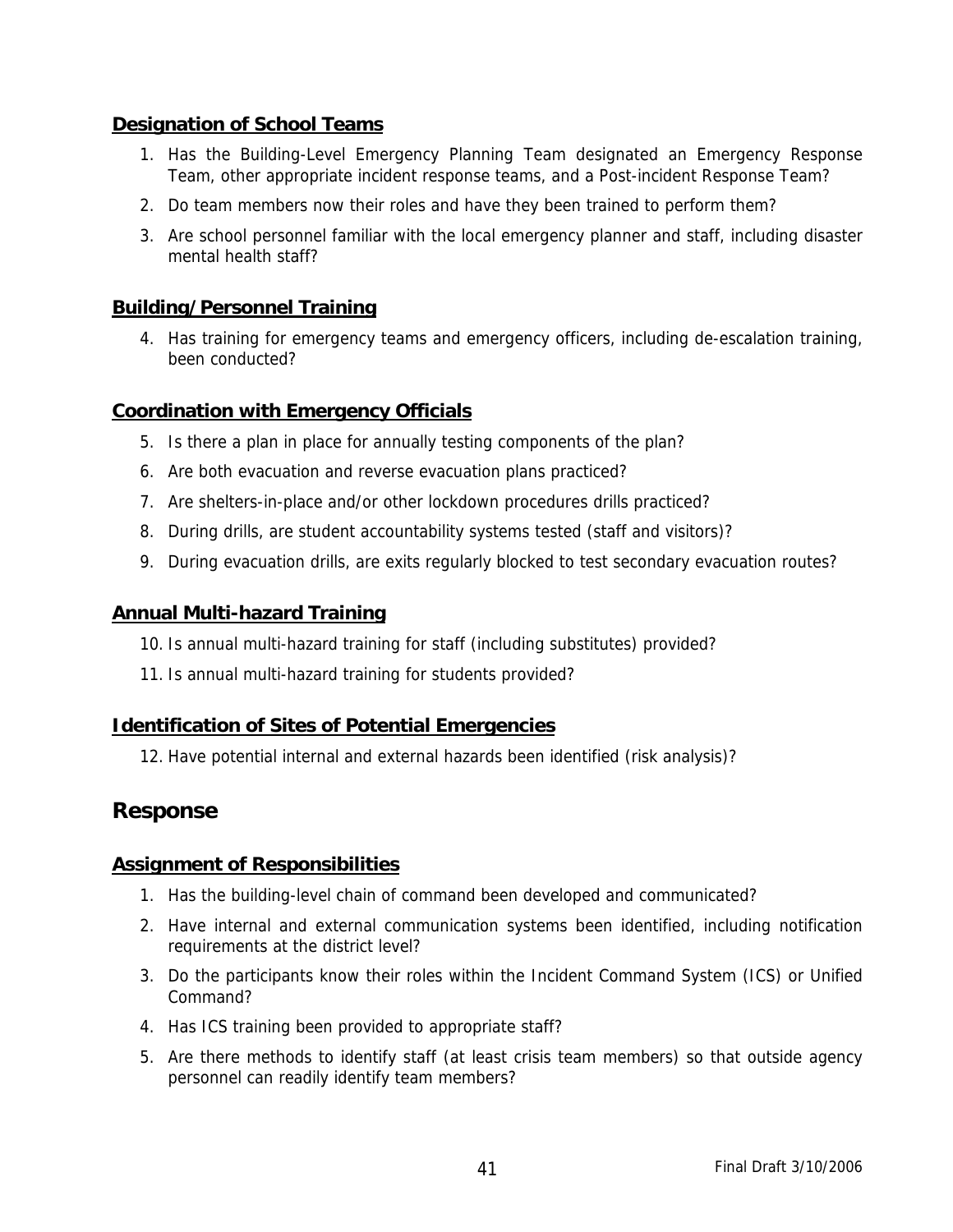### **Continuity of Operations**

- 6. Are there clear mechanisms in place to identify, at any point in time, who is in charge?
- 7. Is there a method to reassess needs, evaluate services to date, and plan for transition to the recovery phase?
- 8. Are there follow-up procedures in place for individuals or groups in need of disaster mental health services?

### **Access to Floor Plans and Area Maps**

- 9. Have you included floor plans, schematics, aerial photographs/maps and area maps in the plan?
- 10. Does the school have a procedure in place for updating the floor plans, schematics, and area maps?

### **Notification and Activation**

- 11. Are there mechanisms to ensure that all appropriate agencies are notified and that resources and services are coordinated?
- 12. Has a person been identified to coordinate and interface with the media?
- 13. Are there public information campaigns related to available disaster mental health services?

### **Hazard Guidelines**

- 14. Has the school developed specific guidelines for: natural/weather related incidents, civil disturbances, bomb threats, intruders, school bus accidents, gas leaks, hazardous materials, chemical, biological, radiological, threat of violence, hostage/kidnappings, and other potential hazards as determined by the Building-Level Emergency Planning Team?
- 15. Does your building-level plan address implied or direct threats of violence?
- 16. Does you building-level plan address responding to acts of violence?
- 17. Has the risk of secondary devices been addressed?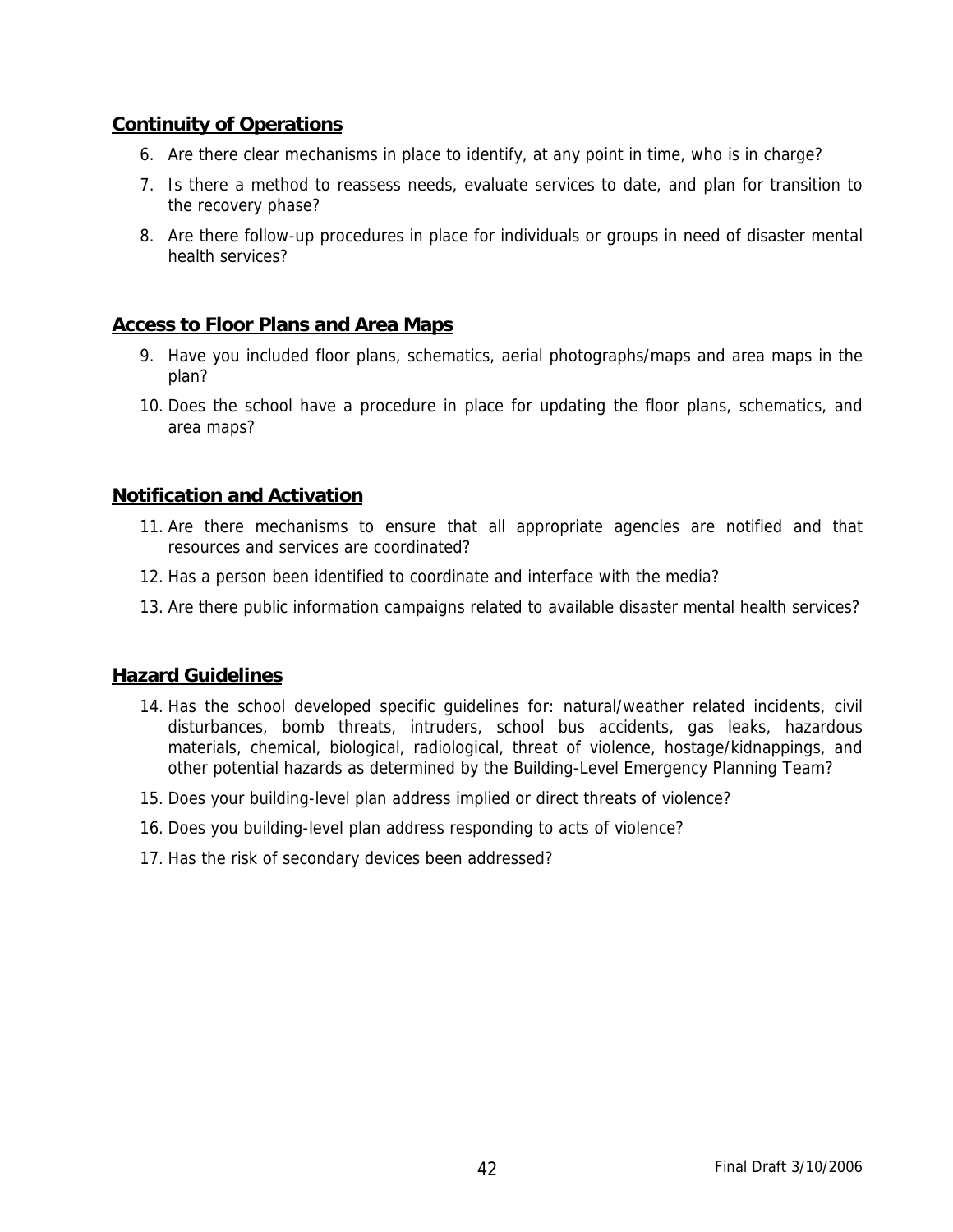### **Evacuation Procedures**

- 18. Does the Building-Level School Emergency Readiness and Response Plan address incidents before, during, and after school hours? Have procedures been developed to address medical needs?
- 19. Have sheltering agreements been identified and appended to the building-level plan?
- 20. Have internal and external shelter sites been identified?
- 21. Does your plan address internal and external evacuation routes?
- 22. Does the plan address emergency notification of persons in parental relationship to students?
- 23. Has a vehicle inventory list been developed?
- 24. Has the school developed an emergency supplies inventory?
- 25. Does the building-level plan provide for evacuation of building occupants with special needs?

#### **Security of Crime Scene**

- 26. Has the building developed crime scene management guidelines?
- 27. Are policies and procedures for security of the crime scene understood by all parties?

### **Recovery**

- 1. Has you Post-incident Response Team been activated?
- 2. Has the building-level team addressed short-term and long-term recovery issues?
- 3. Does the plan provide access to local and state mental health resources?
- 4. Are there provisions to maintain contact with other disaster mental health response teams to notify them of changing needs or potential problems?
- 5. Are there strategies in place to reassess disaster mental health needs of victims and relatives to evaluation and referral for ongoing treatment if local treatment techniques are not restoring students and staff to pre-disaster levels both psychologically and scholastically?
- 6. Are there methods to debrief daily or as needed to ensure that changing conditions are accommodated?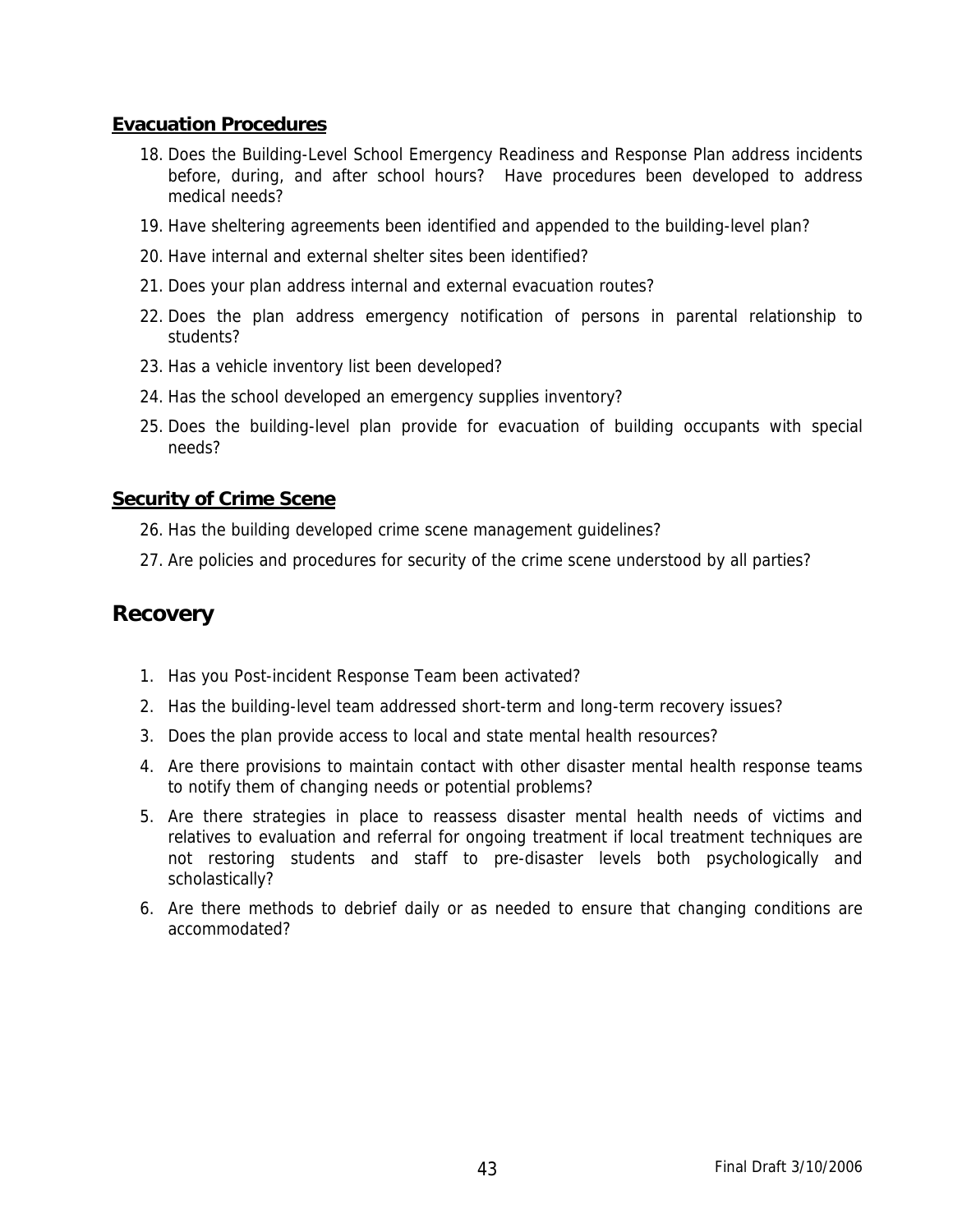### **APPENDIX 3: SCHOOL EMERGENCY PLAN WORKSHEET**

• The worksheet may be used by either the district or building level to outline the planning process for a specific component of the plan.

| <b>Focus</b>                                                                                                                                                                        | □ District-Wide School Emergency Plan                                                         |                                                                                                                                                                                                                    |  |
|-------------------------------------------------------------------------------------------------------------------------------------------------------------------------------------|-----------------------------------------------------------------------------------------------|--------------------------------------------------------------------------------------------------------------------------------------------------------------------------------------------------------------------|--|
| (Select one)                                                                                                                                                                        | <b>Building-Level Emergency Readiness and Response Plan</b>                                   |                                                                                                                                                                                                                    |  |
| Component                                                                                                                                                                           | □ General Considerations<br>(Select one)<br>$\Box$ Risk Reduction/Prevention and Intervention |                                                                                                                                                                                                                    |  |
|                                                                                                                                                                                     |                                                                                               |                                                                                                                                                                                                                    |  |
|                                                                                                                                                                                     | □ Response                                                                                    |                                                                                                                                                                                                                    |  |
|                                                                                                                                                                                     | $\Box$ Recovery                                                                               |                                                                                                                                                                                                                    |  |
| <b>Specific Requirement</b><br>to Be Addressed                                                                                                                                      | sheltering procedures, etc.                                                                   | List here the specific key components of the plan that the district or<br>school building would like to address. Examples might include<br>identification of potential hazards, creation of evacuation procedures, |  |
|                                                                                                                                                                                     |                                                                                               | Guiding Questions Selected By the Planning Team to Guide the Planning Process                                                                                                                                      |  |
| reference purposes.                                                                                                                                                                 |                                                                                               | The Planning Team may wish to review the Guiding Questions provided in Appendix 1 and<br>Appendix 2 to determine what it wishes to address. All Guiding Questions are numbered for                                 |  |
| <b>Available Resources Known to the District</b>                                                                                                                                    |                                                                                               |                                                                                                                                                                                                                    |  |
|                                                                                                                                                                                     |                                                                                               | List here the resources that are available to the school planning team. External resources may                                                                                                                     |  |
| include documents, websites, or community resources that could be consulted. Internal<br>resources may include knowledgeable school personnel, existing policies, or other internal |                                                                                               |                                                                                                                                                                                                                    |  |
| documents that may be helpful.                                                                                                                                                      |                                                                                               |                                                                                                                                                                                                                    |  |
| <b>External</b>                                                                                                                                                                     |                                                                                               | <b>Internal</b>                                                                                                                                                                                                    |  |
| 1.                                                                                                                                                                                  |                                                                                               | 1.                                                                                                                                                                                                                 |  |
| 2.                                                                                                                                                                                  |                                                                                               | 2.                                                                                                                                                                                                                 |  |
| 3.                                                                                                                                                                                  |                                                                                               | 3.                                                                                                                                                                                                                 |  |
| 4.                                                                                                                                                                                  |                                                                                               | 4.                                                                                                                                                                                                                 |  |
| 5.                                                                                                                                                                                  |                                                                                               | 5.                                                                                                                                                                                                                 |  |
| 6.                                                                                                                                                                                  |                                                                                               | 6.                                                                                                                                                                                                                 |  |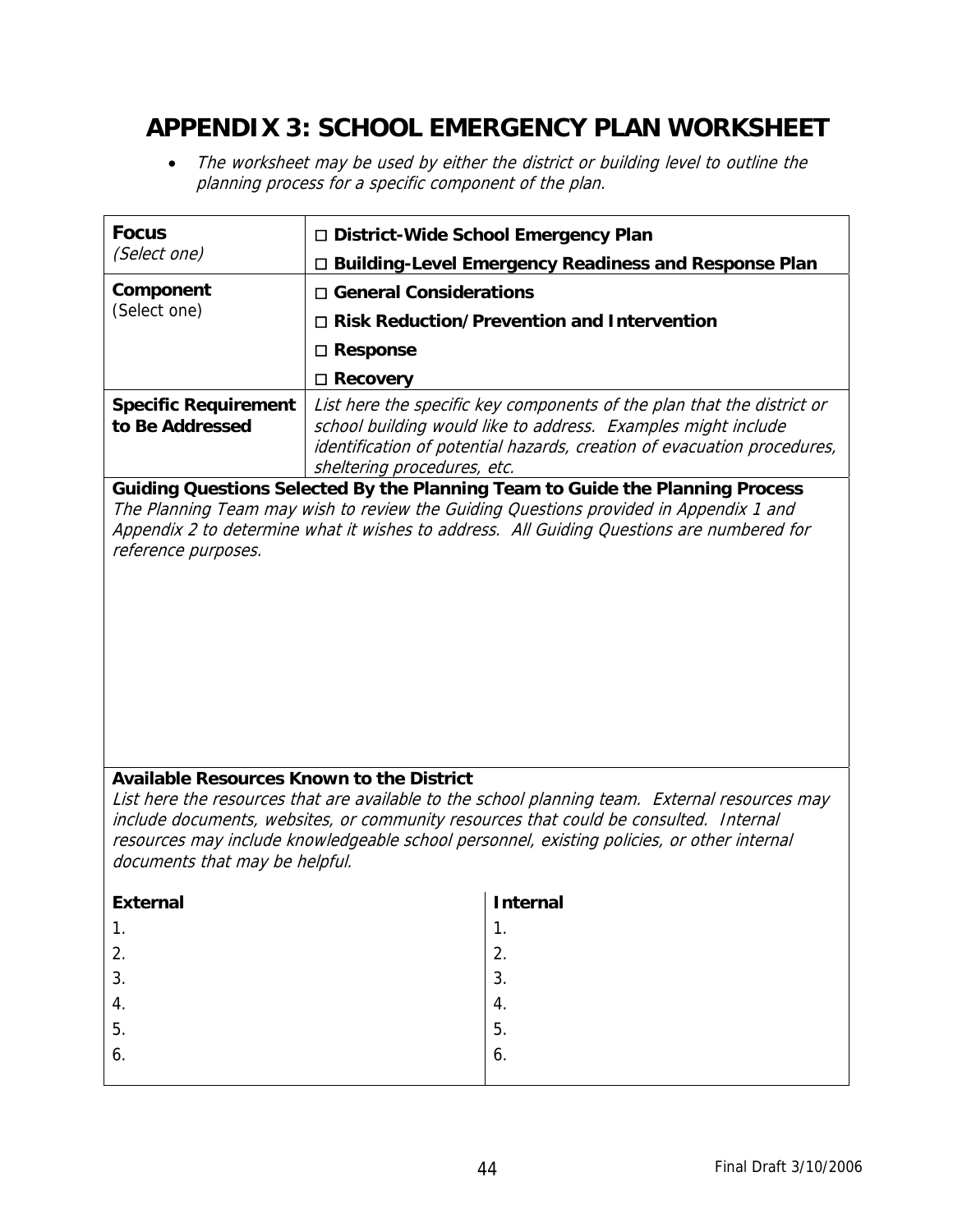### **EMERGENCY TEAM PLANNING PROCESS**

The district or the building-level planning team may outline the steps it will take to develop a specific component of the District-Wide School Emergency Plan or the Building-Level Emergency Readiness and Response Plan. This format provides the team with an outline for identifying the tasks to be accomplished and the activities necessary to complete the task.

| <b>Tasks</b> | <b>Activities</b> | <b>Who</b> | When |
|--------------|-------------------|------------|------|
|              |                   |            |      |
|              |                   |            |      |
|              |                   |            |      |
|              |                   |            |      |
|              |                   |            |      |
|              |                   |            |      |
|              |                   |            |      |
|              |                   |            |      |
|              |                   |            |      |
|              |                   |            |      |
|              |                   |            |      |
|              |                   |            |      |
|              |                   |            |      |
|              |                   |            |      |
|              |                   |            |      |
|              |                   |            |      |
|              |                   |            |      |
|              |                   |            |      |
|              |                   |            |      |
|              |                   |            |      |
|              |                   |            |      |

#### **Summary**

For planning purposes, the district or individual school building planning teams may choose to summarize its decisions or options in planning the key components.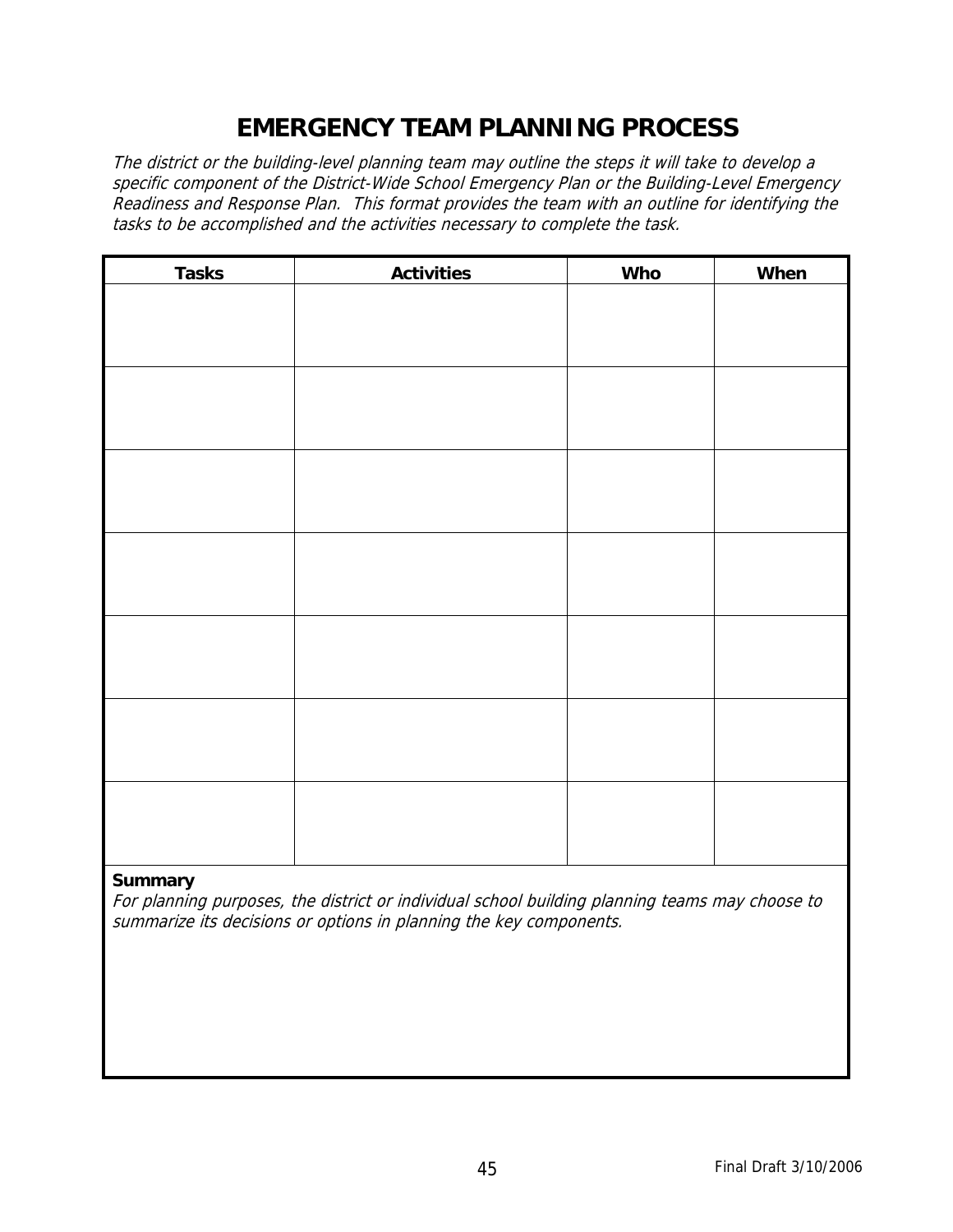### **APPENDIX 4: SELECTED UTAH STATE CONTACTS**

### **Department of Public Safety**

- Division of Homeland Security, Office of Emergency Services, 1110 State Office Building, PO Box 141710, Salt Lake City, Utah 84114-1710; (801) 538-3400, (800) 753-2858 (toll free), (801) 538-3770 (fax line), [www.cem.state.ut.us](http://www.cem.state.ut.us/)
- Division of Criminal Investigations and Technical Services, 4501 South 2700 West, Box 141775. Salt Lake City, Utah 84114-1775; (801) 965-4379, (801) 965-4716 (fax line), www.ps.ex.state.ut.us
- Utah Highway Patrol, 4501 South 2700 East, Box 141100, Salt Lake City, Utah 84114-1100; (801) 965-4518, (801) 965-4716 (fax line), www.uhp.state.ut.us

### **State Office of Education**

• School Finance (Safe and Drug Free Schools), 250 East 500 South, Salt Lake City, Utah 84111; (801) 538-7713. wwwl.usoe.k12.ut.us

### **State Commission on Volunteers / State Citizen Corps Council**

• Kathy Hyde, Executive Director, 324 S. State Street, Suite #500, Salt Lake City Utah 84111; (801) 538-8664 - [khyde@utah.gov](mailto:khyde@utah.gov) www.volunteers.utah.gov

### **Department of Administrative Services**

• Risk Management Division, 5120 State Office Building, Salt Lake City, Utah 84114, (801) 538-9568, (801) 538-9597 (fax line), [www.risk.state.ut.us](http://www.risk.state.ut.us/) (Internet)

### **Department of Health**

- Bureau of Emergency Medical Services, Division of Health Systems Improvement, 288 North 1460 West, Salt Lake City, Utah 84116-1000; (801) 538-7053, (801) 538-6325 (fax line), [http://hlunix.hl.state.ut.us](http://hlunix.hl.state.ut.us/)
- Division of Epidemiology and Laboratory Services, 288 North 1460 West, Salt Lake City, Utah 84116-1000; (801) 584-8406, www.health.state.ut.us/els

### **Department of Human Services**

• Division of Mental Health, 120 North 200 West, Salt Lake City, Utah 84145- 0500; (801) 538-4270, (801) 538-9892 (fax line), [www.hsmh.state.ut.us](http://www.hsmh.state.ut.us/). For disaster mental health contact (801) 538-4080.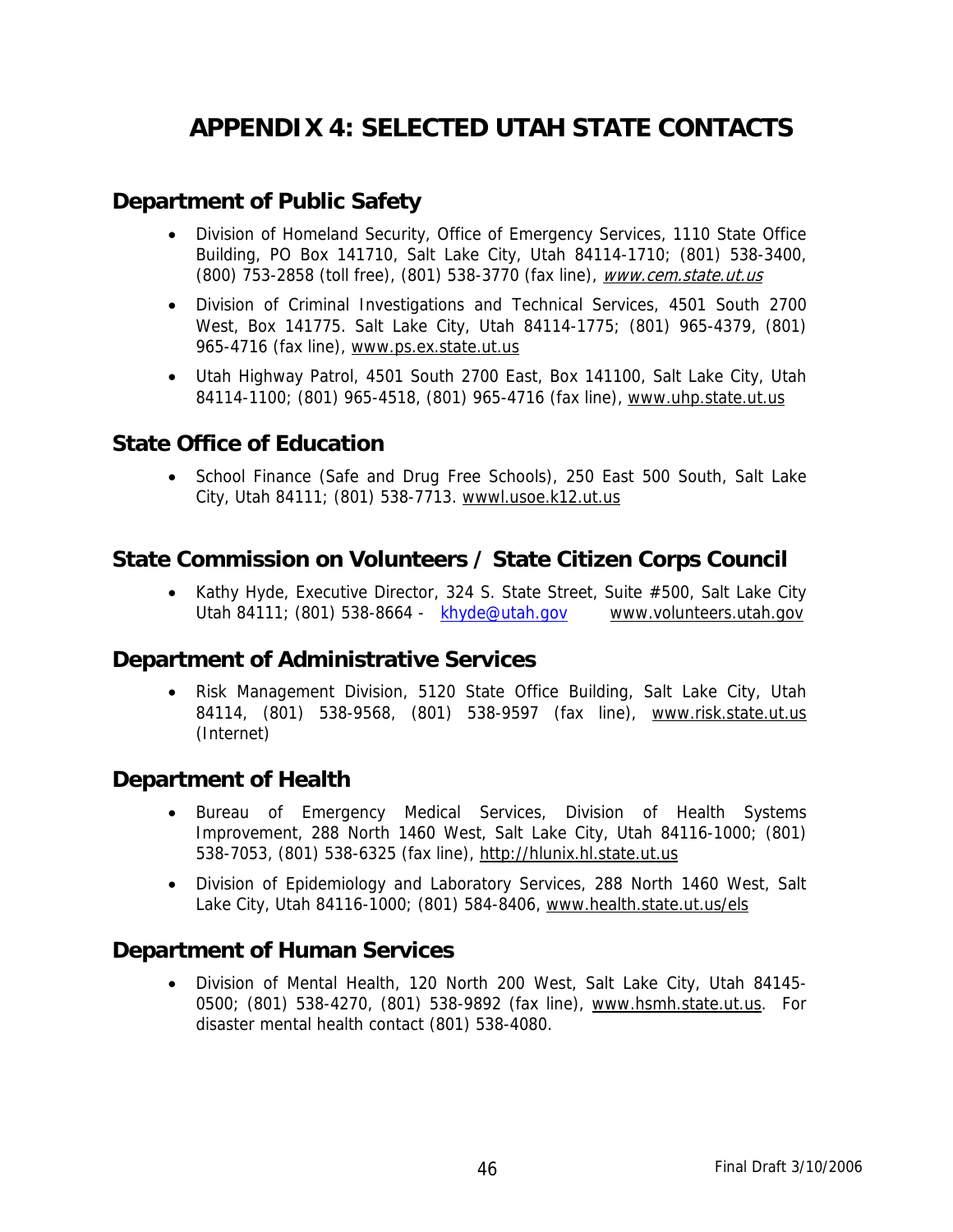### **APPENDIX 5: SELECTED WEB-BASED RESOURCES**

### **General Websites**

- **American Association of School Administrators** [www.aasa.org](http://www.aasa.org/) This site offers a variety of articles on school safety and violence prevention.
- **American Red Cross** <http://www.redcross.org/disaster/masters/> This site offers a program developed by the American Red Cross to help teachers integrate disaster emergency concepts into their regular lesson plans.
- **ERIC Clearing house on Urban Education** [http://eric-web.tc.columbia.edu](http://eric-web.tc.columbia.edu/) This site features digests, short bibliographies, parent guides, key abstracts (short summaries), addition publications, and other information relating to major subject areas. School safety is a major subject area.
- **Federal Bureau of Investigation (FBI)** <http://www.fbi.gov/kids/kids.htm> This site is specifically geared for children and teachers. It offers games, safety tips, and guides.
- **Federal Management Agency (FEMA)** <http://www.fema.gov/kids/> This site teaches students how to be prepared for disasters and how to prevent disasters by taking action now. Students can learn what causes disasters, play games, read stories, and become a "Disaster Action Kid,"
- **Guide for Preventing and Responding to School Violence** [http://www.theiacp.org/](http://www.theiacp.org/%20pubinfo/Pubs/pslc/svindex.htm)  [pubinfo/Pubs/pslc/svindex.htm](http://www.theiacp.org/%20pubinfo/Pubs/pslc/svindex.htm) The International Association of Chiefs of Police (IACP) and the National Crime Prevention Council, with help from law enforcement officers and school administrators, and support of the Bureau of Justice Assistance, created this document help begin and enhance programs and strategies that will prevent violence in schools and the community.
- **National Association of School Psychologists** <http://www.naspweb.org/> This site provides a wide variety of resources toward the goal of promoting educationally and psychologically health environments for students.
- **National Fire Protection Association (NFPA)** <http://www.nfpa.org/Education/> Consumers\_and\_Families/Fire\_Emergency\_Information This site offers a program for talking to children about disasters.
- **National School Boards Association** [www.nsba.org](http://www.nsba.org/) This site has released a 10-point safe schools plan, available on-line at [www.keepschoolssafe.org.](http://www.keepschoolssafe.org/)
- **National School Emergency Center** <http://www.nssc1.org/>The center is an internationally recognized resource for school safety information, training, and violence prevention. The site has information on successful violence prevention strategies, data on school violence, and training opportunities.
- **National Weather Service/National Oceanic & Atmospheric Administration (NOAA)** <http://www.education.noaa.gov/>NOAA distributes and produces many educational activities. This site has been designed to help students, teachers, librarians, and the general public access NOAA's educational activities, publications, and booklets.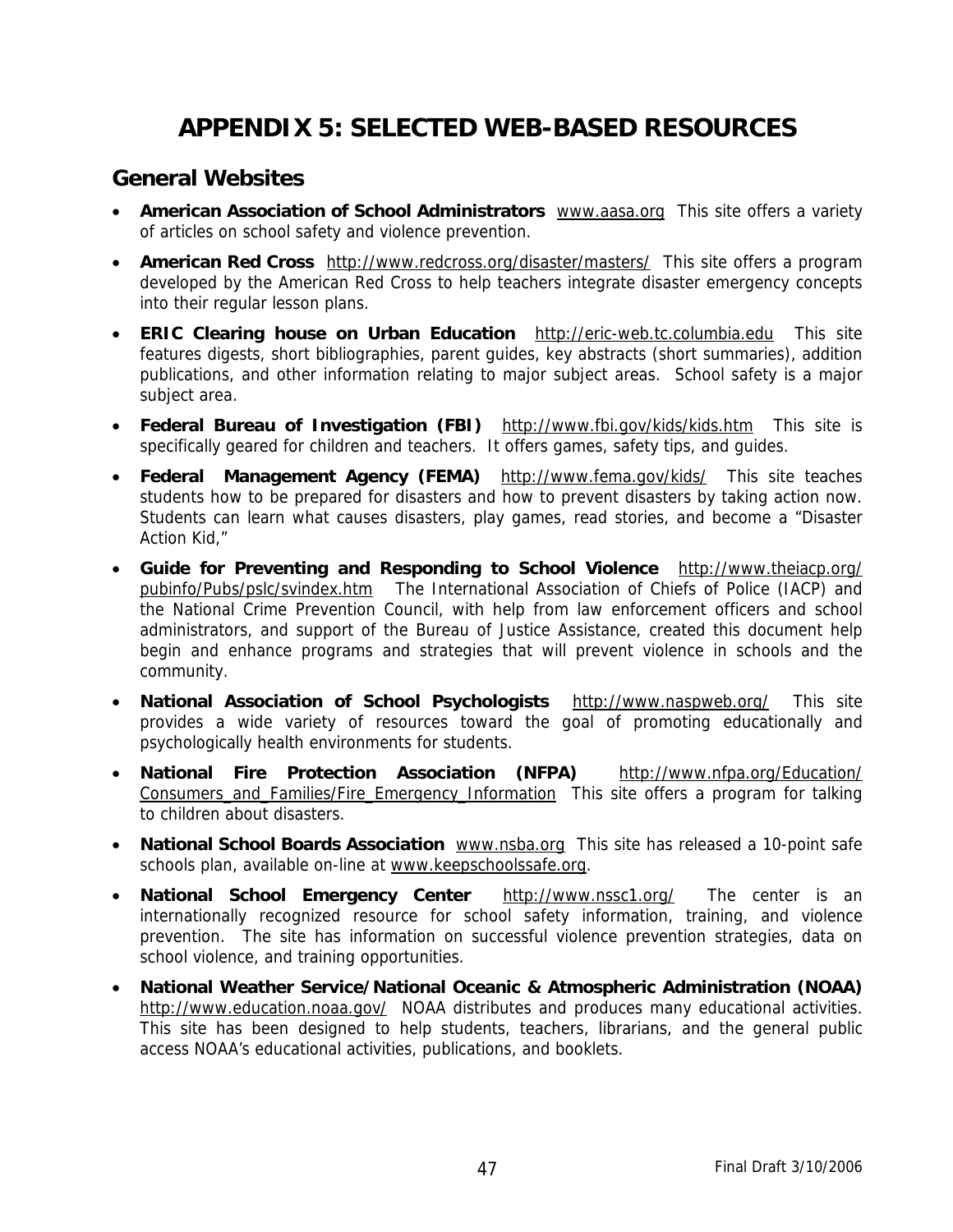- **New York State Center for School Emergency** [www.mhric.org/scss](http://www.mhric.org/scss) The New York State Center for School Emergency collaborates with state agencies to assist in creating safe learning environments, provides a clearinghouse for school safety resources with an emphasis on comprehensive safe schools planning and Project Save. Other initiatives, such as extended school day programs and protecting students from harassment and hate crimes, are featured on this site.
- **Safe and Drug-Free Schools Program** (United State Department of Education) <http://www.ed.gov/offices/OESE/SDFS/> The Safe and Drug-Free School Program is the Federal government's primary vehicle for reducing drug, alcohol and tobacco use, and violence through education and prevention activities in our nation's schools. This program is designed to prevent violence in and around schools, to strengthen programs that prevent the illegal use of alcohol, tobacco, and drugs, to involve parents. and to coordinated with related federal, state, and community efforts and resources.
- Safe Schools Coalition <http://www.ed.mtu.edu/safe/> The Safe Schools Coalition gathers the skills and resources of diverse national organizations to address a wide variety of school safety issues, including gang behavior, youth conflicts, and others.
- **United States Department of Education** [www.ed.gov](http://www.ed.gov/) This site offers a vast array of resources from publications regarding school safety and violence prevention to extended research.
- **United States Department of Justice** [www.usdoj.gov](http://www.usdoj.gov/) This site offers a vast array of resources from publications regarding violence prevention and school safety to statistical information regarding youth violence.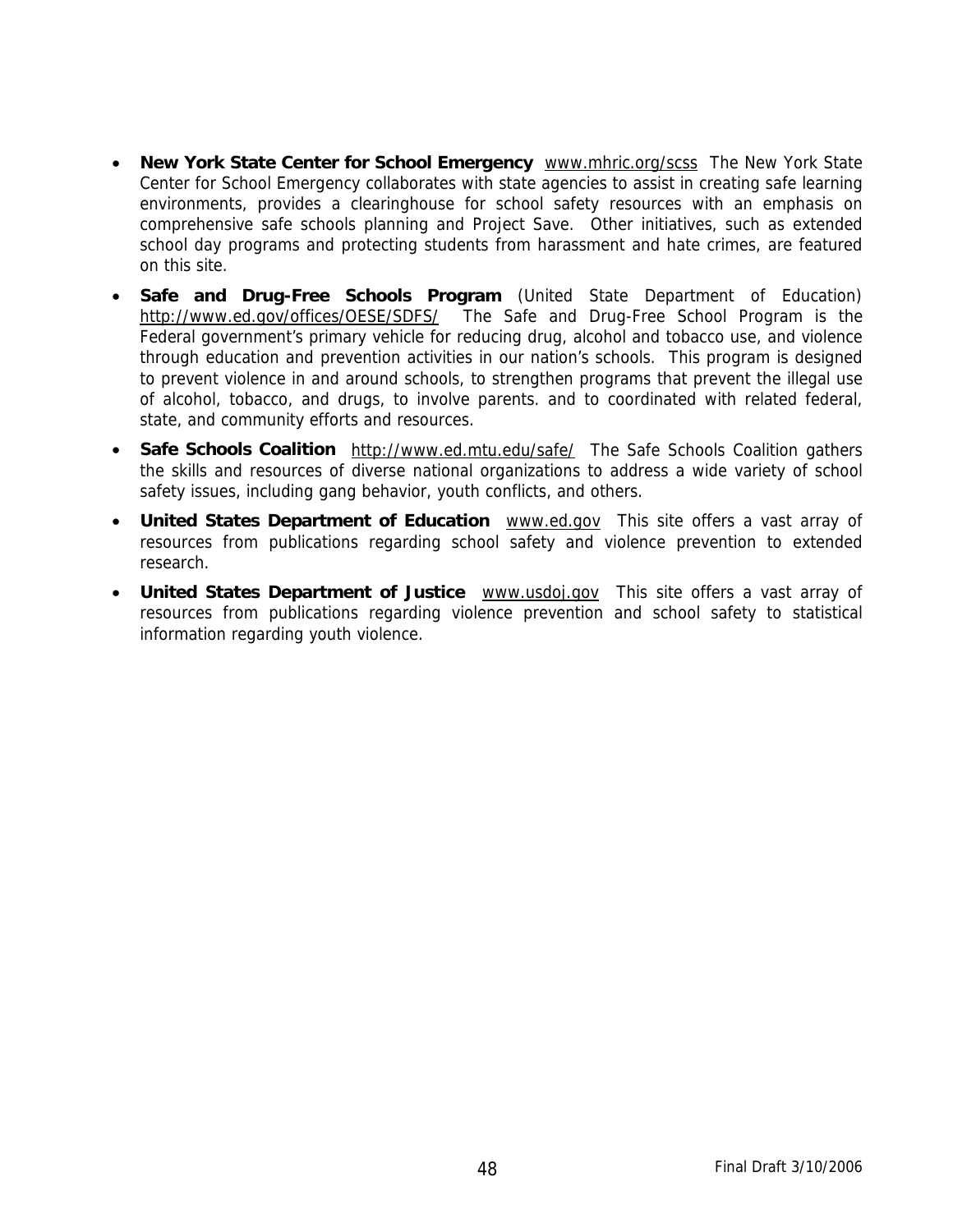### **School Emergency and Violence Prevention: Specific Articles on the Web**

- **The Appropriate and Effective Use of Security Technologies in U.S. Schools** [www.ncjrs.org/s](http://www.ncjrs.org/)chool/178265.pdf Because of recent school violence episodes, communities around the country have put pressure on school districts to incorporate more extensive security measures into their Emergency programs. The Appropriate and Effective Use of Security Technologies in U.S. Schools is a guide from the National Institute of Justice to help school administrators and their colleagues in law enforcement analyze a school's vulnerability to violence, theft, and vandalism, and to research possible technologies to effectively address these problems. The NIJ Research Report is based on a 7-year study of more than 100 schools and offers practical guidance on several aspects of security, including security concepts and operational issues, video surveillance, weapons detection devices, entry control, and duress alarms.
- **Crisis Response Box: Partnering for Safe Schools** hhtp://www.caag.state. ca.us/cvpc/crisisresponse/pdf California Attorney General's Crime And Prevention Center and the California Department of Education's Safe Schools and Violence Prevention Office outline the steps needed to develop a comprehensive school crisis prevention plan by assembling a box of information which would serve as a useful tool in the event of a critical incident.
- **Early Warning: Timely Response: A Guide to Safe Schools** [www.ed.gov/offices/](http://www.ed.gov/offices/) OSERS/OSEP/earlywrn.html This guide from the Departments of Justice and Education indicates what to look for and what to do to prevent violence, when to intervene and get help for troubled children, and how to respond when violent situations occur.
- **Facts About Gun Violence** [www.abanet.org/gunviol/schoolshm.html](http://www.abanet.org/gunviol/schoolshm.html) The American Bar Association offers information on gun violence in schools.
- **Improving School Violence Prevention Through Meaningful Evaluation** [http://eric](http://eric-web.tc.columbia.edu/digests/dig132.html)[web.tc.columbia.edu/digests/dig132.html](http://eric-web.tc.columbia.edu/digests/dig132.html) The ERIC Clearinghouse on Urban Education provides a digest specific to the need for evaluation, types of evaluation, and evaluation methods for school violence prevention.
- **Inventory of Federal Activities Addressing Violence in Schools** <http://www.cdc.gov/> nccdphp/dash/violence/index.htm The Centers for Disease Control and Prevention has created this new inventory to portray what the federal government is doing to respond to violence in our nation's schools.
- **Is Youth Violence Just Another Fact of Life?** <http://www.apa.org/ppo/violence.html> The American Psychological Association states that there is no gene for violence. Violence is a learned behavior, and it is often learned in the home of the community from parents, family members, or friends. Children are more aggressive and grow up more likely to become involved in violence – either as a victimizer or as victim – if they witness violent acts.
- **Protective Schools: Linking Drug Abuse Prevention with Student Success** [www.drugstats.org/prosch.html](http://www.drugstats.org/prosch.html) A guide for policy makers, educators, and families produced by Smith Initiatives for Prevention and Education, College of Education, the University of Arizona. Its focus is data-based decision-making with an emphasis on strengthening academic achievement.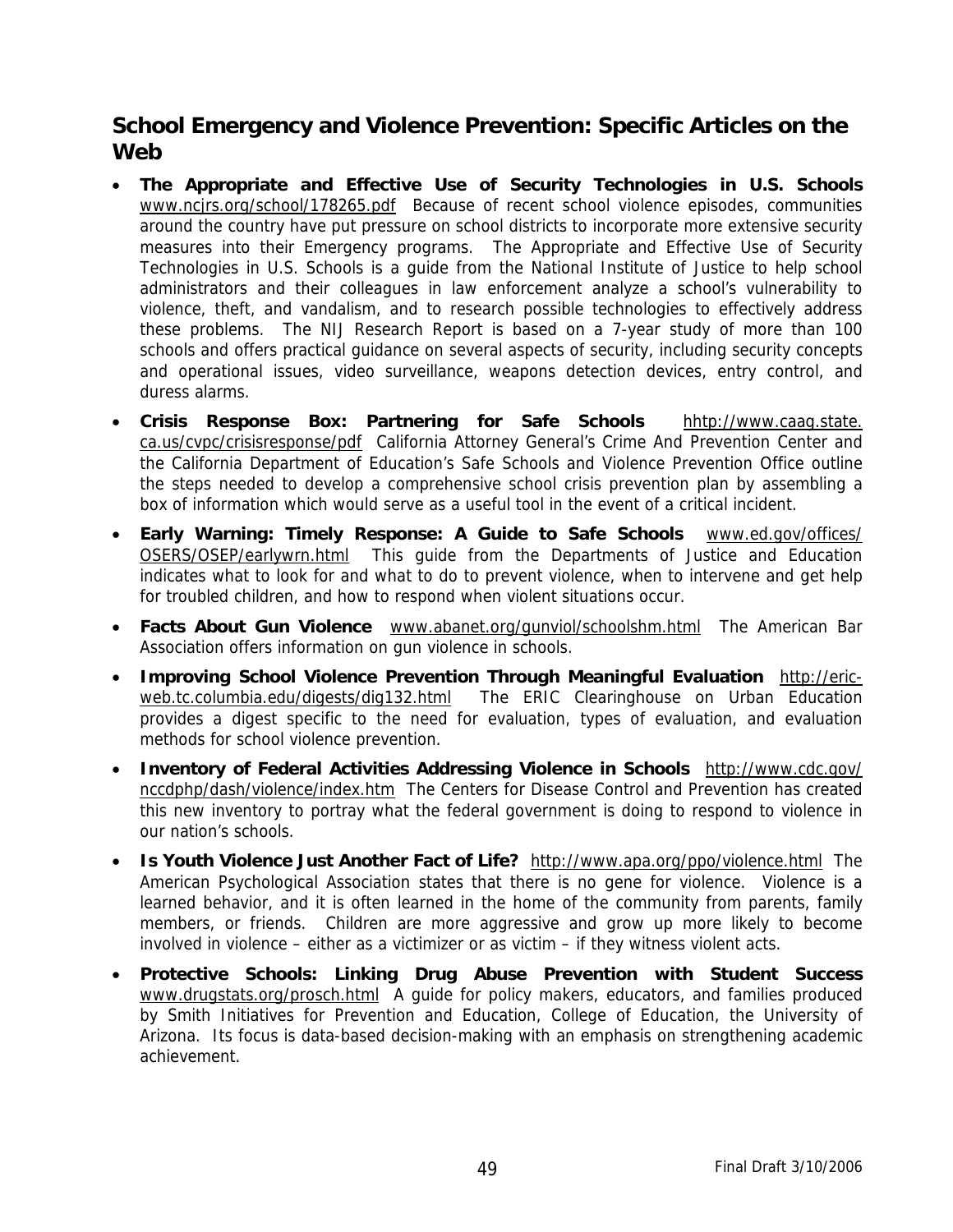- **Safe Schools Now Network** [http://www.aasa.org/issues\\_and\\_insights/Emergency/](http://www.aasa.org/issues_and_insights/safety/%20safe_schools_now.htm)  [safe\\_schools\\_now.htm](http://www.aasa.org/issues_and_insights/safety/%20safe_schools_now.htm) The NEO and the Learning First Alliance of which AASA is a partner formed the NEA Safe Schools Now Network in response to the growing concerns about school Emergency.
- **School Emergency and the Legal Rights of Students** <http://eric-web.tc.columbia.edu/> digests/dig121.html The ERIC Clearinghouse on Urban Education provides a digest regarding court decisions which seek to balance students' constitutional rights with the need for safety and freedom from violence in the schools.
- **The School Emergency Profiler** [www.rippleeffects.com/needs](http://www.rippleeffects.com/needs) This is a set of surveys designed to measure perceived Emergency at your school from the separate perspectives of students and educators. These tools can be used by school planning teams conducting safety audits.
- **The School Shooter: A Threat Assessment Perspective** [www.fbi.gov/library/school/](http://www.fbi.gov/library/school/%20school2.pdf)  [school2.pdf](http://www.fbi.gov/library/school/%20school2.pdf) New FBI report says there is no way to "profile" potential perpetrators, but offers a tool to assess threats logically, judiciously, and rapidly.
- **Top Rated School Violence Prevention Programs (8/4/98)** [www.aasa.org/issues\\_](http://www.aasa.org/issues_%20and_insights/safety/top_rated_programs.htm)  [and\\_insights/safety/top\\_rated\\_programs.htm](http://www.aasa.org/issues_%20and_insights/safety/top_rated_programs.htm) Only 10 out of 84 nationally available school violence prevention programs got an "A" in an evaluation released in June.
- Why the Brutality? ericweb.tc.columbia.edu/administration/Emergency/gang\_brutality/ index.htmlThis focus is on predatory violence of gangs as distinct from that occurring apart from gang activity. The purpose is to examine the dynamics of why gangs can, at times, be brutal.

### **Other Resource Centers on Safe Schools, Youth Violence**

- **American Academy of Experts in Traumatic Stress** [www.schoolcrisisresponse.com](http://www.schoolcrisisresponse.com/) The American Academy of Experts in Traumatic Stress publication, A Practical Guide for Crisis Response in Our Schools, conveys critical information to assist school districts in responding effectively to "everyday crises" as well as school-based disasters. It is an invaluable resource for administrators, support personnel, and faculty in preparation for, and during, actual crisis situations.
- **Center for Disease Control and Prevention, Division of Violence Prevention** [www.cdc.gov/](http://www.cdc.gov/)ncipc/dvp.htm This division has four priority areas for violence prevention: youth violence, family and intimate violence, suicide, and firearm injuries. Another Centers for Disease Control site, [www.cdc.gov/nccdphp/dash](http://www.cdc.gov/nccdphp/dash) offers a way into programs.
- **Center for the Prevention of School Violence** [www.ncsu.edu/cpsv](http://www.ncsu.edu/cpsv) The center serves as a primary resource for dealing with the problem of school violence. This North Carolina center focuses on ensuring that schools are safe and secure. Featured topics include school resource officers and student involvement projects.
- **Center for Schools and Communities** [www.center-school.org/](http://www.center-school.org/) The Center for Schools and Communities has been committed to improving outcomes for children and families through training, technical assistance, program evaluation, research, and resource development. Funded primarily by the Pennsylvania Departments of Education, Health, and Public Welfare. It provides training, technical assistance, and a clearinghouse of video and print materials to help schools.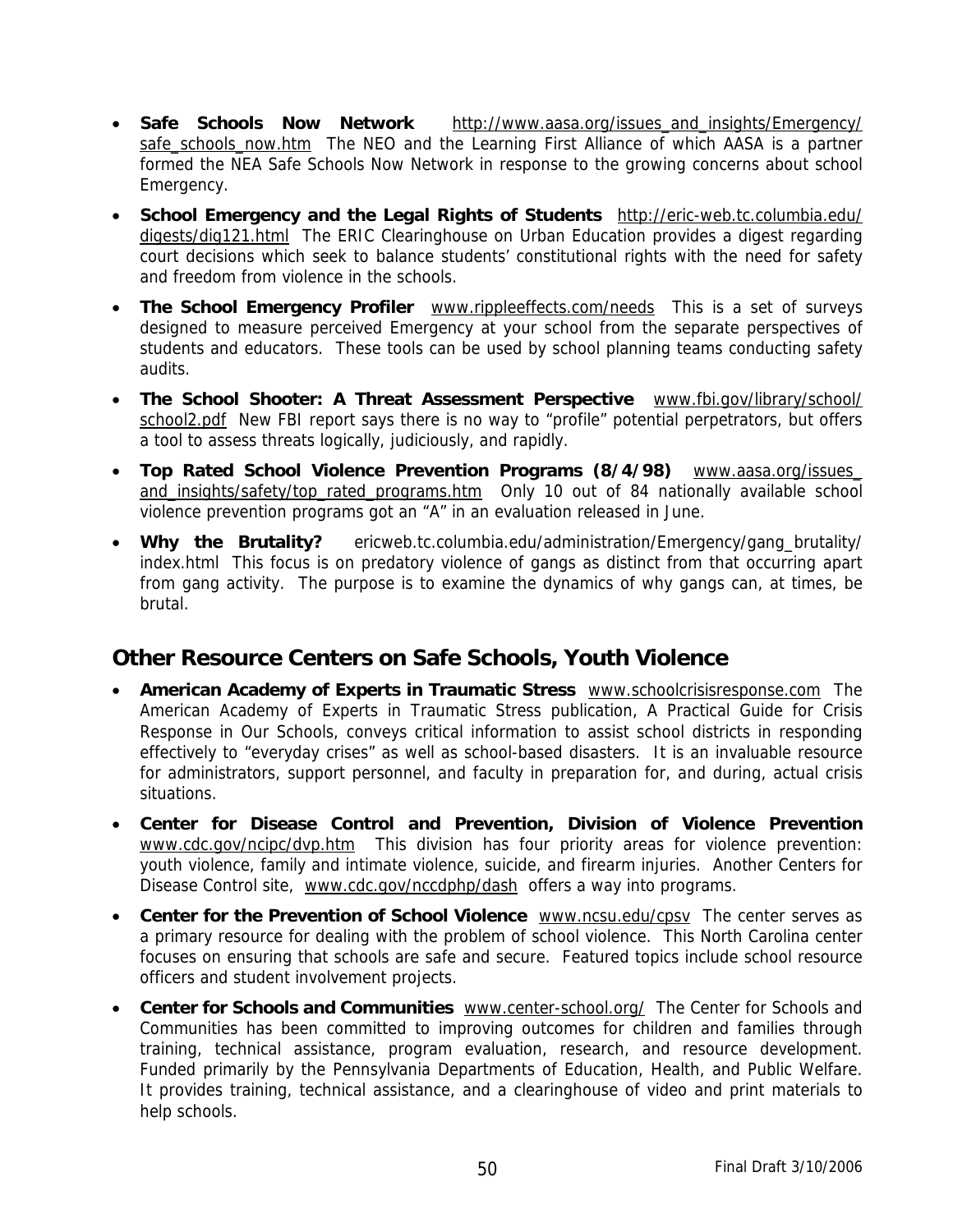- **Center for the Study and Prevention of Violence** [www.colorado.edu/cspv](http://www.colorado.edu/cspv) This Coloradobased center provides technical assistance, information, and research for groups committed to understanding and preventing violence, particularly adolescent violence.
- **Communities Against Violence Network (CAVNET)** [www.askam.com/cavnet](http://www.askam.com/cavnet) This site is a guide to anti-violence resources.
- **Family Life Development Center** [www.child.cornell.edu/](http://www.child.cornell.edu/) Located at Cornell University, the center works to improve professional and public efforts to understand and deal with risk factors in the lives of children, youth, families, and communities that lead to family violence and neglect.
- **The Hamilton Fish Institute** [www.hamfish.org](http://www.hamfish.org/) The Hamilton Fish Institute rigorously researches, develops, and evaluates violence prevention strategies for schools and their immediate communities.
- **Institute for Violence Reduction** [www.vm.uconn.edu/~wwwswk/violence.htm](http://www.vm.uconn.edu/%7Ewwwswk/violence.htm) Located at the University of Connecticut, this center works with policy makers to develop more effective approaches for violence reduction in schools and communities.
- **Join Together** [http://www.jointogether.org](http://www.jointogether.org/) Join Together, a project of the Boston University School of Public Health, is a national resource for communities working together to reduce substance abuse and gun violence.
- **Keep Schools Safe** [www.keepschoolssafe.org](http://www.keepschoolssafe.org/) This site provides useful information regarding strategies to reduce violence and is a link to other sites. The site is managed by the collaboration between the National Association of Attorneys General and the National School Board Association.
- **Keeping Schools and Communities Safe** [www.ed.gov/offices/OESE/SDFS/](http://www.ed.gov/offices/OESE/SDFS/)safeschools .html The U.S. Department of Education's site provides information regarding federal efforts to enhance school safety; provides information on USDOE programs and funding and has policy statements and reports outlining school violence statistics.
- **Kentucky Center for School Emergency** [www.kysafeschools.org](http://www.kysafeschools.org/) This center acts as a clearinghouse of information and materials concerning school violence prevention and provides training, technical assistance, and program development.
- **National Alliance for Safe Schools** [www.safeschools.org](http://www.safeschools.org/) The National Alliance for Safe Schools was established to provide training, technical assistance, and publications to school districts interested in reducing school based crime and violence.
- **National Criminal Justice Reference Center** [www.ncjrs.org](http://www.ncjrs.org/) NCJRS is a federally sponsored information clearinghouse for people around the country and the world involved with research, policy, and practice related to criminal and juvenile justice and drug control. Documents available at this site include The Appropriate and Effective Use of Security and Technology in US Schools.
- **National Resource Center for Safe Schools** [www.Emergencyzone.org](http://www.safetyzone.org/) The National Resource Center for Safe Schools works with schools, communities, state and local education agencies, and other concerned individuals and agencies to create safe learning environments and prevent school violence.
- **Office of Juvenile Justice and Delinquency Prevention** [www.ojjdp.ncjrs.org](http://www.ojjdp.ncjrs.org/) OJJDP sponsors a broad array of research, program, and training initiatives and disseminates accurate, up-to-date information about juvenile justice and delinquency issues.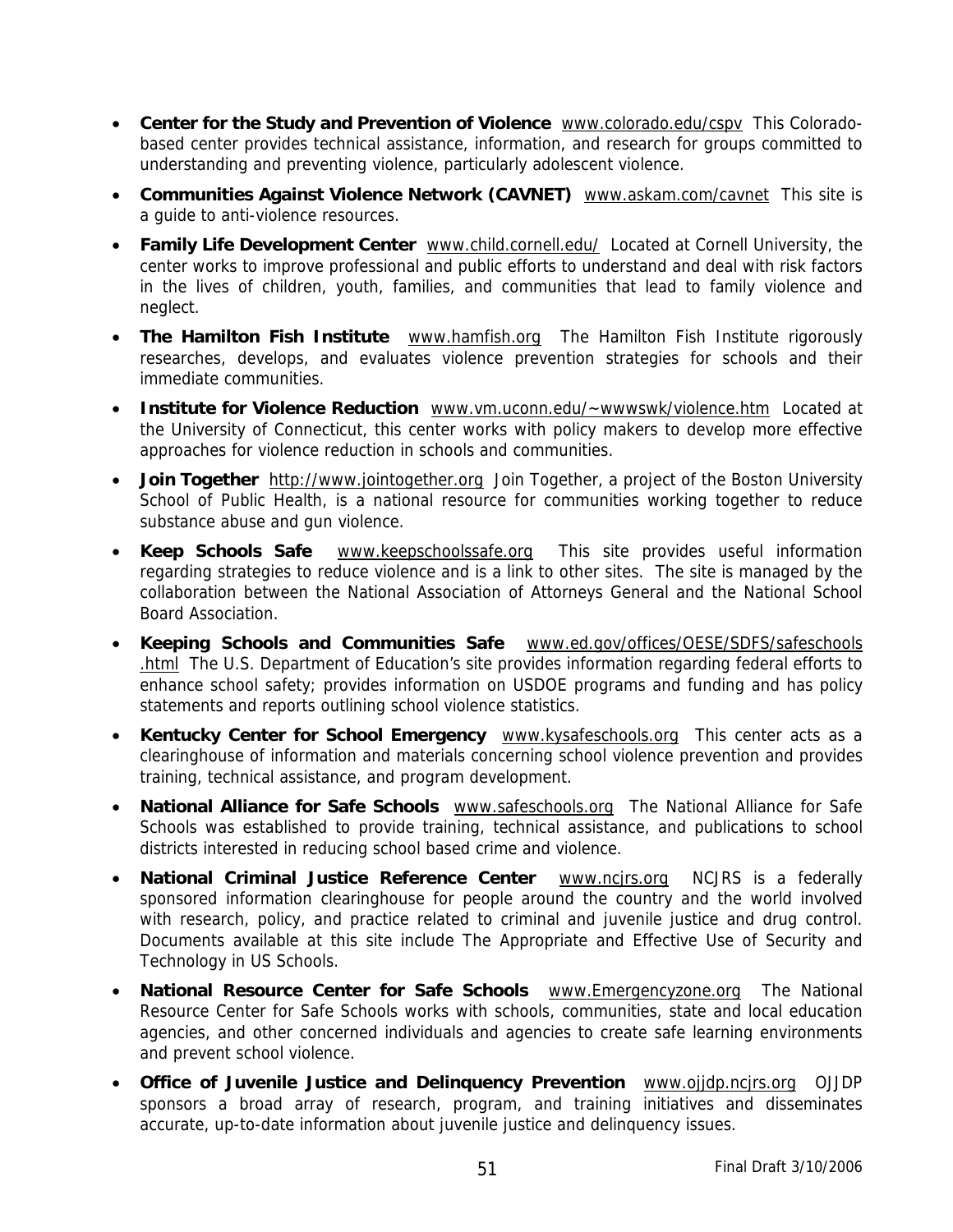• **Partnership Against Violence Network (PAVNET)** [www.pavnet.org](http://www.pavnet.org/) This website offers information on programs, resources, and funding sources.

These links and pointers are provided for the user's convenience. CEM does not control or guarantee the accuracy, relevance, timeliness. or completeness of the information. Further, the inclusion of links or pointers to particular items in hypertext is not intended to reflect their importance, nor is it intended to endorse any views expressed, or products or services offered on the sites or the organizations sponsoring the sites.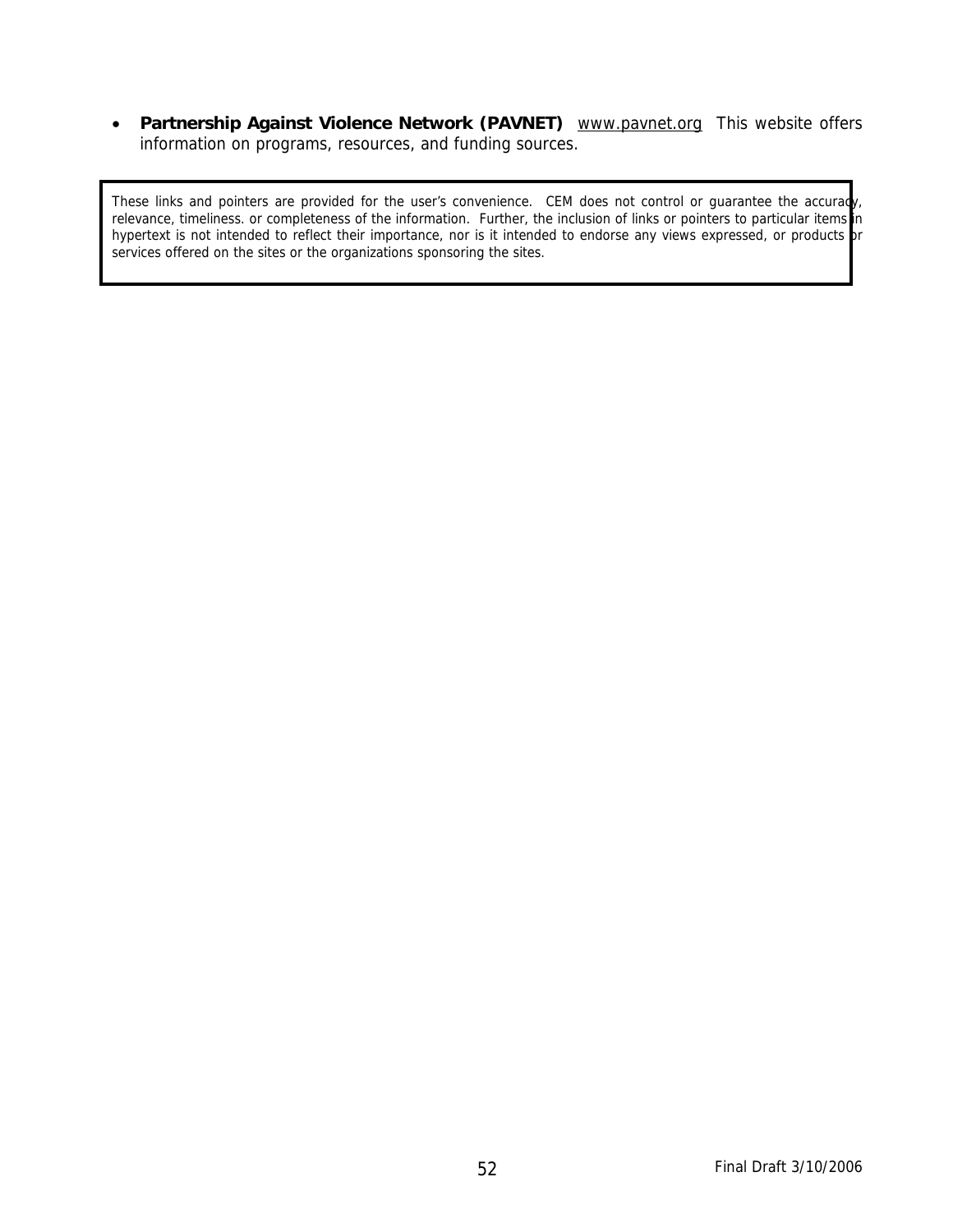### **APPENDIX 6: SELECTED PRINT REFERENCES**

 Bosworth, K. ed. (1999). Preventing student violence: What schools can do. Phi Delta Kappa and The Center for Evaluation, Development, and Research.

This publication contains three chapters each addressing different topics related to youth violence – its risk factors, its affects, and what schools can do. Each topic is covered through different articles from various sources.

Crisis counseling guide to children and families in disaster. New Your Office of Mental Health. (September 2000)

This guide is intended for use by persons who respond to the disaster mental health needs of children in emergencies and disasters. Human service workers, emergency personnel, community members, and elected officials who are responsible for planning and organizing services to meet the needs of children and families impacted by emergencies and disasters will find this guide valuable.

 Fein, R.A. and Vossekuil, B. (1998). "Protective Intelligence and Threat Assessment Investigations: A Guide for State and Local Law Enforcement Officials." Washington, D.C.: US Department of Justice, Office of Justice Programs, National Institute of Justice.

This report presents information and ideas about protective intelligence and threat assessment. Using prior case studies, it debunks myths and explains the operation of threat assessment.

 Gallegos, A. ed. (1998). School expulsions, suspensions, and dropouts: Understanding the issue. Phi Delta Kappa and the Center for Evaluation, Development, and Research.

This publication contains three chapters each addressing different topics related to school discipline – contextual factors, codes of conduct, and promising programs and practices. Each topic is covered through different articles from various sources.

 Godwin, T.M. with Steinhart, D.J. and Fulton, B.A. (n.d.). "Peer Justice and Youth Empowerment: An Implementation Guide for Teen Court Program." American Probation and Parole Association.

This guide comprehensively covers every aspect associated with the concept of teen courts from understanding the basis, recruiting support, designing a program, human and financial resources, and evaluation.

 "Guide for School Safety and Security." (1996). The University of the State of New York and the State Education Department, Office of Intercultural Relations. Albany, NY.

This document explains the necessary component for a school safety action plan utilizing prevention as well as intervention strategies and community support and resources.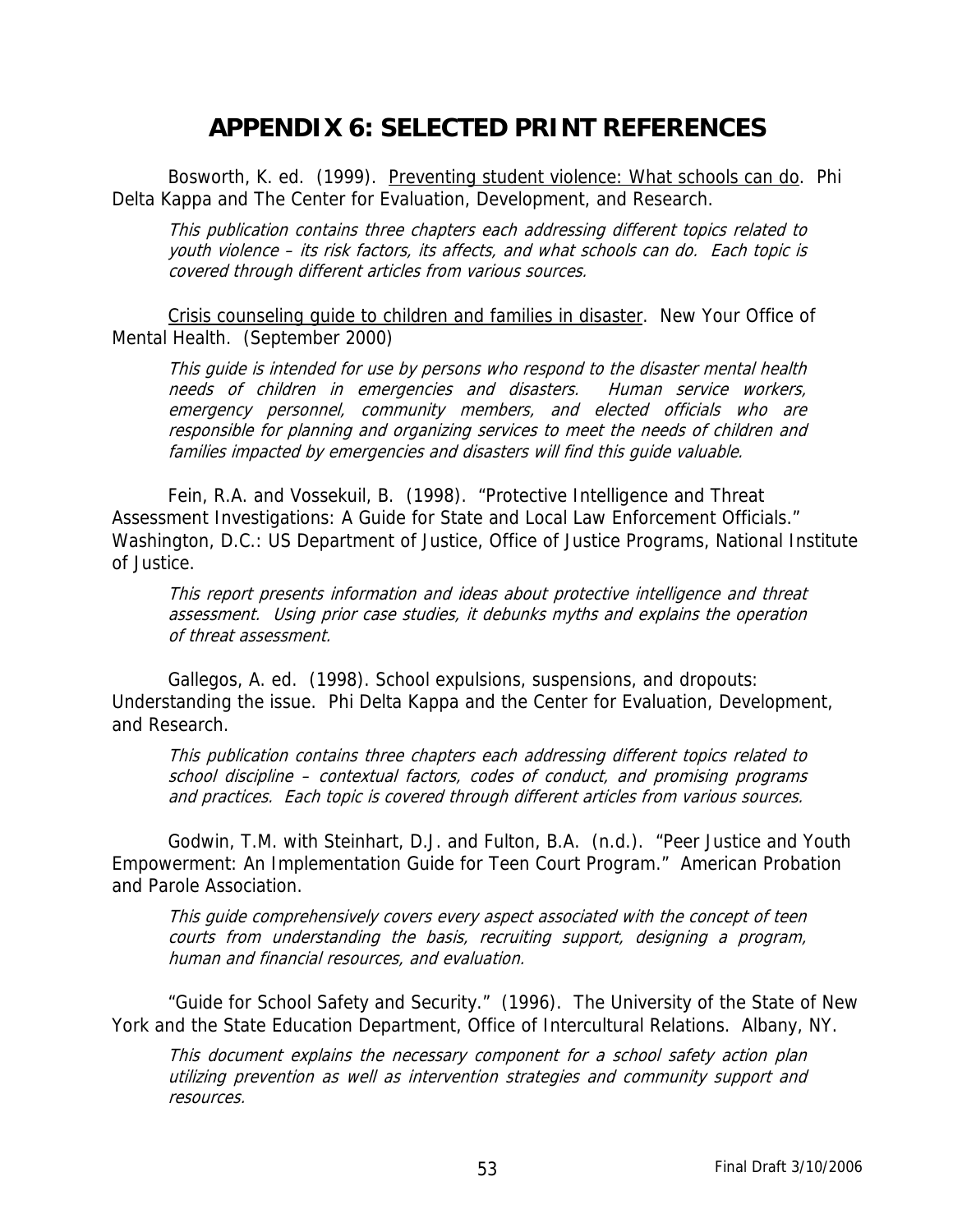McLaughlin, K.A. and Brilliant, K.J. (1997). Healing the hate: A national hate crime prevention curriculum for middle schools. Newton, MA: Educational Development Center, Inc.

The Office of Juvenile Justice and Delinquency Prevention, Office of Justice Programs, United States Department of Justice is responsible for this program that promotes understanding and tolerance through a variety of lessons and activities for students that analyze hat crimes, their victims and perpetrators, media messages, stereotypes, racism, and ways to promote change.

 Miller, S., Brodine, J. and Miller, T. eds. (1996). Safe by design: A plan for peaceful school communities. Seattle, WA: Committee for Children.

This is the first of a two-volume panning and resource guide for schools. Topics covered include creating community linkage, family involvement, positive school climate, school policies, and student social skills.

Poland, S. and McCormick, J.S. (1999). Coping with crisis: Lessons learned: A resource for schools, parents, and communities. Longmont, CO: Sopris West.

Provides detailed, comprehensive steps for schools in the event of any type of crisis situation such as threats, fights, intruders, weapons and/or death. Includes actual case studies from many recent high profile school shootings.

Safe schools, safe students: A guide to violence prevention strategies. Washington, D.C.: Drug Strategies. (1998).

This guide provides a "consumer reports" format for research-based violence prevention and other strategies.

 "Safe Spaces: Creating Safe and Drug-Free Learning Environment." New Paltz, NY: The Upstate Center for School Emergency. (2000).

A training guide and accompanying manual uses the concept of systems thinking to promote a paradigm shift among a school safety team and uses research-based action plans in order to nourish a more positive school environment.

 "Safeguarding Our Children: An Action Guide." Washington, D.C.: US Departments of Education and Justice, American Institutes for Research. (2000).

This document is a follow-up resource to "Early Warning, Timely Response: A Guide to Safe Schools." It provides additional information about the "how to" of developing school safety plans.

 "School Violence Prevention and Management Guide." Garden City, NY: New York Schools Insurance Reciprocal. (n.d.).

This publication gives a short overview of effective intervention programs, areas for assessment, and emergency response procedures.